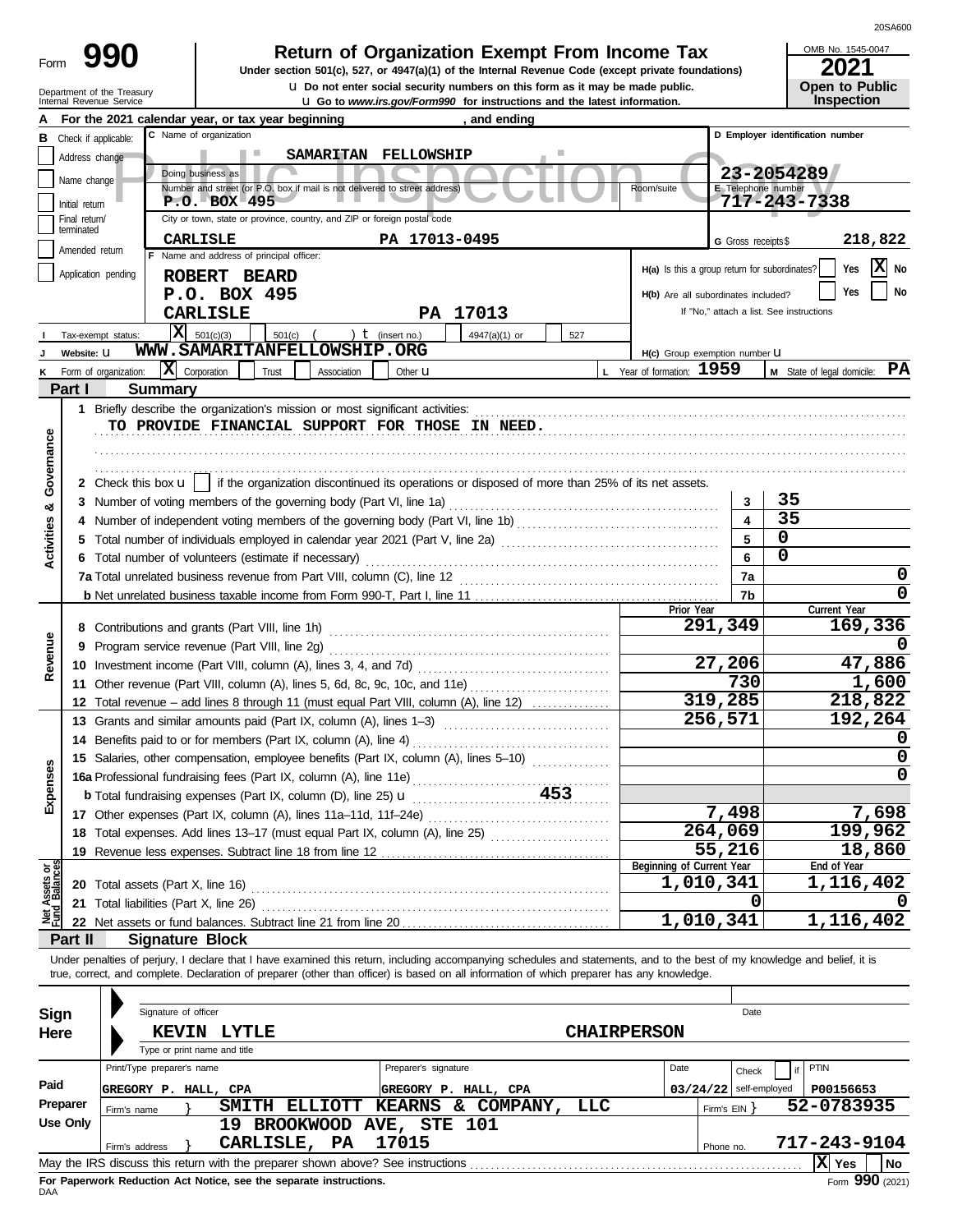| <b>Statement of Program Service Accomplishments</b><br>Part III<br>Briefly describe the organization's mission:<br>1<br>TO PROVIDE FINANCIAL SUPPORT FOR THOSE IN NEED.<br>Did the organization undertake any significant program services during the year which were not listed on the<br>$\mathbf{2}$<br>Yes $\overline{X}$ No<br>prior Form 990 or 990-EZ?<br>If "Yes," describe these new services on Schedule O.<br>Did the organization cease conducting, or make significant changes in how it conducts, any program<br>3<br>Yes $\overline{X}$ No<br>services?<br>If "Yes," describe these changes on Schedule O.<br>Describe the organization's program service accomplishments for each of its three largest program services, as measured by<br>expenses. Section 501(c)(3) and 501(c)(4) organizations are required to report the amount of grants and allocations to others,<br>the total expenses, and revenue, if any, for each program service reported.<br>127,962 including grants of $\sqrt[6]{\ }$<br>127,962 ) (Revenue \$<br>4a (Code:<br>) (Expenses \$<br>HOUSING EXPENSES PAID FOR FAMILIES AND/OR INDIVIDUALS.<br>) (Expenses \$<br>4b (Code:<br>UTILITIES PAID FOR FAMILIES AND/OR INDIVIDUALS.<br>) (Expenses $\frac{38,546}{1}$ including grants of $\frac{38,546}{1}$ (Revenue $\frac{38,546}{1}$ )<br>4c (Code:<br>OTHER PERSONAL EXPENSES PAID FOR FAMILIES AND/OR INDIVIDUALS.<br>4d Other program services (Describe on Schedule O.)<br>(Expenses \$<br>including grants of \$<br>(Revenue \$<br>192,264<br><b>4e</b> Total program service expenses <b>u</b> | Form 990 (2021) SAMARITAN FELLOWSHIP |  |  | 23-2054289 |  | Page 2 |
|-------------------------------------------------------------------------------------------------------------------------------------------------------------------------------------------------------------------------------------------------------------------------------------------------------------------------------------------------------------------------------------------------------------------------------------------------------------------------------------------------------------------------------------------------------------------------------------------------------------------------------------------------------------------------------------------------------------------------------------------------------------------------------------------------------------------------------------------------------------------------------------------------------------------------------------------------------------------------------------------------------------------------------------------------------------------------------------------------------------------------------------------------------------------------------------------------------------------------------------------------------------------------------------------------------------------------------------------------------------------------------------------------------------------------------------------------------------------------------------------------------------------------------------------------------------------------------------------------|--------------------------------------|--|--|------------|--|--------|
|                                                                                                                                                                                                                                                                                                                                                                                                                                                                                                                                                                                                                                                                                                                                                                                                                                                                                                                                                                                                                                                                                                                                                                                                                                                                                                                                                                                                                                                                                                                                                                                                 |                                      |  |  |            |  |        |
|                                                                                                                                                                                                                                                                                                                                                                                                                                                                                                                                                                                                                                                                                                                                                                                                                                                                                                                                                                                                                                                                                                                                                                                                                                                                                                                                                                                                                                                                                                                                                                                                 |                                      |  |  |            |  |        |
|                                                                                                                                                                                                                                                                                                                                                                                                                                                                                                                                                                                                                                                                                                                                                                                                                                                                                                                                                                                                                                                                                                                                                                                                                                                                                                                                                                                                                                                                                                                                                                                                 |                                      |  |  |            |  |        |
|                                                                                                                                                                                                                                                                                                                                                                                                                                                                                                                                                                                                                                                                                                                                                                                                                                                                                                                                                                                                                                                                                                                                                                                                                                                                                                                                                                                                                                                                                                                                                                                                 |                                      |  |  |            |  |        |
|                                                                                                                                                                                                                                                                                                                                                                                                                                                                                                                                                                                                                                                                                                                                                                                                                                                                                                                                                                                                                                                                                                                                                                                                                                                                                                                                                                                                                                                                                                                                                                                                 |                                      |  |  |            |  |        |
|                                                                                                                                                                                                                                                                                                                                                                                                                                                                                                                                                                                                                                                                                                                                                                                                                                                                                                                                                                                                                                                                                                                                                                                                                                                                                                                                                                                                                                                                                                                                                                                                 |                                      |  |  |            |  |        |
|                                                                                                                                                                                                                                                                                                                                                                                                                                                                                                                                                                                                                                                                                                                                                                                                                                                                                                                                                                                                                                                                                                                                                                                                                                                                                                                                                                                                                                                                                                                                                                                                 |                                      |  |  |            |  |        |
|                                                                                                                                                                                                                                                                                                                                                                                                                                                                                                                                                                                                                                                                                                                                                                                                                                                                                                                                                                                                                                                                                                                                                                                                                                                                                                                                                                                                                                                                                                                                                                                                 |                                      |  |  |            |  |        |
|                                                                                                                                                                                                                                                                                                                                                                                                                                                                                                                                                                                                                                                                                                                                                                                                                                                                                                                                                                                                                                                                                                                                                                                                                                                                                                                                                                                                                                                                                                                                                                                                 |                                      |  |  |            |  |        |
|                                                                                                                                                                                                                                                                                                                                                                                                                                                                                                                                                                                                                                                                                                                                                                                                                                                                                                                                                                                                                                                                                                                                                                                                                                                                                                                                                                                                                                                                                                                                                                                                 |                                      |  |  |            |  |        |
|                                                                                                                                                                                                                                                                                                                                                                                                                                                                                                                                                                                                                                                                                                                                                                                                                                                                                                                                                                                                                                                                                                                                                                                                                                                                                                                                                                                                                                                                                                                                                                                                 |                                      |  |  |            |  |        |
|                                                                                                                                                                                                                                                                                                                                                                                                                                                                                                                                                                                                                                                                                                                                                                                                                                                                                                                                                                                                                                                                                                                                                                                                                                                                                                                                                                                                                                                                                                                                                                                                 |                                      |  |  |            |  |        |
|                                                                                                                                                                                                                                                                                                                                                                                                                                                                                                                                                                                                                                                                                                                                                                                                                                                                                                                                                                                                                                                                                                                                                                                                                                                                                                                                                                                                                                                                                                                                                                                                 |                                      |  |  |            |  |        |
|                                                                                                                                                                                                                                                                                                                                                                                                                                                                                                                                                                                                                                                                                                                                                                                                                                                                                                                                                                                                                                                                                                                                                                                                                                                                                                                                                                                                                                                                                                                                                                                                 |                                      |  |  |            |  |        |
|                                                                                                                                                                                                                                                                                                                                                                                                                                                                                                                                                                                                                                                                                                                                                                                                                                                                                                                                                                                                                                                                                                                                                                                                                                                                                                                                                                                                                                                                                                                                                                                                 |                                      |  |  |            |  |        |
|                                                                                                                                                                                                                                                                                                                                                                                                                                                                                                                                                                                                                                                                                                                                                                                                                                                                                                                                                                                                                                                                                                                                                                                                                                                                                                                                                                                                                                                                                                                                                                                                 |                                      |  |  |            |  |        |
|                                                                                                                                                                                                                                                                                                                                                                                                                                                                                                                                                                                                                                                                                                                                                                                                                                                                                                                                                                                                                                                                                                                                                                                                                                                                                                                                                                                                                                                                                                                                                                                                 |                                      |  |  |            |  |        |
|                                                                                                                                                                                                                                                                                                                                                                                                                                                                                                                                                                                                                                                                                                                                                                                                                                                                                                                                                                                                                                                                                                                                                                                                                                                                                                                                                                                                                                                                                                                                                                                                 |                                      |  |  |            |  |        |
|                                                                                                                                                                                                                                                                                                                                                                                                                                                                                                                                                                                                                                                                                                                                                                                                                                                                                                                                                                                                                                                                                                                                                                                                                                                                                                                                                                                                                                                                                                                                                                                                 |                                      |  |  |            |  |        |
|                                                                                                                                                                                                                                                                                                                                                                                                                                                                                                                                                                                                                                                                                                                                                                                                                                                                                                                                                                                                                                                                                                                                                                                                                                                                                                                                                                                                                                                                                                                                                                                                 |                                      |  |  |            |  |        |
|                                                                                                                                                                                                                                                                                                                                                                                                                                                                                                                                                                                                                                                                                                                                                                                                                                                                                                                                                                                                                                                                                                                                                                                                                                                                                                                                                                                                                                                                                                                                                                                                 |                                      |  |  |            |  |        |
|                                                                                                                                                                                                                                                                                                                                                                                                                                                                                                                                                                                                                                                                                                                                                                                                                                                                                                                                                                                                                                                                                                                                                                                                                                                                                                                                                                                                                                                                                                                                                                                                 |                                      |  |  |            |  |        |
|                                                                                                                                                                                                                                                                                                                                                                                                                                                                                                                                                                                                                                                                                                                                                                                                                                                                                                                                                                                                                                                                                                                                                                                                                                                                                                                                                                                                                                                                                                                                                                                                 |                                      |  |  |            |  |        |
|                                                                                                                                                                                                                                                                                                                                                                                                                                                                                                                                                                                                                                                                                                                                                                                                                                                                                                                                                                                                                                                                                                                                                                                                                                                                                                                                                                                                                                                                                                                                                                                                 |                                      |  |  |            |  |        |
|                                                                                                                                                                                                                                                                                                                                                                                                                                                                                                                                                                                                                                                                                                                                                                                                                                                                                                                                                                                                                                                                                                                                                                                                                                                                                                                                                                                                                                                                                                                                                                                                 |                                      |  |  |            |  |        |
|                                                                                                                                                                                                                                                                                                                                                                                                                                                                                                                                                                                                                                                                                                                                                                                                                                                                                                                                                                                                                                                                                                                                                                                                                                                                                                                                                                                                                                                                                                                                                                                                 |                                      |  |  |            |  |        |
|                                                                                                                                                                                                                                                                                                                                                                                                                                                                                                                                                                                                                                                                                                                                                                                                                                                                                                                                                                                                                                                                                                                                                                                                                                                                                                                                                                                                                                                                                                                                                                                                 |                                      |  |  |            |  |        |
|                                                                                                                                                                                                                                                                                                                                                                                                                                                                                                                                                                                                                                                                                                                                                                                                                                                                                                                                                                                                                                                                                                                                                                                                                                                                                                                                                                                                                                                                                                                                                                                                 |                                      |  |  |            |  |        |
|                                                                                                                                                                                                                                                                                                                                                                                                                                                                                                                                                                                                                                                                                                                                                                                                                                                                                                                                                                                                                                                                                                                                                                                                                                                                                                                                                                                                                                                                                                                                                                                                 |                                      |  |  |            |  |        |
|                                                                                                                                                                                                                                                                                                                                                                                                                                                                                                                                                                                                                                                                                                                                                                                                                                                                                                                                                                                                                                                                                                                                                                                                                                                                                                                                                                                                                                                                                                                                                                                                 |                                      |  |  |            |  |        |
|                                                                                                                                                                                                                                                                                                                                                                                                                                                                                                                                                                                                                                                                                                                                                                                                                                                                                                                                                                                                                                                                                                                                                                                                                                                                                                                                                                                                                                                                                                                                                                                                 |                                      |  |  |            |  |        |
|                                                                                                                                                                                                                                                                                                                                                                                                                                                                                                                                                                                                                                                                                                                                                                                                                                                                                                                                                                                                                                                                                                                                                                                                                                                                                                                                                                                                                                                                                                                                                                                                 |                                      |  |  |            |  |        |
|                                                                                                                                                                                                                                                                                                                                                                                                                                                                                                                                                                                                                                                                                                                                                                                                                                                                                                                                                                                                                                                                                                                                                                                                                                                                                                                                                                                                                                                                                                                                                                                                 |                                      |  |  |            |  |        |
|                                                                                                                                                                                                                                                                                                                                                                                                                                                                                                                                                                                                                                                                                                                                                                                                                                                                                                                                                                                                                                                                                                                                                                                                                                                                                                                                                                                                                                                                                                                                                                                                 |                                      |  |  |            |  |        |
|                                                                                                                                                                                                                                                                                                                                                                                                                                                                                                                                                                                                                                                                                                                                                                                                                                                                                                                                                                                                                                                                                                                                                                                                                                                                                                                                                                                                                                                                                                                                                                                                 |                                      |  |  |            |  |        |
|                                                                                                                                                                                                                                                                                                                                                                                                                                                                                                                                                                                                                                                                                                                                                                                                                                                                                                                                                                                                                                                                                                                                                                                                                                                                                                                                                                                                                                                                                                                                                                                                 |                                      |  |  |            |  |        |
|                                                                                                                                                                                                                                                                                                                                                                                                                                                                                                                                                                                                                                                                                                                                                                                                                                                                                                                                                                                                                                                                                                                                                                                                                                                                                                                                                                                                                                                                                                                                                                                                 |                                      |  |  |            |  |        |
|                                                                                                                                                                                                                                                                                                                                                                                                                                                                                                                                                                                                                                                                                                                                                                                                                                                                                                                                                                                                                                                                                                                                                                                                                                                                                                                                                                                                                                                                                                                                                                                                 |                                      |  |  |            |  |        |
|                                                                                                                                                                                                                                                                                                                                                                                                                                                                                                                                                                                                                                                                                                                                                                                                                                                                                                                                                                                                                                                                                                                                                                                                                                                                                                                                                                                                                                                                                                                                                                                                 |                                      |  |  |            |  |        |
|                                                                                                                                                                                                                                                                                                                                                                                                                                                                                                                                                                                                                                                                                                                                                                                                                                                                                                                                                                                                                                                                                                                                                                                                                                                                                                                                                                                                                                                                                                                                                                                                 |                                      |  |  |            |  |        |
|                                                                                                                                                                                                                                                                                                                                                                                                                                                                                                                                                                                                                                                                                                                                                                                                                                                                                                                                                                                                                                                                                                                                                                                                                                                                                                                                                                                                                                                                                                                                                                                                 |                                      |  |  |            |  |        |
|                                                                                                                                                                                                                                                                                                                                                                                                                                                                                                                                                                                                                                                                                                                                                                                                                                                                                                                                                                                                                                                                                                                                                                                                                                                                                                                                                                                                                                                                                                                                                                                                 |                                      |  |  |            |  |        |
|                                                                                                                                                                                                                                                                                                                                                                                                                                                                                                                                                                                                                                                                                                                                                                                                                                                                                                                                                                                                                                                                                                                                                                                                                                                                                                                                                                                                                                                                                                                                                                                                 |                                      |  |  |            |  |        |
|                                                                                                                                                                                                                                                                                                                                                                                                                                                                                                                                                                                                                                                                                                                                                                                                                                                                                                                                                                                                                                                                                                                                                                                                                                                                                                                                                                                                                                                                                                                                                                                                 |                                      |  |  |            |  |        |
|                                                                                                                                                                                                                                                                                                                                                                                                                                                                                                                                                                                                                                                                                                                                                                                                                                                                                                                                                                                                                                                                                                                                                                                                                                                                                                                                                                                                                                                                                                                                                                                                 |                                      |  |  |            |  |        |
|                                                                                                                                                                                                                                                                                                                                                                                                                                                                                                                                                                                                                                                                                                                                                                                                                                                                                                                                                                                                                                                                                                                                                                                                                                                                                                                                                                                                                                                                                                                                                                                                 |                                      |  |  |            |  |        |
|                                                                                                                                                                                                                                                                                                                                                                                                                                                                                                                                                                                                                                                                                                                                                                                                                                                                                                                                                                                                                                                                                                                                                                                                                                                                                                                                                                                                                                                                                                                                                                                                 |                                      |  |  |            |  |        |
|                                                                                                                                                                                                                                                                                                                                                                                                                                                                                                                                                                                                                                                                                                                                                                                                                                                                                                                                                                                                                                                                                                                                                                                                                                                                                                                                                                                                                                                                                                                                                                                                 |                                      |  |  |            |  |        |
|                                                                                                                                                                                                                                                                                                                                                                                                                                                                                                                                                                                                                                                                                                                                                                                                                                                                                                                                                                                                                                                                                                                                                                                                                                                                                                                                                                                                                                                                                                                                                                                                 |                                      |  |  |            |  |        |
|                                                                                                                                                                                                                                                                                                                                                                                                                                                                                                                                                                                                                                                                                                                                                                                                                                                                                                                                                                                                                                                                                                                                                                                                                                                                                                                                                                                                                                                                                                                                                                                                 |                                      |  |  |            |  |        |
|                                                                                                                                                                                                                                                                                                                                                                                                                                                                                                                                                                                                                                                                                                                                                                                                                                                                                                                                                                                                                                                                                                                                                                                                                                                                                                                                                                                                                                                                                                                                                                                                 |                                      |  |  |            |  |        |
|                                                                                                                                                                                                                                                                                                                                                                                                                                                                                                                                                                                                                                                                                                                                                                                                                                                                                                                                                                                                                                                                                                                                                                                                                                                                                                                                                                                                                                                                                                                                                                                                 |                                      |  |  |            |  |        |
|                                                                                                                                                                                                                                                                                                                                                                                                                                                                                                                                                                                                                                                                                                                                                                                                                                                                                                                                                                                                                                                                                                                                                                                                                                                                                                                                                                                                                                                                                                                                                                                                 |                                      |  |  |            |  |        |
|                                                                                                                                                                                                                                                                                                                                                                                                                                                                                                                                                                                                                                                                                                                                                                                                                                                                                                                                                                                                                                                                                                                                                                                                                                                                                                                                                                                                                                                                                                                                                                                                 |                                      |  |  |            |  |        |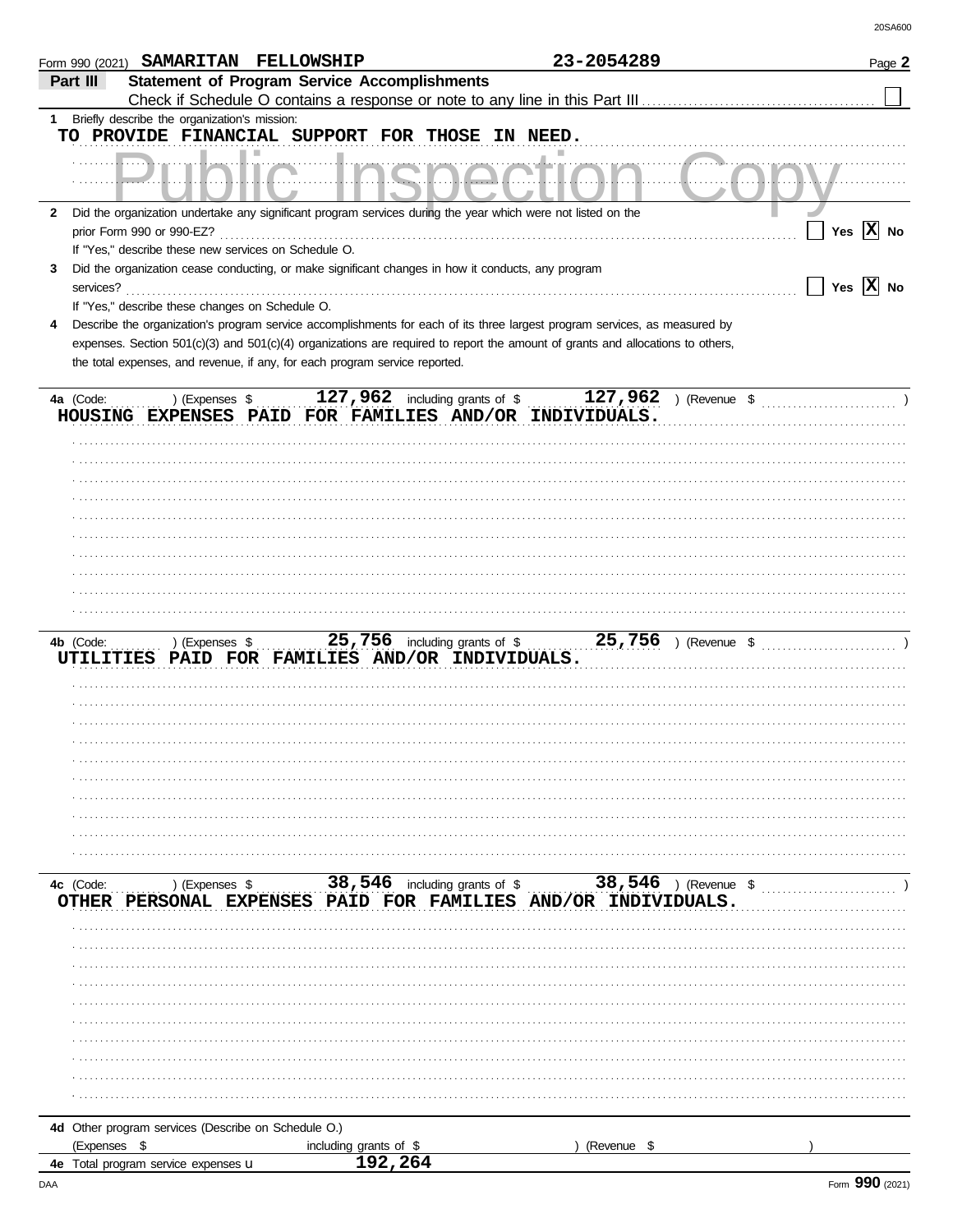### **Part IV Checklist of Required Schedules** Form 990 (2021) Page **3 SAMARITAN FELLOWSHIP 23-2054289**

|     |                                                                                                                                                                                                 |                 | Yes | No              |
|-----|-------------------------------------------------------------------------------------------------------------------------------------------------------------------------------------------------|-----------------|-----|-----------------|
| 1.  | Is the organization described in section 501(c)(3) or $4947(a)(1)$ (other than a private foundation)? If "Yes,"                                                                                 |                 |     |                 |
|     | complete Schedule A                                                                                                                                                                             | 1               | X   |                 |
| 2   | Is the organization required to complete Schedule B, Schedule of Contributors (see instructions)?                                                                                               | $\mathbf{2}$    | X   |                 |
| 3   | Did the organization engage in direct or indirect political campaign activities on behalf of or in opposition to                                                                                |                 |     |                 |
|     | candidates for public office? If "Yes," complete Schedule C, Part I                                                                                                                             | 3               |     | x               |
| 4   | Section 501(c)(3) organizations. Did the organization engage in lobbying activities, or have a section 501(h)<br>election in effect during the tax year? If "Yes," complete Schedule C, Part II | 4               |     | x               |
| 5   | Is the organization a section $501(c)(4)$ , $501(c)(5)$ , or $501(c)(6)$ organization that receives membership dues,                                                                            |                 |     |                 |
|     | assessments, or similar amounts as defined in Rev. Proc. 98-19? If "Yes," complete Schedule C, Part III                                                                                         | 5               |     | x               |
| 6   | Did the organization maintain any donor advised funds or any similar funds or accounts for which donors                                                                                         |                 |     |                 |
|     | have the right to provide advice on the distribution or investment of amounts in such funds or accounts? If                                                                                     |                 |     |                 |
|     | "Yes," complete Schedule D, Part I                                                                                                                                                              | 6               |     | x               |
| 7   | Did the organization receive or hold a conservation easement, including easements to preserve open space,                                                                                       |                 |     |                 |
|     | the environment, historic land areas, or historic structures? If "Yes," complete Schedule D, Part II                                                                                            | 7               |     | x               |
| 8   | Did the organization maintain collections of works of art, historical treasures, or other similar assets? If "Yes,"                                                                             |                 |     |                 |
|     | complete Schedule D, Part III                                                                                                                                                                   | 8               |     | x               |
| 9   | Did the organization report an amount in Part X, line 21, for escrow or custodial account liability, serve as a                                                                                 |                 |     |                 |
|     | custodian for amounts not listed in Part X; or provide credit counseling, debt management, credit repair, or                                                                                    |                 |     |                 |
|     | debt negotiation services? If "Yes," complete Schedule D, Part IV                                                                                                                               | 9               |     | x               |
| 10  | Did the organization, directly or through a related organization, hold assets in donor-restricted endowments                                                                                    |                 | X   |                 |
| 11  | or in quasi endowments? If "Yes," complete Schedule D, Part V<br>If the organization's answer to any of the following questions is "Yes," then complete Schedule D, Parts VI,                   | 10              |     |                 |
|     | VII, VIII, IX, or X, as applicable.                                                                                                                                                             |                 |     |                 |
| a   | Did the organization report an amount for land, buildings, and equipment in Part X, line 10? If "Yes,"                                                                                          |                 |     |                 |
|     | complete Schedule D, Part VI                                                                                                                                                                    | 11a             |     | x               |
|     | Did the organization report an amount for investments—other securities in Part X, line 12, that is 5% or more                                                                                   |                 |     |                 |
|     | of its total assets reported in Part X, line 16? If "Yes," complete Schedule D, Part VII                                                                                                        | 11b             |     | x               |
|     | Did the organization report an amount for investments—program related in Part X, line 13, that is 5% or more                                                                                    |                 |     |                 |
|     | of its total assets reported in Part X, line 16? If "Yes," complete Schedule D, Part VIII                                                                                                       | 11c             |     | x               |
| d   | Did the organization report an amount for other assets in Part X, line 15, that is 5% or more of its total assets                                                                               |                 |     |                 |
|     | reported in Part X, line 16? If "Yes," complete Schedule D, Part IX                                                                                                                             | 11d             |     | X               |
|     | Did the organization report an amount for other liabilities in Part X, line 25? If "Yes," complete Schedule D, Part X                                                                           | 11e             |     | X               |
| f   | Did the organization's separate or consolidated financial statements for the tax year include a footnote that addresses                                                                         |                 |     |                 |
|     | the organization's liability for uncertain tax positions under FIN 48 (ASC 740)? If "Yes," complete Schedule D, Part X                                                                          | 11f             |     | x               |
| 12a | Did the organization obtain separate, independent audited financial statements for the tax year? If "Yes," complete                                                                             | 12a             |     | x               |
|     | Schedule D, Parts XI and XII $\ldots$ $\ldots$ $\ldots$<br>Was the organization included in consolidated, independent audited financial statements for the tax year? If                         |                 |     |                 |
|     | "Yes," and if the organization answered "No" to line 12a, then completing Schedule D, Parts XI and XII is optional <i>mimimimimimim</i>                                                         | 12 <sub>b</sub> |     | X               |
| 13  |                                                                                                                                                                                                 | 13              |     | x               |
| 14a | Did the organization maintain an office, employees, or agents outside of the United States?                                                                                                     | 14a             |     | x               |
| b   | Did the organization have aggregate revenues or expenses of more than \$10,000 from grantmaking,                                                                                                |                 |     |                 |
|     | fundraising, business, investment, and program service activities outside the United States, or aggregate                                                                                       |                 |     |                 |
|     |                                                                                                                                                                                                 | 14b             |     | X.              |
| 15  | Did the organization report on Part IX, column (A), line 3, more than \$5,000 of grants or other assistance to or                                                                               |                 |     |                 |
|     | for any foreign organization? If "Yes," complete Schedule F, Parts II and IV                                                                                                                    | 15              |     | X               |
| 16  | Did the organization report on Part IX, column (A), line 3, more than \$5,000 of aggregate grants or other                                                                                      |                 |     |                 |
|     | assistance to or for foreign individuals? If "Yes," complete Schedule F, Parts III and IV                                                                                                       | 16              |     | X               |
| 17  | Did the organization report a total of more than \$15,000 of expenses for professional fundraising services on                                                                                  | 17              |     | X               |
| 18  | Did the organization report more than \$15,000 total of fundraising event gross income and contributions on                                                                                     |                 |     |                 |
|     | Part VIII, lines 1c and 8a? If "Yes," complete Schedule G, Part II                                                                                                                              | 18              |     | x               |
| 19  | Did the organization report more than \$15,000 of gross income from gaming activities on Part VIII, line 9a?                                                                                    |                 |     |                 |
|     |                                                                                                                                                                                                 | 19              |     | x               |
| 20a | Did the organization operate one or more hospital facilities? If "Yes," complete Schedule H                                                                                                     | 20a             |     | x               |
| b   |                                                                                                                                                                                                 | 20b             |     |                 |
| 21  | Did the organization report more than \$5,000 of grants or other assistance to any domestic organization or                                                                                     |                 |     |                 |
|     |                                                                                                                                                                                                 | 21              |     | x               |
| DAA |                                                                                                                                                                                                 |                 |     | Form 990 (2021) |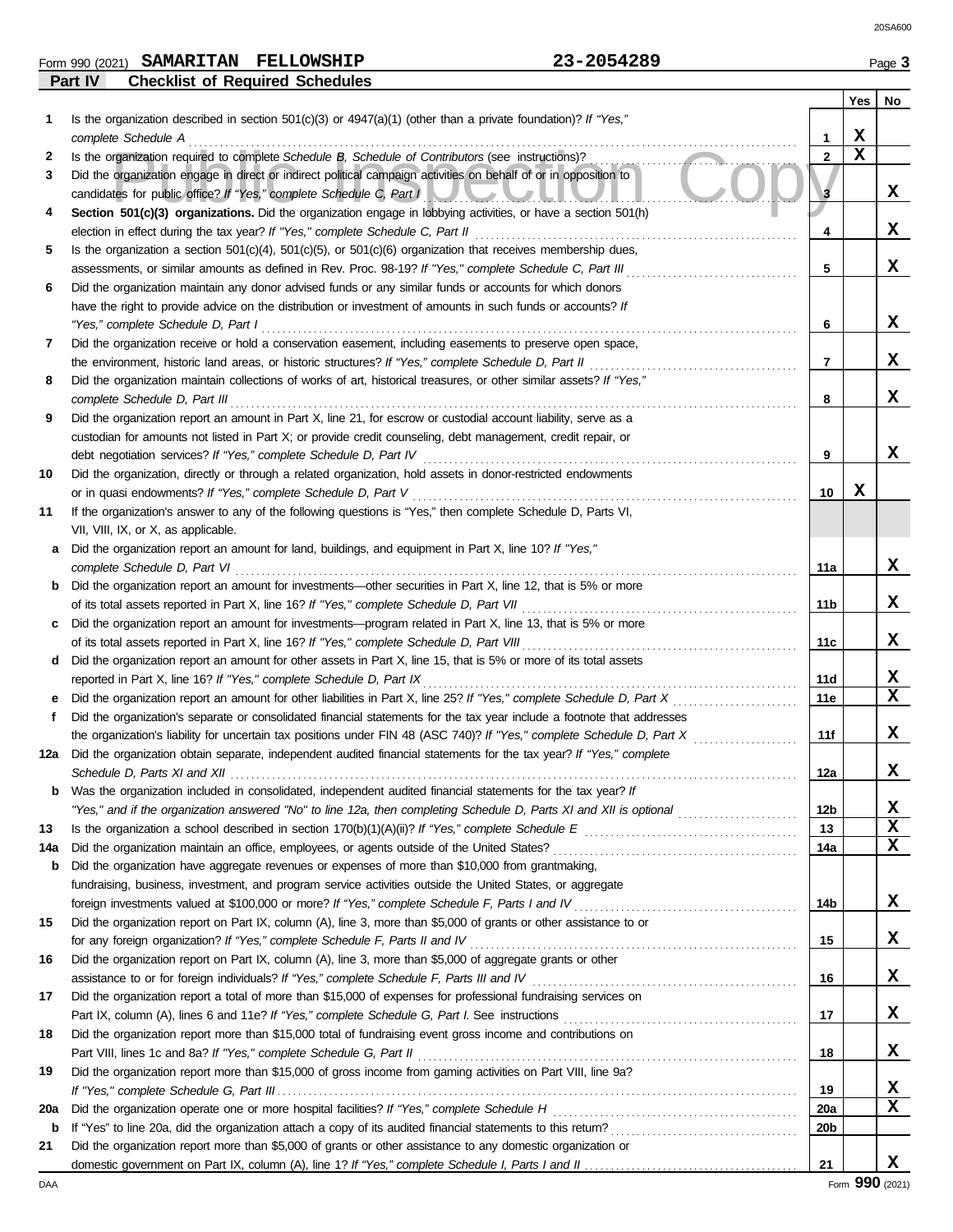Form 990 (2021) Page **4 SAMARITAN FELLOWSHIP 23-2054289 Part IV Checklist of Required Schedules** *(continued)*

|     |                                                                                                                                                                                                                         |                 | Yes | No |  |  |  |  |  |  |  |  |
|-----|-------------------------------------------------------------------------------------------------------------------------------------------------------------------------------------------------------------------------|-----------------|-----|----|--|--|--|--|--|--|--|--|
| 22  | Did the organization report more than \$5,000 of grants or other assistance to or for domestic individuals on                                                                                                           |                 |     |    |  |  |  |  |  |  |  |  |
|     | Part IX, column (A), line 2? If "Yes," complete Schedule I, Parts I and III                                                                                                                                             | 22              | x   |    |  |  |  |  |  |  |  |  |
| 23  | Did the organization answer "Yes" to Part VII, Section A, line 3, 4, or 5 about compensation of the                                                                                                                     |                 |     |    |  |  |  |  |  |  |  |  |
|     | organization's current and former officers, directors, trustees, key employees, and highest compensated                                                                                                                 |                 |     |    |  |  |  |  |  |  |  |  |
|     | employees? If "Yes," complete Schedule J                                                                                                                                                                                | 23              |     | x  |  |  |  |  |  |  |  |  |
| 24a | Did the organization have a tax-exempt bond issue with an outstanding principal amount of more than                                                                                                                     |                 |     |    |  |  |  |  |  |  |  |  |
|     | \$100,000 as of the last day of the year, that was issued after December 31, 2002? If "Yes," answer lines 24b                                                                                                           |                 |     |    |  |  |  |  |  |  |  |  |
|     | through 24d and complete Schedule K. If "No," go to line 25a                                                                                                                                                            | 24a             |     | X  |  |  |  |  |  |  |  |  |
| b   | Did the organization invest any proceeds of tax-exempt bonds beyond a temporary period exception?                                                                                                                       | 24 <sub>b</sub> |     |    |  |  |  |  |  |  |  |  |
| c   | Did the organization maintain an escrow account other than a refunding escrow at any time during the year                                                                                                               |                 |     |    |  |  |  |  |  |  |  |  |
|     | to defease any tax-exempt bonds?                                                                                                                                                                                        | 24c             |     |    |  |  |  |  |  |  |  |  |
| d   |                                                                                                                                                                                                                         | 24d             |     |    |  |  |  |  |  |  |  |  |
| 25a | Section 501(c)(3), 501(c)(4), and 501(c)(29) organizations. Did the organization engage in an excess benefit                                                                                                            |                 |     | X  |  |  |  |  |  |  |  |  |
|     | transaction with a disqualified person during the year? If "Yes," complete Schedule L, Part I<br>25a                                                                                                                    |                 |     |    |  |  |  |  |  |  |  |  |
|     | Is the organization aware that it engaged in an excess benefit transaction with a disqualified person in a prior<br>b                                                                                                   |                 |     |    |  |  |  |  |  |  |  |  |
|     | year, and that the transaction has not been reported on any of the organization's prior Forms 990 or 990-EZ?                                                                                                            |                 |     |    |  |  |  |  |  |  |  |  |
|     | 25 <sub>b</sub><br>If "Yes," complete Schedule L, Part I                                                                                                                                                                |                 |     |    |  |  |  |  |  |  |  |  |
| 26  | Did the organization report any amount on Part X, line 5 or 22, for receivables from or payables to any current                                                                                                         |                 |     |    |  |  |  |  |  |  |  |  |
|     | or former officer, director, trustee, key employee, creator or founder, substantial contributor, or 35%                                                                                                                 |                 |     | x  |  |  |  |  |  |  |  |  |
| 27  | controlled entity or family member of any of these persons? If "Yes," complete Schedule L, Part II<br>Did the organization provide a grant or other assistance to any current or former officer, director, trustee, key | 26              |     |    |  |  |  |  |  |  |  |  |
|     | employee, creator or founder, substantial contributor or employee thereof, a grant selection committee                                                                                                                  |                 |     |    |  |  |  |  |  |  |  |  |
|     | member, or to a 35% controlled entity (including an employee thereof) or family member of any of these                                                                                                                  |                 |     |    |  |  |  |  |  |  |  |  |
|     | persons? If "Yes," complete Schedule L, Part III                                                                                                                                                                        | 27              |     | x  |  |  |  |  |  |  |  |  |
| 28  | Was the organization a party to a business transaction with one of the following parties (see the Schedule L,                                                                                                           |                 |     |    |  |  |  |  |  |  |  |  |
|     | Part IV, instructions for applicable filing thresholds, conditions, and exceptions):                                                                                                                                    |                 |     |    |  |  |  |  |  |  |  |  |
| а   | A current or former officer, director, trustee, key employee, creator or founder, or substantial contributor? If                                                                                                        |                 |     |    |  |  |  |  |  |  |  |  |
|     | "Yes," complete Schedule L, Part IV<br>28a                                                                                                                                                                              |                 |     |    |  |  |  |  |  |  |  |  |
| b   | A family member of any individual described in line 28a? If "Yes," complete Schedule L, Part IV<br>28 <sub>b</sub>                                                                                                      |                 |     |    |  |  |  |  |  |  |  |  |
| c   | A 35% controlled entity of one or more individuals and/or organizations described in line 28a or 28b? If                                                                                                                |                 |     |    |  |  |  |  |  |  |  |  |
|     | "Yes," complete Schedule L, Part IV                                                                                                                                                                                     | 28c             |     | X  |  |  |  |  |  |  |  |  |
| 29  | Did the organization receive more than \$25,000 in non-cash contributions? If "Yes," complete Schedule M                                                                                                                | 29              |     | X  |  |  |  |  |  |  |  |  |
| 30  | Did the organization receive contributions of art, historical treasures, or other similar assets, or qualified                                                                                                          |                 |     |    |  |  |  |  |  |  |  |  |
|     | conservation contributions? If "Yes," complete Schedule M                                                                                                                                                               | 30              |     | x  |  |  |  |  |  |  |  |  |
| 31  | Did the organization liquidate, terminate, or dissolve and cease operations? If "Yes," complete Schedule N, Part I                                                                                                      | 31              |     | X  |  |  |  |  |  |  |  |  |
| 32  | Did the organization sell, exchange, dispose of, or transfer more than 25% of its net assets? If "Yes,"                                                                                                                 |                 |     |    |  |  |  |  |  |  |  |  |
|     | complete Schedule N, Part II                                                                                                                                                                                            | 32              |     | X  |  |  |  |  |  |  |  |  |
| 33  | Did the organization own 100% of an entity disregarded as separate from the organization under Regulations                                                                                                              |                 |     |    |  |  |  |  |  |  |  |  |
|     | sections 301.7701-2 and 301.7701-3? If "Yes," complete Schedule R, Part I                                                                                                                                               | 33              |     | X  |  |  |  |  |  |  |  |  |
| 34  | Was the organization related to any tax-exempt or taxable entity? If "Yes," complete Schedule R, Part II, III,                                                                                                          |                 |     |    |  |  |  |  |  |  |  |  |
|     | or IV, and Part V, line 1                                                                                                                                                                                               | 34              |     | X. |  |  |  |  |  |  |  |  |
| 35a |                                                                                                                                                                                                                         | 35a             |     | X  |  |  |  |  |  |  |  |  |
| b   | If "Yes" to line 35a, did the organization receive any payment from or engage in any transaction with a                                                                                                                 |                 |     |    |  |  |  |  |  |  |  |  |
|     |                                                                                                                                                                                                                         | 35b             |     |    |  |  |  |  |  |  |  |  |
| 36  | Section 501(c)(3) organizations. Did the organization make any transfers to an exempt non-charitable                                                                                                                    |                 |     |    |  |  |  |  |  |  |  |  |
|     | related organization? If "Yes," complete Schedule R, Part V, line 2                                                                                                                                                     | 36              |     | x  |  |  |  |  |  |  |  |  |
| 37  | Did the organization conduct more than 5% of its activities through an entity that is not a related organization                                                                                                        |                 |     |    |  |  |  |  |  |  |  |  |
|     | and that is treated as a partnership for federal income tax purposes? If "Yes," complete Schedule R, Part VI                                                                                                            | 37              |     | x  |  |  |  |  |  |  |  |  |
| 38  | Did the organization complete Schedule O and provide explanations on Schedule O for Part VI, lines 11b and                                                                                                              | 38              | x   |    |  |  |  |  |  |  |  |  |
|     | 19? Note: All Form 990 filers are required to complete Schedule O.<br>Statements Regarding Other IRS Filings and Tax Compliance<br>Part V                                                                               |                 |     |    |  |  |  |  |  |  |  |  |
|     | Check if Schedule O contains a response or note to any line in this Part V                                                                                                                                              |                 |     |    |  |  |  |  |  |  |  |  |
|     |                                                                                                                                                                                                                         |                 | Yes | No |  |  |  |  |  |  |  |  |
| 1a  | 0<br>Enter the number reported in box 3 of Form 1096. Enter -0- if not applicable<br>1a                                                                                                                                 |                 |     |    |  |  |  |  |  |  |  |  |
| b   | $\mathbf 0$<br>Enter the number of Forms W-2G included on line 1a. Enter -0- if not applicable<br>1 <sub>b</sub>                                                                                                        |                 |     |    |  |  |  |  |  |  |  |  |
| c   | Did the organization comply with backup withholding rules for reportable payments to vendors and                                                                                                                        |                 |     |    |  |  |  |  |  |  |  |  |
|     |                                                                                                                                                                                                                         | 1c              |     |    |  |  |  |  |  |  |  |  |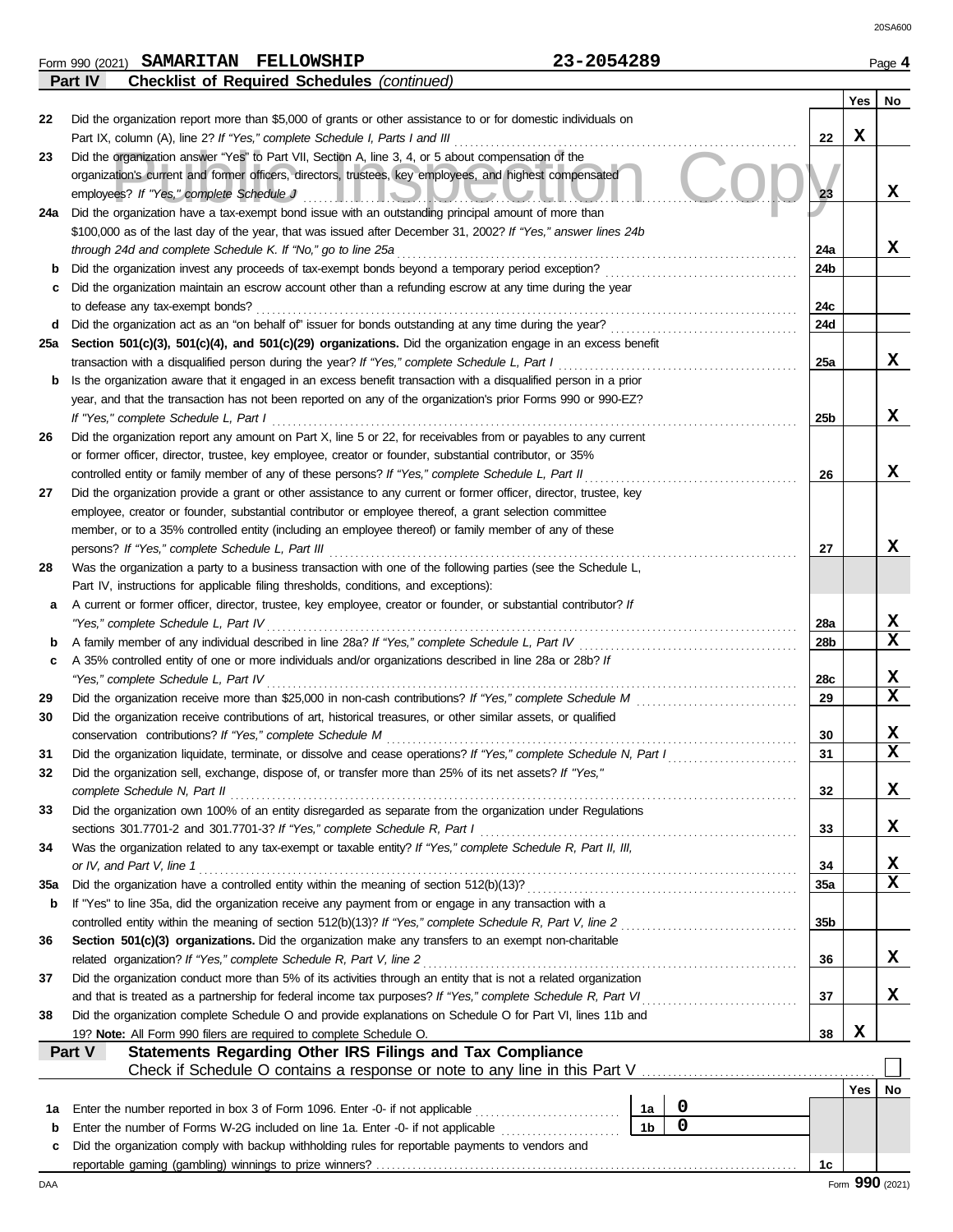**Yes No**

|     | the named of copyces reported on Form W.C. Hansmitter or Wat                                                                                                                                                                                          |                 |   |                |  |                  |  |  |  |  |  |  |  |
|-----|-------------------------------------------------------------------------------------------------------------------------------------------------------------------------------------------------------------------------------------------------------|-----------------|---|----------------|--|------------------|--|--|--|--|--|--|--|
|     | Statements, filed for the calendar year ending with or within the year covered by this return                                                                                                                                                         | 2a              | 0 |                |  |                  |  |  |  |  |  |  |  |
| b   | If at least one is reported on line 2a, did the organization file all required federal employment tax returns?                                                                                                                                        |                 |   | 2 <sub>b</sub> |  |                  |  |  |  |  |  |  |  |
|     | Note: If the sum of lines 1a and 2a is greater than 250, you may be required to e-file. See instructions.                                                                                                                                             |                 |   |                |  |                  |  |  |  |  |  |  |  |
| За  | Did the organization have unrelated business gross income of \$1,000 or more during the year?                                                                                                                                                         |                 |   | 3a             |  | x                |  |  |  |  |  |  |  |
| b   | If "Yes," has it filed a Form 990-T for this year? If "No" to line 3b, provide an explanation on Schedule O                                                                                                                                           |                 |   | 3 <sub>b</sub> |  |                  |  |  |  |  |  |  |  |
| 4a  | At any time during the calendar year, did the organization have an interest in, or a signature or other authority over,                                                                                                                               |                 |   |                |  |                  |  |  |  |  |  |  |  |
|     | a financial account in a foreign country (such as a bank account, securities account, or other financial account)?                                                                                                                                    |                 |   | 4a             |  | x                |  |  |  |  |  |  |  |
| b   | If "Yes," enter the name of the foreign country u                                                                                                                                                                                                     |                 |   |                |  |                  |  |  |  |  |  |  |  |
|     | See instructions for filing requirements for FinCEN Form 114, Report of Foreign Bank and Financial Accounts (FBAR).                                                                                                                                   |                 |   |                |  |                  |  |  |  |  |  |  |  |
| 5a  | Was the organization a party to a prohibited tax shelter transaction at any time during the tax year?                                                                                                                                                 |                 |   | 5a             |  | X<br>$\mathbf x$ |  |  |  |  |  |  |  |
| b   |                                                                                                                                                                                                                                                       |                 |   | 5b             |  |                  |  |  |  |  |  |  |  |
| c   | If "Yes" to line 5a or 5b, did the organization file Form 8886-T?                                                                                                                                                                                     |                 |   | 5c             |  |                  |  |  |  |  |  |  |  |
| 6а  | Does the organization have annual gross receipts that are normally greater than \$100,000, and did the                                                                                                                                                |                 |   |                |  | x                |  |  |  |  |  |  |  |
|     | organization solicit any contributions that were not tax deductible as charitable contributions?                                                                                                                                                      |                 |   | 6a             |  |                  |  |  |  |  |  |  |  |
| b   | If "Yes," did the organization include with every solicitation an express statement that such contributions or                                                                                                                                        |                 |   | 6b             |  |                  |  |  |  |  |  |  |  |
| 7   | gifts were not tax deductible?<br>Organizations that may receive deductible contributions under section 170(c).                                                                                                                                       |                 |   |                |  |                  |  |  |  |  |  |  |  |
|     | Did the organization receive a payment in excess of \$75 made partly as a contribution and partly for goods                                                                                                                                           |                 |   |                |  |                  |  |  |  |  |  |  |  |
| а   | and services provided to the payor?                                                                                                                                                                                                                   |                 |   | 7a             |  | x                |  |  |  |  |  |  |  |
| b   | If "Yes," did the organization notify the donor of the value of the goods or services provided?                                                                                                                                                       |                 |   | 7b             |  |                  |  |  |  |  |  |  |  |
| c   | Did the organization sell, exchange, or otherwise dispose of tangible personal property for which it was                                                                                                                                              |                 |   |                |  |                  |  |  |  |  |  |  |  |
|     |                                                                                                                                                                                                                                                       |                 |   | 7c             |  | x                |  |  |  |  |  |  |  |
| d   | If "Yes," indicate the number of Forms 8282 filed during the year                                                                                                                                                                                     | 7d              |   |                |  |                  |  |  |  |  |  |  |  |
| е   |                                                                                                                                                                                                                                                       |                 |   | 7e             |  | X                |  |  |  |  |  |  |  |
|     |                                                                                                                                                                                                                                                       |                 |   | 7f             |  | $\mathbf x$      |  |  |  |  |  |  |  |
| g   | Did the organization, during the year, pay premiums, directly or indirectly, on a personal benefit contract?<br>f<br>If the organization received a contribution of qualified intellectual property, did the organization file Form 8899 as required? |                 |   |                |  |                  |  |  |  |  |  |  |  |
| h   | If the organization received a contribution of cars, boats, airplanes, or other vehicles, did the organization file a Form 1098-C?                                                                                                                    |                 |   |                |  |                  |  |  |  |  |  |  |  |
| 8   | Sponsoring organizations maintaining donor advised funds. Did a donor advised fund maintained by the                                                                                                                                                  |                 |   |                |  |                  |  |  |  |  |  |  |  |
|     | sponsoring organization have excess business holdings at any time during the year?                                                                                                                                                                    |                 |   | 8              |  |                  |  |  |  |  |  |  |  |
| 9   | Sponsoring organizations maintaining donor advised funds.                                                                                                                                                                                             |                 |   |                |  |                  |  |  |  |  |  |  |  |
| а   | Did the sponsoring organization make any taxable distributions under section 4966?                                                                                                                                                                    |                 |   | 9a             |  |                  |  |  |  |  |  |  |  |
| b   | Did the sponsoring organization make a distribution to a donor, donor advisor, or related person?                                                                                                                                                     |                 |   | 9b             |  |                  |  |  |  |  |  |  |  |
| 10  | Section 501(c)(7) organizations. Enter:                                                                                                                                                                                                               |                 |   |                |  |                  |  |  |  |  |  |  |  |
| а   | Initiation fees and capital contributions included on Part VIII, line 12                                                                                                                                                                              | 10a             |   |                |  |                  |  |  |  |  |  |  |  |
| b   | Gross receipts, included on Form 990, Part VIII, line 12, for public use of club facilities                                                                                                                                                           | 10 <sub>b</sub> |   |                |  |                  |  |  |  |  |  |  |  |
| 11  | Section 501(c)(12) organizations. Enter:                                                                                                                                                                                                              |                 |   |                |  |                  |  |  |  |  |  |  |  |
| а   | Gross income from members or shareholders                                                                                                                                                                                                             | 11a             |   |                |  |                  |  |  |  |  |  |  |  |
| b   | Gross income from other sources. (Do not net amounts due or paid to other sources                                                                                                                                                                     |                 |   |                |  |                  |  |  |  |  |  |  |  |
|     | against amounts due or received from them.)                                                                                                                                                                                                           | 11 <sub>b</sub> |   |                |  |                  |  |  |  |  |  |  |  |
| 12a | Section 4947(a)(1) non-exempt charitable trusts. Is the organization filing Form 990 in lieu of Form 1041?                                                                                                                                            |                 |   | 12a            |  |                  |  |  |  |  |  |  |  |
| b   | If "Yes," enter the amount of tax-exempt interest received or accrued during the year                                                                                                                                                                 | 12b             |   |                |  |                  |  |  |  |  |  |  |  |
| 13  | Section 501(c)(29) qualified nonprofit health insurance issuers.                                                                                                                                                                                      |                 |   |                |  |                  |  |  |  |  |  |  |  |
| а   | Is the organization licensed to issue qualified health plans in more than one state?                                                                                                                                                                  |                 |   | 13a            |  |                  |  |  |  |  |  |  |  |
|     | Note: See the instructions for additional information the organization must report on Schedule O.                                                                                                                                                     |                 |   |                |  |                  |  |  |  |  |  |  |  |
| b   | Enter the amount of reserves the organization is required to maintain by the states in which                                                                                                                                                          |                 |   |                |  |                  |  |  |  |  |  |  |  |
|     | the organization is licensed to issue qualified health plans [11] contained a contained in the organization is                                                                                                                                        | 13 <sub>b</sub> |   |                |  |                  |  |  |  |  |  |  |  |
| c   | Enter the amount of reserves on hand                                                                                                                                                                                                                  | 13c             |   |                |  | x                |  |  |  |  |  |  |  |
| 14a | Did the organization receive any payments for indoor tanning services during the tax year?                                                                                                                                                            |                 |   | 14a<br>14b     |  |                  |  |  |  |  |  |  |  |
| b   | Is the organization subject to the section 4960 tax on payment(s) of more than \$1,000,000 in remuneration or                                                                                                                                         |                 |   |                |  |                  |  |  |  |  |  |  |  |
| 15  | excess parachute payment(s) during the year?                                                                                                                                                                                                          |                 |   | 15             |  | x                |  |  |  |  |  |  |  |
|     | If "Yes," see instructions and file Form 4720, Schedule N.                                                                                                                                                                                            |                 |   |                |  |                  |  |  |  |  |  |  |  |
| 16  |                                                                                                                                                                                                                                                       |                 |   | 16             |  | x                |  |  |  |  |  |  |  |
|     | If "Yes," complete Form 4720, Schedule O.                                                                                                                                                                                                             |                 |   |                |  |                  |  |  |  |  |  |  |  |
| 17  | Section 501(c)(21) organizations. Did the trust, any disqualified person, or mine operator engage in                                                                                                                                                  |                 |   |                |  |                  |  |  |  |  |  |  |  |
|     |                                                                                                                                                                                                                                                       |                 |   | 17             |  |                  |  |  |  |  |  |  |  |
|     | If "Yes," complete Form 6069.                                                                                                                                                                                                                         |                 |   |                |  |                  |  |  |  |  |  |  |  |
|     |                                                                                                                                                                                                                                                       |                 |   |                |  |                  |  |  |  |  |  |  |  |

**Part V Statements Regarding Other IRS Filings and Tax Compliance** *(continued)*<br>2a Enter the number of employees reported on Form W-3 Transmittal of Wage and Tax **2a** Enter the number of employees reported on Form W-3, Transmittal of Wage and Tax

| Form 990 (2021) | <b>SAMARITAN</b> | <b>FELLOWSHIP</b> | 23-2054289 | Page, |
|-----------------|------------------|-------------------|------------|-------|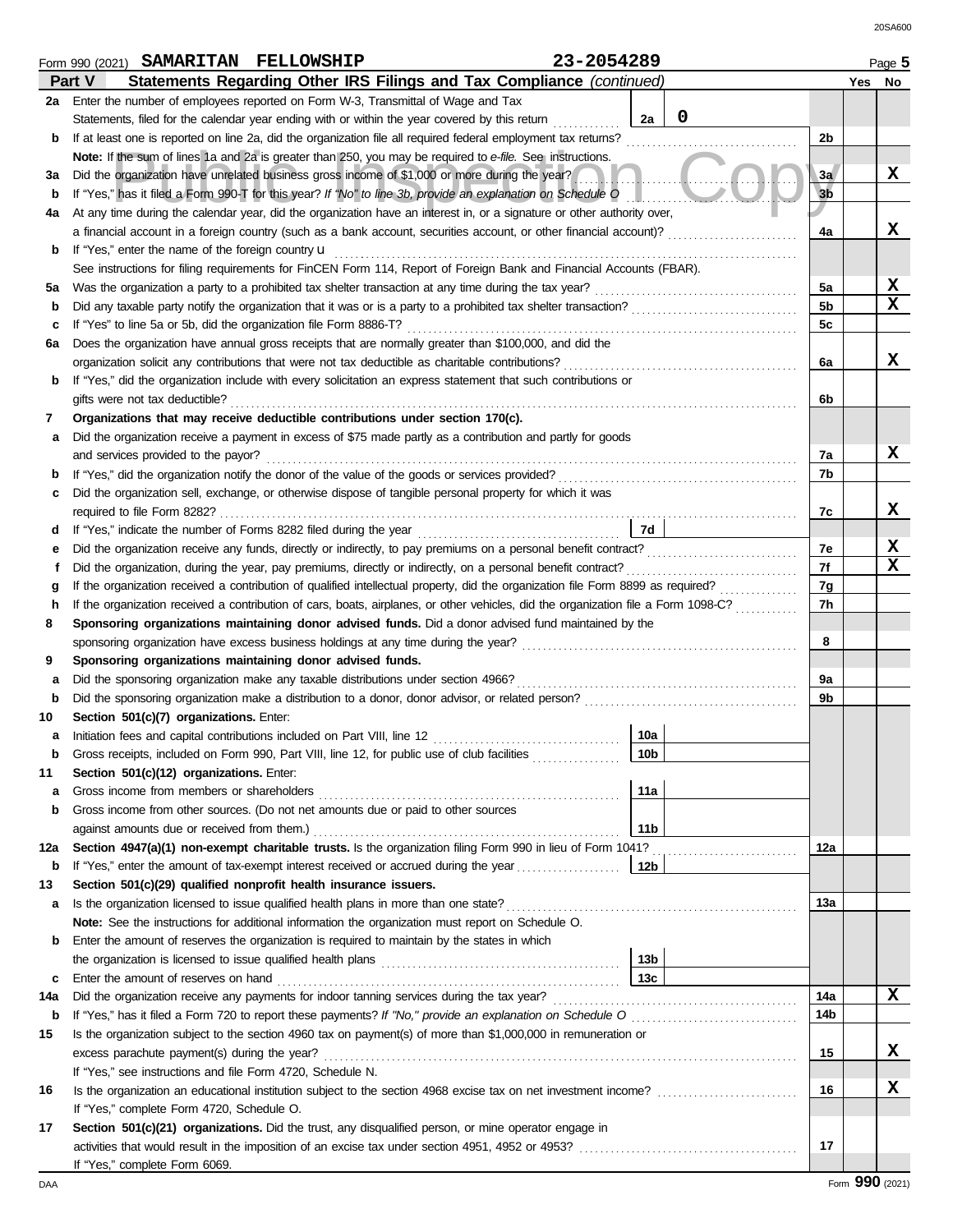|              | Form 990 (2021) |                                                        | SAMARITAN FELLOWSHIP                                                                   |                                                                                                                                     | 23-2054289 |          |          |                         |     | Page 6 |
|--------------|-----------------|--------------------------------------------------------|----------------------------------------------------------------------------------------|-------------------------------------------------------------------------------------------------------------------------------------|------------|----------|----------|-------------------------|-----|--------|
|              | Part VI         |                                                        |                                                                                        | Governance, Management, and Disclosure For each "Yes" response to lines 2 through 7b below, and for a "No"                          |            |          |          |                         |     |        |
|              |                 |                                                        |                                                                                        | response to line 8a, 8b, or 10b below, describe the circumstances, processes, or changes on Schedule O. See instructions.           |            |          |          |                         |     |        |
|              |                 |                                                        |                                                                                        |                                                                                                                                     |            |          |          |                         |     | xl     |
|              |                 |                                                        | Section A. Governing Body and Management                                               |                                                                                                                                     |            |          |          |                         |     |        |
|              |                 |                                                        |                                                                                        |                                                                                                                                     |            |          |          |                         | Yes | No     |
| 1а           |                 |                                                        |                                                                                        | Enter the number of voting members of the governing body at the end of the tax year                                                 |            |          | 35<br>1a |                         |     |        |
|              |                 |                                                        |                                                                                        | If there are material differences in voting rights among members of the governing body, or                                          |            |          |          |                         |     |        |
|              |                 |                                                        |                                                                                        | if the governing body delegated broad authority to an executive committee or similar                                                |            |          |          |                         |     |        |
|              |                 | committee, explain on Schedule O.                      |                                                                                        |                                                                                                                                     |            |          |          |                         |     |        |
| b            |                 |                                                        |                                                                                        | Enter the number of voting members included on line 1a, above, who are independent                                                  |            |          | 35<br>1b |                         |     |        |
| $\mathbf{2}$ |                 |                                                        |                                                                                        | Did any officer, director, trustee, or key employee have a family relationship or a business relationship with                      |            |          |          |                         |     |        |
|              |                 | any other officer, director, trustee, or key employee? |                                                                                        |                                                                                                                                     |            |          |          | $\mathbf{2}$            | X   |        |
| 3            |                 |                                                        |                                                                                        | Did the organization delegate control over management duties customarily performed by or under the direct                           |            |          |          |                         |     |        |
|              |                 |                                                        |                                                                                        | supervision of officers, directors, trustees, or key employees to a management company or other person?                             |            |          |          | 3                       |     | X      |
| 4            |                 |                                                        |                                                                                        | Did the organization make any significant changes to its governing documents since the prior Form 990 was filed?                    |            |          |          | $\overline{\mathbf{4}}$ |     | X      |
| 5            |                 |                                                        |                                                                                        | Did the organization become aware during the year of a significant diversion of the organization's assets?                          |            |          |          | 5                       |     | x      |
| 6            |                 | Did the organization have members or stockholders?     |                                                                                        |                                                                                                                                     |            |          |          | 6                       |     | X      |
| 7a           |                 |                                                        |                                                                                        | Did the organization have members, stockholders, or other persons who had the power to elect or appoint                             |            |          |          |                         |     |        |
|              |                 | one or more members of the governing body?             |                                                                                        |                                                                                                                                     |            |          |          | 7a                      |     | x      |
| b            |                 |                                                        |                                                                                        | Are any governance decisions of the organization reserved to (or subject to approval by) members,                                   |            |          |          |                         |     |        |
|              |                 |                                                        | stockholders, or persons other than the governing body?                                |                                                                                                                                     |            |          |          | 7b                      |     | x      |
| 8            |                 |                                                        |                                                                                        | Did the organization contemporaneously document the meetings held or written actions undertaken during the year by the following:   |            |          |          |                         |     |        |
|              |                 | The governing body?                                    |                                                                                        |                                                                                                                                     |            |          |          | 8а                      | X   |        |
| а            |                 |                                                        | Each committee with authority to act on behalf of the governing body?                  |                                                                                                                                     |            |          |          | 8b                      | X   |        |
| b<br>9       |                 |                                                        |                                                                                        | Is there any officer, director, trustee, or key employee listed in Part VII, Section A, who cannot be reached at                    |            |          |          |                         |     |        |
|              |                 |                                                        |                                                                                        | the organization's mailing address? If "Yes," provide the names and addresses on Schedule O                                         |            |          |          | 9                       |     | x      |
|              |                 |                                                        |                                                                                        | <b>Section B. Policies</b> (This Section B requests information about policies not required by the Internal Revenue Code.)          |            |          |          |                         |     |        |
|              |                 |                                                        |                                                                                        |                                                                                                                                     |            |          |          |                         | Yes | No     |
|              |                 |                                                        | Did the organization have local chapters, branches, or affiliates?                     |                                                                                                                                     |            |          |          | 10a                     |     | x      |
| 10a          |                 |                                                        |                                                                                        |                                                                                                                                     |            |          |          |                         |     |        |
| b            |                 |                                                        |                                                                                        | If "Yes," did the organization have written policies and procedures governing the activities of such chapters,                      |            |          |          |                         |     |        |
|              |                 |                                                        |                                                                                        | affiliates, and branches to ensure their operations are consistent with the organization's exempt purposes?                         |            |          |          | 10b                     |     | x      |
| 11a          |                 |                                                        |                                                                                        | Has the organization provided a complete copy of this Form 990 to all members of its governing body before filing the form?         |            |          |          | 11a                     |     |        |
| b            |                 |                                                        |                                                                                        | Describe on Schedule O the process, if any, used by the organization to review this Form 990.                                       |            |          |          |                         |     |        |
| 12a          |                 |                                                        |                                                                                        | Did the organization have a written conflict of interest policy? If "No," go to line 13                                             |            |          |          | 12a                     |     | X      |
| b            |                 |                                                        |                                                                                        | Were officers, directors, or trustees, and key employees required to disclose annually interests that could give rise to conflicts? |            |          |          | 12b                     |     |        |
|              |                 |                                                        |                                                                                        | Did the organization regularly and consistently monitor and enforce compliance with the policy? If "Yes,"                           |            |          |          |                         |     |        |
|              |                 | describe on Schedule O how this was done               |                                                                                        |                                                                                                                                     |            |          |          | 12 <sub>c</sub>         |     |        |
| 13           |                 |                                                        | Did the organization have a written whistleblower policy?                              |                                                                                                                                     |            |          |          | 13                      |     | x      |
| 14           |                 |                                                        | Did the organization have a written document retention and destruction policy?         |                                                                                                                                     |            |          |          | 14                      |     | x      |
| 15           |                 |                                                        |                                                                                        | Did the process for determining compensation of the following persons include a review and approval by                              |            |          |          |                         |     |        |
|              |                 |                                                        |                                                                                        | independent persons, comparability data, and contemporaneous substantiation of the deliberation and decision?                       |            |          |          |                         |     |        |
| а            |                 |                                                        | The organization's CEO, Executive Director, or top management official                 |                                                                                                                                     |            |          |          | 15a                     |     | X      |
| b            |                 | Other officers or key employees of the organization    |                                                                                        |                                                                                                                                     |            |          |          | 15b                     |     | x      |
|              |                 |                                                        |                                                                                        | If "Yes" to line 15a or 15b, describe the process on Schedule O. See instructions.                                                  |            |          |          |                         |     |        |
| 16a          |                 |                                                        |                                                                                        | Did the organization invest in, contribute assets to, or participate in a joint venture or similar arrangement                      |            |          |          |                         |     |        |
|              |                 | with a taxable entity during the year?                 |                                                                                        |                                                                                                                                     |            |          |          | 16a                     |     | X      |
|              |                 |                                                        |                                                                                        | b If "Yes," did the organization follow a written policy or procedure requiring the organization to evaluate its                    |            |          |          |                         |     |        |
|              |                 |                                                        |                                                                                        | participation in joint venture arrangements under applicable federal tax law, and take steps to safeguard the                       |            |          |          |                         |     |        |
|              |                 |                                                        |                                                                                        |                                                                                                                                     |            |          |          | 16b                     |     |        |
|              |                 | <b>Section C. Disclosure</b>                           |                                                                                        |                                                                                                                                     |            |          |          |                         |     |        |
| 17           |                 |                                                        | List the states with which a copy of this Form 990 is required to be filed $\mathbf u$ | PA                                                                                                                                  |            |          |          |                         |     |        |
| 18           |                 |                                                        |                                                                                        | Section 6104 requires an organization to make its Forms 1023 (1024 or 1024-A, if applicable), 990, and 990-T (section 501(c)        |            |          |          |                         |     |        |
|              |                 |                                                        |                                                                                        | (3)s only) available for public inspection. Indicate how you made these available. Check all that apply.                            |            |          |          |                         |     |        |
|              |                 | Own website                                            | Another's website $ \mathbf{X} $ Upon request                                          | Other (explain on Schedule O)                                                                                                       |            |          |          |                         |     |        |
| 19           |                 |                                                        |                                                                                        | Describe on Schedule O whether (and if so, how) the organization made its governing documents, conflict of interest policy, and     |            |          |          |                         |     |        |
|              |                 |                                                        | financial statements available to the public during the tax year.                      |                                                                                                                                     |            |          |          |                         |     |        |
| 20           |                 |                                                        |                                                                                        | State the name, address, and telephone number of the person who possesses the organization's books and records u                    |            |          |          |                         |     |        |
|              |                 | ROBERT L. BEARD                                        |                                                                                        | <b>140 FAITH CIRCLE</b>                                                                                                             |            |          |          |                         |     |        |
|              | <b>CARLISLE</b> |                                                        |                                                                                        |                                                                                                                                     |            | PA 17013 |          | 717-579-6697            |     |        |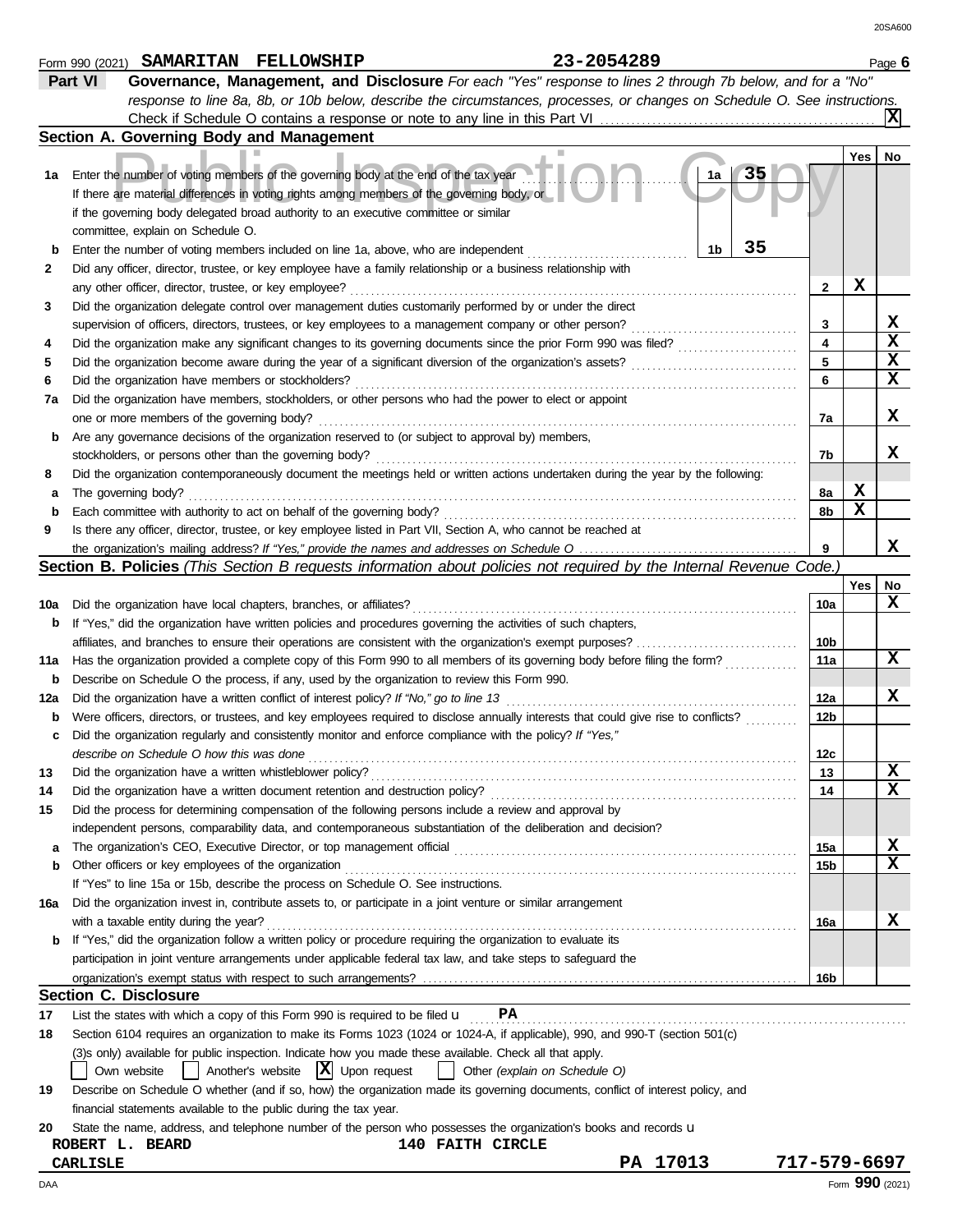| Part VII Compensation of Officers, Directors, Trustees, Key Employees, Highest Compensated Employees, and<br><b>Independent Contractors</b>                                                                                                                                                                                       |                        |                   |              |          |          |                                 |        |                                                                                 |                                   |                              |
|-----------------------------------------------------------------------------------------------------------------------------------------------------------------------------------------------------------------------------------------------------------------------------------------------------------------------------------|------------------------|-------------------|--------------|----------|----------|---------------------------------|--------|---------------------------------------------------------------------------------|-----------------------------------|------------------------------|
|                                                                                                                                                                                                                                                                                                                                   |                        |                   |              |          |          |                                 |        | Check if Schedule O contains a response or note to any line in this Part VII    |                                   |                              |
| Section A.                                                                                                                                                                                                                                                                                                                        |                        |                   |              |          |          |                                 |        | Officers, Directors, Trustees, Key Employees, and Highest Compensated Employees |                                   |                              |
| 1a Complete this table for all persons required to be listed. Report compensation for the calendar year ending with or within the<br>organization's tax year.                                                                                                                                                                     |                        |                   |              |          |          |                                 |        |                                                                                 |                                   |                              |
| • List all of the organization's current officers, directors, trustees (whether individuals or organizations), regardless of amount of<br>compensation. Enter -0- in columns (D), (E), and (F) if no compensation was paid.                                                                                                       |                        |                   |              |          |          |                                 |        |                                                                                 |                                   |                              |
| • List all of the organization's current key employees, if any. See instructions for definition of "key employee."                                                                                                                                                                                                                |                        |                   |              |          |          |                                 |        |                                                                                 |                                   |                              |
| • List the organization's five current highest compensated employees (other than an officer, director, trustee, or key employee)<br>who received reportable compensation (box 5 of Form W-2, Form 1099-MISC, and/or box 1 of Form 1099-NEC) of more than<br>\$100,000 from the organization and any related organizations.        |                        |                   |              |          |          |                                 |        |                                                                                 |                                   |                              |
| • List all of the organization's former officers, key employees, and highest compensated employees who received more than<br>\$100,000 of reportable compensation from the organization and any related organizations.                                                                                                            |                        |                   |              |          |          |                                 |        |                                                                                 |                                   |                              |
| • List all of the organization's former directors or trustees that received, in the capacity as a former director or trustee of the<br>organization, more than \$10,000 of reportable compensation from the organization and any related organizations.<br>See the instructions for the order in which to list the persons above. |                        |                   |              |          |          |                                 |        |                                                                                 |                                   |                              |
| $\mathbf{x}$<br>Check this box if neither the organization nor any related organization compensated any current officer, director, or trustee.                                                                                                                                                                                    |                        |                   |              |          |          |                                 |        |                                                                                 |                                   |                              |
|                                                                                                                                                                                                                                                                                                                                   |                        |                   |              |          | (C)      |                                 |        |                                                                                 |                                   |                              |
| (A)                                                                                                                                                                                                                                                                                                                               | (B)                    |                   |              | Position |          | (do not check more than one     |        | (D)                                                                             | (E)                               | (F)                          |
| Name and title                                                                                                                                                                                                                                                                                                                    | Average<br>hours       |                   |              |          |          | box, unless person is both an   |        | Reportable<br>compensation                                                      | Reportable<br>compensation        | Estimated amount<br>of other |
|                                                                                                                                                                                                                                                                                                                                   | per week               |                   |              |          |          | officer and a director/trustee) |        | from the                                                                        | from related                      | compensation                 |
|                                                                                                                                                                                                                                                                                                                                   | (list any<br>hours for |                   |              | Officer  | Ķey      |                                 | Former | organization (W-2/<br>1099-MISC/                                                | organizations (W-2/<br>1099-MISC/ | from the<br>organization and |
|                                                                                                                                                                                                                                                                                                                                   | related                |                   | nstitutional |          |          |                                 |        | 1099-NEC)                                                                       | 1099-NEC)                         | related organizations        |
|                                                                                                                                                                                                                                                                                                                                   | organizations<br>below | ndividual trustee |              |          | employee |                                 |        |                                                                                 |                                   |                              |
|                                                                                                                                                                                                                                                                                                                                   | dotted line)           |                   | trustee      |          |          | Highest compensated<br>employee |        |                                                                                 |                                   |                              |
| (1) KEVIN LYTLE                                                                                                                                                                                                                                                                                                                   |                        |                   |              |          |          |                                 |        |                                                                                 |                                   |                              |
|                                                                                                                                                                                                                                                                                                                                   | 1.00                   |                   |              |          |          |                                 |        |                                                                                 |                                   |                              |
| <b>CHAIRPERSON</b><br>(2) BILL DOLL                                                                                                                                                                                                                                                                                               | 0.00                   | X                 |              | х        |          |                                 |        | 0                                                                               | 0                                 | 0                            |
|                                                                                                                                                                                                                                                                                                                                   | 1.00                   |                   |              |          |          |                                 |        |                                                                                 |                                   |                              |
| <b>CHAIRPERSON-ELECT</b>                                                                                                                                                                                                                                                                                                          | 0.00                   | X                 |              | х        |          |                                 |        | 0                                                                               | 0                                 | 0                            |
| (3) TERRI MEIER                                                                                                                                                                                                                                                                                                                   |                        |                   |              |          |          |                                 |        |                                                                                 |                                   |                              |
|                                                                                                                                                                                                                                                                                                                                   | 1.00                   |                   |              |          |          |                                 |        |                                                                                 |                                   |                              |
| <b>VICE-CHAIRPERSON</b>                                                                                                                                                                                                                                                                                                           | 0.00                   | X                 |              |          |          |                                 |        | 0                                                                               | 0                                 | 0                            |
| (4) ROBERT BEARD                                                                                                                                                                                                                                                                                                                  |                        |                   |              |          |          |                                 |        |                                                                                 |                                   |                              |
|                                                                                                                                                                                                                                                                                                                                   | 1.00                   |                   |              |          |          |                                 |        |                                                                                 |                                   |                              |
| TREASURER                                                                                                                                                                                                                                                                                                                         | 0.00                   | $\mathbf x$       |              | X        |          |                                 |        | 0                                                                               | 0                                 | 0                            |
| (5) WAYNE HENDERSON                                                                                                                                                                                                                                                                                                               |                        |                   |              |          |          |                                 |        |                                                                                 |                                   |                              |
|                                                                                                                                                                                                                                                                                                                                   | 1.00                   |                   |              |          |          |                                 |        |                                                                                 |                                   |                              |
| 1ST ASST. TREASURER                                                                                                                                                                                                                                                                                                               | 0.00                   | X                 |              | х        |          |                                 |        | 0                                                                               | 0                                 | $\mathbf 0$                  |
| (6) THOMAS MEIER                                                                                                                                                                                                                                                                                                                  |                        |                   |              |          |          |                                 |        |                                                                                 |                                   |                              |
|                                                                                                                                                                                                                                                                                                                                   | 1.00                   |                   |              |          |          |                                 |        |                                                                                 |                                   |                              |
| 2ND ASST. TREASURER                                                                                                                                                                                                                                                                                                               | 0.00                   | x                 |              | X        |          |                                 |        | 0                                                                               | 0                                 | $\pmb{0}$                    |
| (7) JUDY CASTRINA                                                                                                                                                                                                                                                                                                                 |                        |                   |              |          |          |                                 |        |                                                                                 |                                   |                              |
|                                                                                                                                                                                                                                                                                                                                   | 1.00                   |                   |              |          |          |                                 |        |                                                                                 |                                   |                              |
| RECORDING SECRETARY                                                                                                                                                                                                                                                                                                               | 0.00                   | X                 |              | X        |          |                                 |        | 0                                                                               | 0                                 | $\pmb{0}$                    |
| (8) BARBARA ALLEN                                                                                                                                                                                                                                                                                                                 |                        |                   |              |          |          |                                 |        |                                                                                 |                                   |                              |
|                                                                                                                                                                                                                                                                                                                                   | 1.00                   |                   |              |          |          |                                 |        |                                                                                 |                                   |                              |
| RECORDING SECRETARY                                                                                                                                                                                                                                                                                                               | 0.00                   | X                 |              | X        |          |                                 |        | 0                                                                               | 0                                 | $\pmb{0}$                    |
| (9) VIVIAN COLEMAN                                                                                                                                                                                                                                                                                                                |                        |                   |              |          |          |                                 |        |                                                                                 |                                   |                              |
| RECORDING SECRETARY                                                                                                                                                                                                                                                                                                               | 1.00<br>0.00           | X                 |              | X        |          |                                 |        | 0                                                                               | 0                                 | $\pmb{0}$                    |
| (10) CHERYL HALE                                                                                                                                                                                                                                                                                                                  |                        |                   |              |          |          |                                 |        |                                                                                 |                                   |                              |
|                                                                                                                                                                                                                                                                                                                                   | 1.00                   |                   |              |          |          |                                 |        |                                                                                 |                                   |                              |
| DATA MANAGER                                                                                                                                                                                                                                                                                                                      | 0.00                   | X                 |              | X        |          |                                 |        | 0                                                                               | 0                                 | $\mathbf 0$                  |
| (11) JANE BELLINGER                                                                                                                                                                                                                                                                                                               |                        |                   |              |          |          |                                 |        |                                                                                 |                                   |                              |
|                                                                                                                                                                                                                                                                                                                                   | 1.00                   |                   |              |          |          |                                 |        |                                                                                 |                                   |                              |
| <b>BOARD MEMBER</b>                                                                                                                                                                                                                                                                                                               | 0.00                   | X                 |              |          |          |                                 |        | 0                                                                               | 0                                 | 0                            |
|                                                                                                                                                                                                                                                                                                                                   |                        |                   |              |          |          |                                 |        |                                                                                 |                                   | Form 990 (2021)              |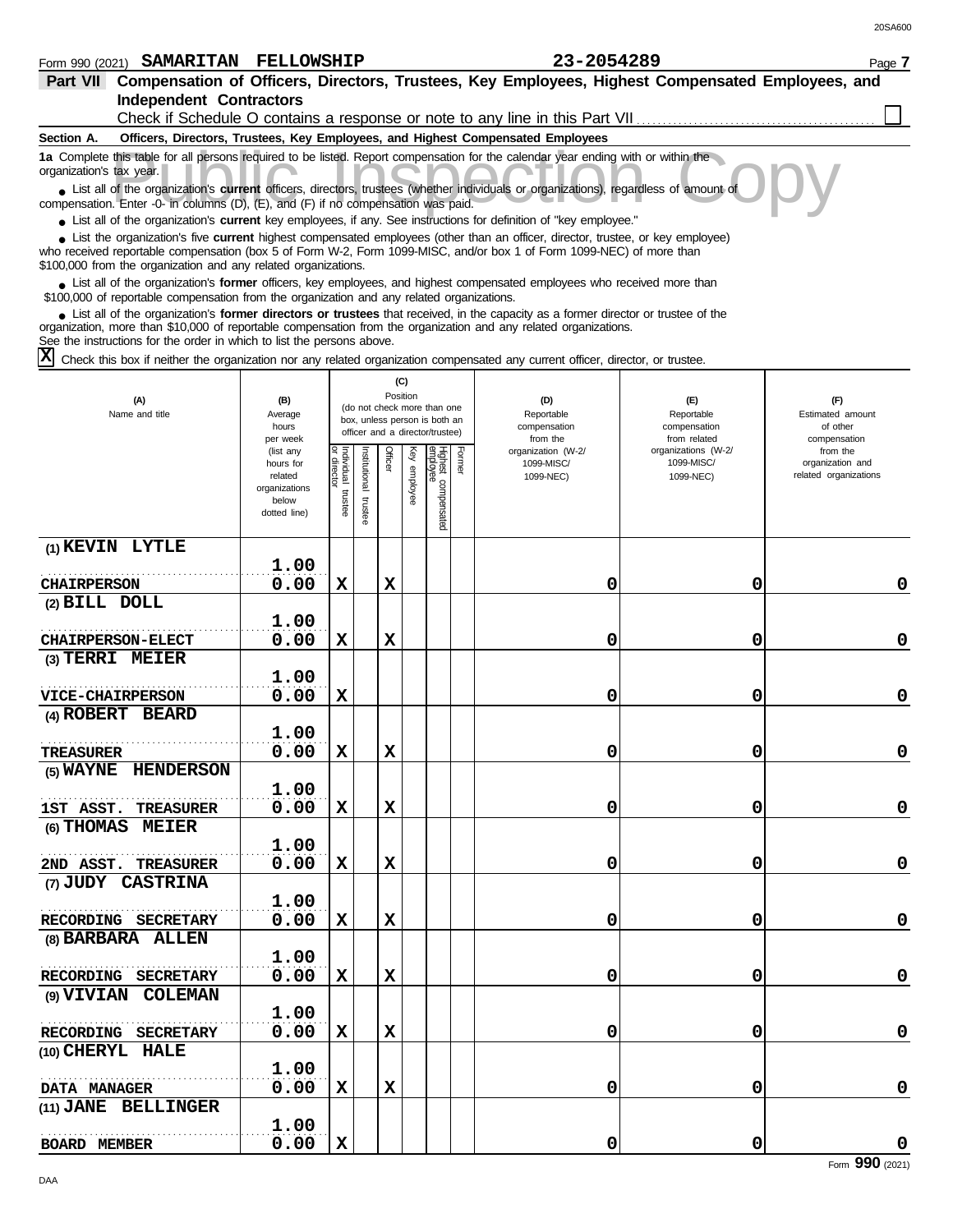| Form 990 (2021) | <b>SAMARITAN</b>                                                                                                                                                                                                                                       | <b>FELLOWSHIP</b>                                                                       |                                   |                          |         |                                                                                                             |                                 |        | 23-2054289                                                                                             |                                                                |                                                                       | 20SA600<br>Page 8 |
|-----------------|--------------------------------------------------------------------------------------------------------------------------------------------------------------------------------------------------------------------------------------------------------|-----------------------------------------------------------------------------------------|-----------------------------------|--------------------------|---------|-------------------------------------------------------------------------------------------------------------|---------------------------------|--------|--------------------------------------------------------------------------------------------------------|----------------------------------------------------------------|-----------------------------------------------------------------------|-------------------|
| Part VII        |                                                                                                                                                                                                                                                        |                                                                                         |                                   |                          |         |                                                                                                             |                                 |        | Section A. Officers, Directors, Trustees, Key Employees, and Highest Compensated Employees (continued) |                                                                |                                                                       |                   |
|                 | (A)<br>Name and title                                                                                                                                                                                                                                  | (B)<br>Average<br>hours                                                                 | (C)                               |                          |         | Position<br>(do not check more than one<br>box, unless person is both an<br>officer and a director/trustee) |                                 |        | (D)<br>Reportable<br>compensation                                                                      | (F)<br>Reportable<br>compensation                              | (F)<br>Estimated amount<br>of other                                   |                   |
|                 |                                                                                                                                                                                                                                                        | per week<br>(list any<br>hours for<br>related<br>organizations<br>below<br>dotted line) | Individual trustee<br>or director | Institutional<br>trustee | Officer | Ķey<br>employee                                                                                             | Highest compensated<br>employee | Former | from the<br>organization (W-2/<br>1099-MISC/<br>1099-NEC)                                              | from related<br>organizations (W-2/<br>1099-MISC/<br>1099-NEC) | compensation<br>from the<br>organization and<br>related organizations |                   |
| (12)            | <b>SUSAN</b><br><b>BERKLEY</b>                                                                                                                                                                                                                         |                                                                                         |                                   |                          |         |                                                                                                             |                                 |        |                                                                                                        |                                                                |                                                                       |                   |
|                 | <b>BOARD MEMBER</b>                                                                                                                                                                                                                                    | 1.00<br>0.00                                                                            | X                                 |                          |         |                                                                                                             |                                 |        | 0                                                                                                      | 0                                                              |                                                                       | 0                 |
| (13)            | EDNA BREHM                                                                                                                                                                                                                                             | 1.00                                                                                    |                                   |                          |         |                                                                                                             |                                 |        |                                                                                                        |                                                                |                                                                       |                   |
| (14)            | <b>BOARD MEMBER</b><br><b>RON CHIPRIANO</b>                                                                                                                                                                                                            | 0.00                                                                                    | $\mathbf x$                       |                          |         |                                                                                                             |                                 |        | 0                                                                                                      | 0                                                              |                                                                       | 0                 |
|                 | <b>BOARD MEMBER</b>                                                                                                                                                                                                                                    | 1.00<br>0.00                                                                            | $\mathbf x$                       |                          |         |                                                                                                             |                                 |        | 0                                                                                                      | 0                                                              |                                                                       | 0                 |
| (15)            | <b>CHARLES</b><br><b>HOLTRY</b>                                                                                                                                                                                                                        |                                                                                         |                                   |                          |         |                                                                                                             |                                 |        |                                                                                                        |                                                                |                                                                       |                   |
|                 | <b>BOARD MEMBER</b>                                                                                                                                                                                                                                    | 1.00<br>0.00                                                                            | х                                 |                          |         |                                                                                                             |                                 |        | 0                                                                                                      | 0                                                              |                                                                       | $\mathbf 0$       |
| (16)            | SUSAN HOLTRY                                                                                                                                                                                                                                           | 1.00                                                                                    |                                   |                          |         |                                                                                                             |                                 |        |                                                                                                        |                                                                |                                                                       |                   |
| (17)            | <b>BOARD MEMBER</b><br>JOAN W. JONES                                                                                                                                                                                                                   | 0.00                                                                                    | $\mathbf x$                       |                          |         |                                                                                                             |                                 |        | 0                                                                                                      | 0                                                              |                                                                       | $\mathbf 0$       |
|                 | <b>BOARD MEMBER</b>                                                                                                                                                                                                                                    | 1.00<br>0.00                                                                            | $\mathbf x$                       |                          |         |                                                                                                             |                                 |        | 0                                                                                                      | 0                                                              |                                                                       | $\mathbf 0$       |
| (18)            | <b>KAREN KUNICK</b>                                                                                                                                                                                                                                    | 1.00                                                                                    |                                   |                          |         |                                                                                                             |                                 |        |                                                                                                        |                                                                |                                                                       |                   |
| (19)            | <b>BOARD MEMBER</b><br>LUCKENBILL<br><b>EILEEN</b>                                                                                                                                                                                                     | 0.00                                                                                    | $\mathbf x$                       |                          |         |                                                                                                             |                                 |        | 0                                                                                                      | 0                                                              |                                                                       | $\mathbf 0$       |
|                 | <b>BOARD MEMBER</b>                                                                                                                                                                                                                                    | 1.00<br>0.00                                                                            | X                                 |                          |         |                                                                                                             |                                 |        | 0                                                                                                      | 0                                                              |                                                                       | 0                 |
|                 | 1b Subtotal                                                                                                                                                                                                                                            |                                                                                         |                                   |                          |         |                                                                                                             |                                 | u      |                                                                                                        |                                                                |                                                                       |                   |
| d               | c Total from continuation sheets to Part VII, Section A                                                                                                                                                                                                |                                                                                         |                                   |                          |         |                                                                                                             |                                 |        |                                                                                                        |                                                                |                                                                       |                   |
| $\mathbf{2}$    | Total number of individuals (including but not limited to those listed above) who received more than \$100,000 of<br>reportable compensation from the organization u                                                                                   |                                                                                         |                                   | 0                        |         |                                                                                                             |                                 |        |                                                                                                        |                                                                |                                                                       |                   |
| 3               | Did the organization list any former officer, director, trustee, key employee, or highest compensated                                                                                                                                                  |                                                                                         |                                   |                          |         |                                                                                                             |                                 |        |                                                                                                        |                                                                | Yes                                                                   | No                |
| 4               | For any individual listed on line 1a, is the sum of reportable compensation and other compensation from the                                                                                                                                            |                                                                                         |                                   |                          |         |                                                                                                             |                                 |        |                                                                                                        |                                                                | 3                                                                     | x.                |
|                 | organization and related organizations greater than \$150,000? If "Yes," complete Schedule J for such                                                                                                                                                  |                                                                                         |                                   |                          |         |                                                                                                             |                                 |        |                                                                                                        |                                                                | 4                                                                     | x                 |
| 5               | Did any person listed on line 1a receive or accrue compensation from any unrelated organization or individual                                                                                                                                          |                                                                                         |                                   |                          |         |                                                                                                             |                                 |        |                                                                                                        |                                                                | 5                                                                     | X                 |
|                 | Section B. Independent Contractors                                                                                                                                                                                                                     |                                                                                         |                                   |                          |         |                                                                                                             |                                 |        |                                                                                                        |                                                                |                                                                       |                   |
| 1               | Complete this table for your five highest compensated independent contractors that received more than \$100,000 of<br>compensation from the organization. Report compensation for the calendar year ending with or within the organization's tax year. |                                                                                         |                                   |                          |         |                                                                                                             |                                 |        |                                                                                                        |                                                                |                                                                       |                   |
|                 |                                                                                                                                                                                                                                                        | (A)<br>Name and business address                                                        |                                   |                          |         |                                                                                                             |                                 |        |                                                                                                        | (B)<br>Description of services                                 | (C)<br>Compensation                                                   |                   |
|                 |                                                                                                                                                                                                                                                        |                                                                                         |                                   |                          |         |                                                                                                             |                                 |        |                                                                                                        |                                                                |                                                                       |                   |
|                 |                                                                                                                                                                                                                                                        |                                                                                         |                                   |                          |         |                                                                                                             |                                 |        |                                                                                                        |                                                                |                                                                       |                   |
|                 |                                                                                                                                                                                                                                                        |                                                                                         |                                   |                          |         |                                                                                                             |                                 |        |                                                                                                        |                                                                |                                                                       |                   |
|                 |                                                                                                                                                                                                                                                        |                                                                                         |                                   |                          |         |                                                                                                             |                                 |        |                                                                                                        |                                                                |                                                                       |                   |
|                 |                                                                                                                                                                                                                                                        |                                                                                         |                                   |                          |         |                                                                                                             |                                 |        |                                                                                                        |                                                                |                                                                       |                   |
| 2               | Total number of independent contractors (including but not limited to those listed above) who<br>received more than \$100,000 of compensation from the organization u                                                                                  |                                                                                         |                                   |                          |         |                                                                                                             |                                 |        |                                                                                                        | 0                                                              |                                                                       |                   |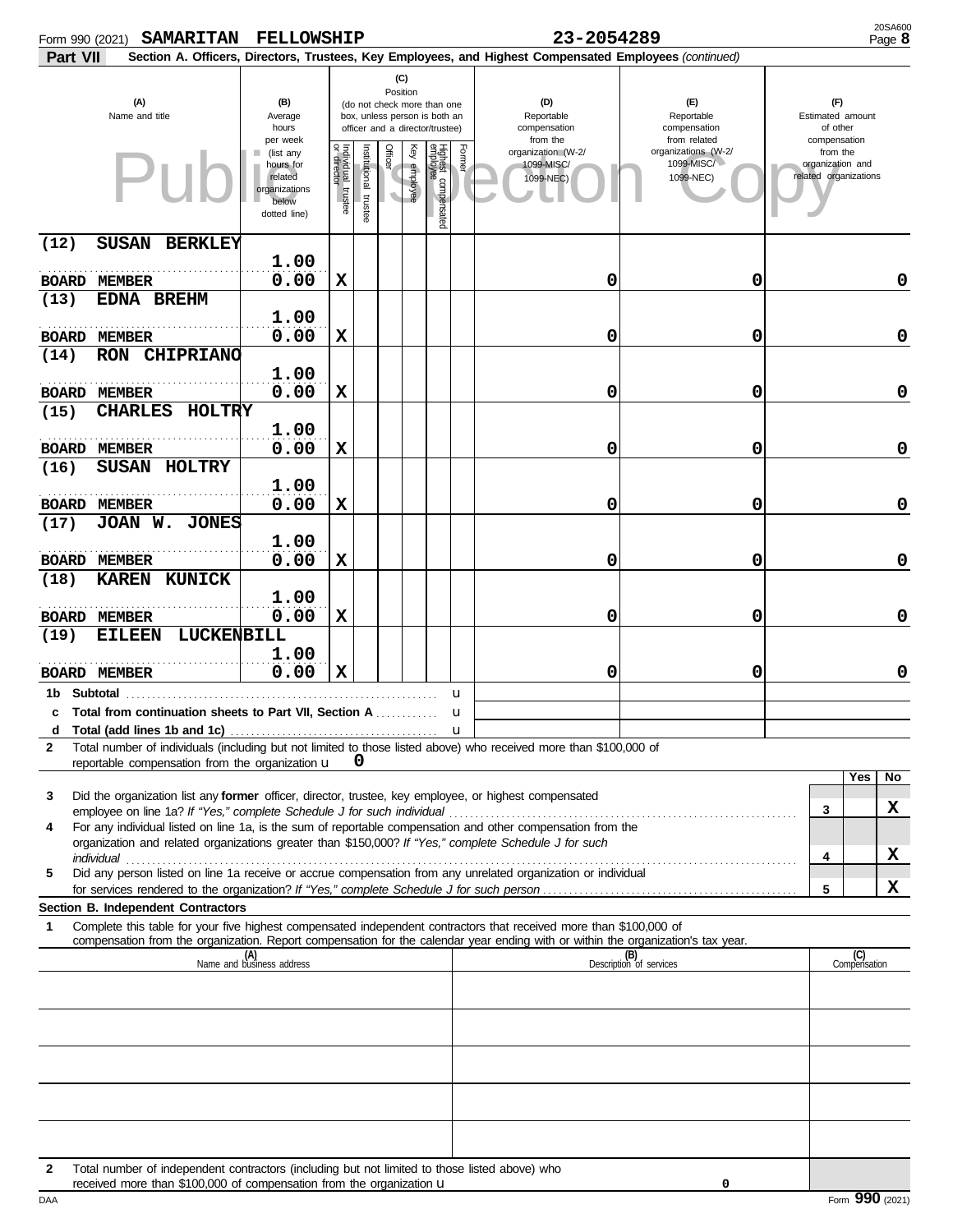|    |                                                                                                              |     |                  |               |                      | (A)<br>Total revenue | (B)<br>Related or exempt<br>function revenue | (C)<br>Unrelated<br>business revenue | (D)<br>Revenue excluded<br>from tax under |  |
|----|--------------------------------------------------------------------------------------------------------------|-----|------------------|---------------|----------------------|----------------------|----------------------------------------------|--------------------------------------|-------------------------------------------|--|
|    |                                                                                                              |     |                  |               |                      |                      |                                              |                                      | sections 512-514                          |  |
|    | la Federated campaigns                                                                                       |     |                  | 1a            |                      |                      |                                              |                                      |                                           |  |
|    | <b>b</b> Membership dues                                                                                     |     |                  | 1b            |                      |                      |                                              |                                      |                                           |  |
|    | c Fundraising events                                                                                         |     | .                | 1c            |                      |                      |                                              |                                      |                                           |  |
|    | d Related organizations                                                                                      |     | .                | 1d            |                      |                      |                                              |                                      |                                           |  |
|    | e Government grants (contributions)                                                                          |     | a da da da da da | 1e            |                      |                      |                                              |                                      |                                           |  |
|    | f All other contributions, gifts, grants,                                                                    |     |                  |               |                      |                      |                                              |                                      |                                           |  |
|    | and similar amounts not included above                                                                       |     |                  | 1f            | 169,336              |                      |                                              |                                      |                                           |  |
|    | g Noncash contributions included in<br>lines 1a-1f $\ldots \ldots \ldots \ldots \ldots \ldots \ldots \ldots$ |     |                  | 1g $\sqrt{5}$ |                      |                      |                                              |                                      |                                           |  |
|    |                                                                                                              |     |                  |               | u                    | 169,336              |                                              |                                      |                                           |  |
|    |                                                                                                              |     |                  |               | <b>Business Code</b> |                      |                                              |                                      |                                           |  |
| 2a |                                                                                                              |     |                  |               |                      |                      |                                              |                                      |                                           |  |
| b  |                                                                                                              |     |                  |               |                      |                      |                                              |                                      |                                           |  |
| c  |                                                                                                              |     |                  |               |                      |                      |                                              |                                      |                                           |  |
| d  |                                                                                                              |     |                  |               |                      |                      |                                              |                                      |                                           |  |
| е  |                                                                                                              |     |                  |               |                      |                      |                                              |                                      |                                           |  |
|    | f All other program service revenue                                                                          |     |                  |               |                      |                      |                                              |                                      |                                           |  |
|    |                                                                                                              |     |                  |               | u                    |                      |                                              |                                      |                                           |  |
|    | Investment income (including dividends, interest, and                                                        |     |                  |               |                      |                      |                                              |                                      |                                           |  |
|    | other similar amounts)                                                                                       |     |                  |               | u                    | 47,886               |                                              |                                      | 47,886                                    |  |
|    | Income from investment of tax-exempt bond proceeds                                                           |     |                  |               | u<br>aaaaaan         |                      |                                              |                                      |                                           |  |
|    |                                                                                                              |     |                  |               | u                    |                      |                                              |                                      |                                           |  |
|    |                                                                                                              |     | (i) Real         |               | (ii) Personal        |                      |                                              |                                      |                                           |  |
|    | <b>Sa</b> Gross rents                                                                                        | 6а  |                  |               |                      |                      |                                              |                                      |                                           |  |
|    | <b>b</b> Less: rental expenses                                                                               | 6b. |                  |               |                      |                      |                                              |                                      |                                           |  |
|    | <b>c</b> Rental inc. or (loss)                                                                               | 6c  |                  |               |                      |                      |                                              |                                      |                                           |  |
|    | <b>d</b> Net rental income or (loss)                                                                         |     |                  |               | u                    |                      |                                              |                                      |                                           |  |
|    | 7 <b>a</b> Gross amount from                                                                                 |     | (i) Securities   |               | (ii) Other           |                      |                                              |                                      |                                           |  |
|    | sales of assets<br>other than inventory                                                                      | 7а  |                  |               |                      |                      |                                              |                                      |                                           |  |
|    | <b>b</b> Less: cost or other                                                                                 |     |                  |               |                      |                      |                                              |                                      |                                           |  |
|    | basis and sales exps.                                                                                        | 7b  |                  |               |                      |                      |                                              |                                      |                                           |  |
|    | c Gain or (loss)                                                                                             | 7c  |                  |               |                      |                      |                                              |                                      |                                           |  |
|    |                                                                                                              |     |                  |               | u                    |                      |                                              |                                      |                                           |  |
|    | <b>3a</b> Gross income from fundraising events                                                               |     |                  |               |                      |                      |                                              |                                      |                                           |  |
|    | (not including \$                                                                                            |     |                  |               |                      |                      |                                              |                                      |                                           |  |
|    | of contributions reported on line                                                                            |     |                  |               |                      |                      |                                              |                                      |                                           |  |
|    |                                                                                                              |     |                  | 8a            |                      |                      |                                              |                                      |                                           |  |
|    | <b>b</b> Less: direct expenses <i>minimum</i>                                                                |     |                  | 8b            |                      |                      |                                              |                                      |                                           |  |
|    | c Net income or (loss) from fundraising events                                                               |     |                  |               | u                    |                      |                                              |                                      |                                           |  |
|    | a Gross income from gaming                                                                                   |     |                  |               |                      |                      |                                              |                                      |                                           |  |
|    | activities. See Part IV, line 19                                                                             |     |                  | 9a            |                      |                      |                                              |                                      |                                           |  |
|    | <b>b</b> Less: direct expenses                                                                               |     |                  | 9b            |                      |                      |                                              |                                      |                                           |  |
|    | c Net income or (loss) from gaming activities                                                                |     |                  |               | u                    |                      |                                              |                                      |                                           |  |
|    | Da Gross sales of inventory, less                                                                            |     |                  |               |                      |                      |                                              |                                      |                                           |  |
|    | returns and allowances                                                                                       |     |                  | 10a           |                      |                      |                                              |                                      |                                           |  |
|    | <b>b</b> Less: cost of goods sold $\ldots$                                                                   |     |                  | 10b           |                      |                      |                                              |                                      |                                           |  |
|    | <b>c</b> Net income or (loss) from sales of inventory                                                        |     |                  |               | u                    |                      |                                              |                                      |                                           |  |

**Miscellaneous**

**Revenue**

**1a b c d e f g**

**Contributions, Gifts, Grants and Other Similar Amounts**

Contributions, Gifts, Grants<br>and Other Similar Amounts

**Program Service**

Program Service<br>Revenue

**2a**

**f e d c b**

**3**

**4 5**

**6a b c d**

**c**

**Other Revenue**

**Other Revenue** 

**8a**

**b c**

**9a**

**b**

**c**

**11a b c**

**12**

**10a**

**b**

**d** All other revenue . . . . . . . . . . . . . . . . . . . . . . . . . . . . . . . . . . . . . . **e Total.** Add lines 11a–11d . . . . . . . . . . . . . . . . . . . . . . . . . . . . . . . . . . . . .

. . . . . . . . . . . . . . . . . . . . . . . . . . . . . . . . . . . . . . . . . . . . . . . . . . . . . . .

. . . . . . . . . . . . . . . . . . . . . . . . . . . . . . . . . . . . . . . . . . . . . . . . . . . . . . . **CLIENT REIMBURSEMENTS 900099 1,600 1,600**

Business Code

u

u

**1,600**

**218,822 1,600 0 47,886**

Total revenue. See instructions ........

**b**

**7a** Gross amount from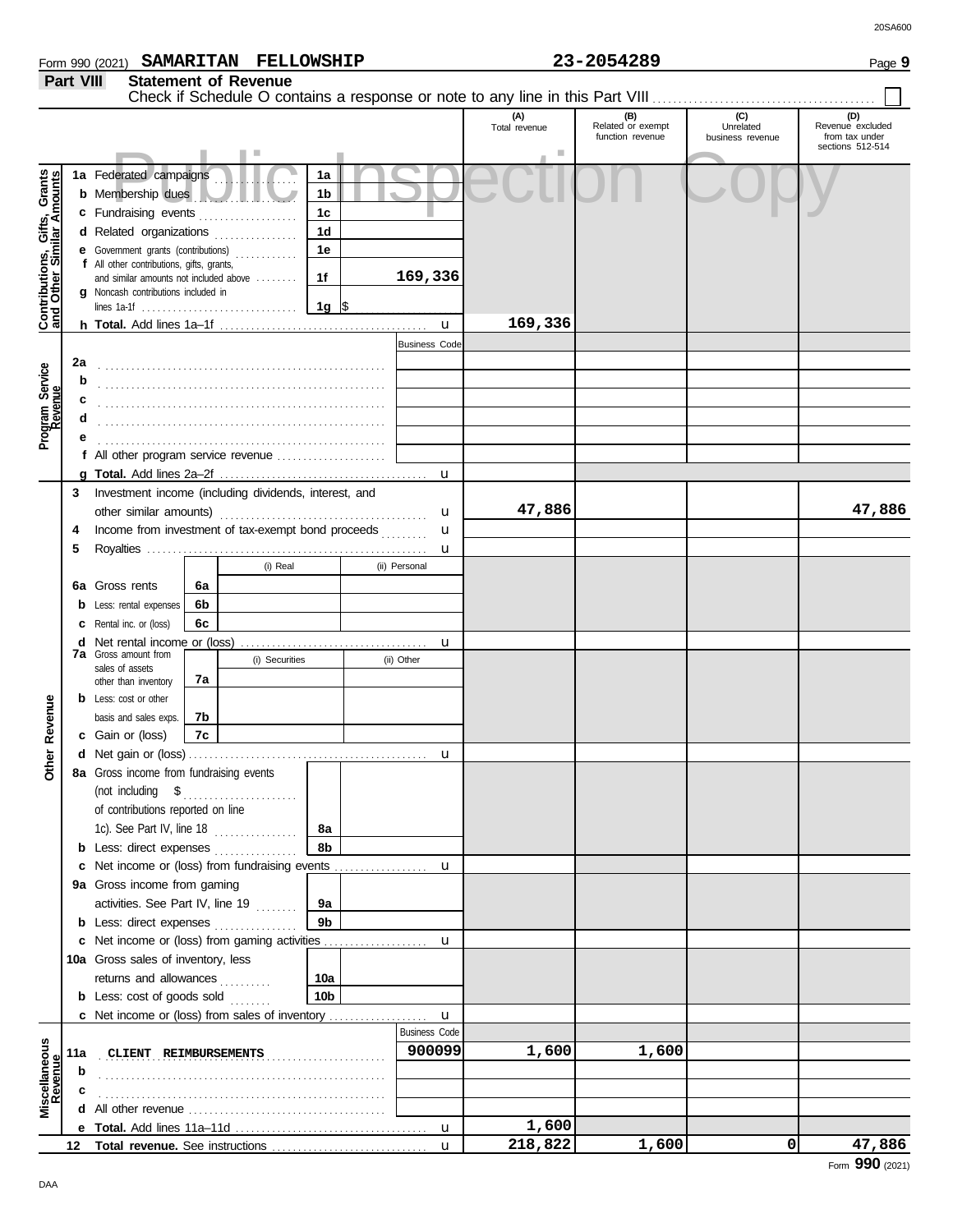|              | нап і к<br>Statement of Functional Expenses                                                                                                                                                                                                                                                                                                                                                |                |                             |                                    |                         |
|--------------|--------------------------------------------------------------------------------------------------------------------------------------------------------------------------------------------------------------------------------------------------------------------------------------------------------------------------------------------------------------------------------------------|----------------|-----------------------------|------------------------------------|-------------------------|
|              | Section 501(c)(3) and 501(c)(4) organizations must complete all columns. All other organizations must complete column (A).<br>Check if Schedule O contains a response or note to any line in this Part IX                                                                                                                                                                                  |                |                             |                                    |                         |
|              |                                                                                                                                                                                                                                                                                                                                                                                            | (A)            | (B)                         | (C)                                | (D)                     |
|              | Do not include amounts reported on lines 6b, 7b,<br>8b, 9b, and 10b of Part VIII.                                                                                                                                                                                                                                                                                                          | Total expenses | Program service<br>expenses | Management and<br>general expenses | Fundraising<br>expenses |
| 1            | Grants and other assistance to domestic organizations                                                                                                                                                                                                                                                                                                                                      |                |                             |                                    |                         |
|              | and domestic governments. See Part IV, line 21                                                                                                                                                                                                                                                                                                                                             | 1,000          | 1,000                       |                                    |                         |
| $\mathbf{2}$ | Grants and other assistance to domestic                                                                                                                                                                                                                                                                                                                                                    |                |                             |                                    |                         |
|              | individuals. See Part IV, line 22<br>.                                                                                                                                                                                                                                                                                                                                                     | 191,264        | 191,264                     |                                    |                         |
| 3            | Grants and other assistance to foreign                                                                                                                                                                                                                                                                                                                                                     |                |                             |                                    |                         |
|              | organizations, foreign governments, and                                                                                                                                                                                                                                                                                                                                                    |                |                             |                                    |                         |
|              | foreign individuals. See Part IV, lines 15 and 16                                                                                                                                                                                                                                                                                                                                          |                |                             |                                    |                         |
| 4            | Benefits paid to or for members<br><u>.</u>                                                                                                                                                                                                                                                                                                                                                |                |                             |                                    |                         |
| 5            | Compensation of current officers, directors,                                                                                                                                                                                                                                                                                                                                               |                |                             |                                    |                         |
|              | trustees, and key employees<br>.                                                                                                                                                                                                                                                                                                                                                           |                |                             |                                    |                         |
| 6            | Compensation not included above to disqualified                                                                                                                                                                                                                                                                                                                                            |                |                             |                                    |                         |
|              | persons (as defined under section 4958(f)(1)) and                                                                                                                                                                                                                                                                                                                                          |                |                             |                                    |                         |
|              | persons described in section 4958(c)(3)(B)                                                                                                                                                                                                                                                                                                                                                 |                |                             |                                    |                         |
| 7            | Other salaries and wages<br>.                                                                                                                                                                                                                                                                                                                                                              |                |                             |                                    |                         |
| 8            | Pension plan accruals and contributions (include                                                                                                                                                                                                                                                                                                                                           |                |                             |                                    |                         |
|              | section 401(k) and 403(b) employer contributions)                                                                                                                                                                                                                                                                                                                                          |                |                             |                                    |                         |
| 9            |                                                                                                                                                                                                                                                                                                                                                                                            |                |                             |                                    |                         |
| 10           | Payroll taxes                                                                                                                                                                                                                                                                                                                                                                              |                |                             |                                    |                         |
| 11           | Fees for services (nonemployees):                                                                                                                                                                                                                                                                                                                                                          |                |                             |                                    |                         |
| a            |                                                                                                                                                                                                                                                                                                                                                                                            |                |                             |                                    |                         |
| b            | Legal                                                                                                                                                                                                                                                                                                                                                                                      |                |                             |                                    |                         |
|              |                                                                                                                                                                                                                                                                                                                                                                                            | 3,892          |                             | 3,663                              | 229                     |
| d            | Lobbying                                                                                                                                                                                                                                                                                                                                                                                   |                |                             |                                    |                         |
|              | Professional fundraising services. See Part IV, line 17                                                                                                                                                                                                                                                                                                                                    |                |                             |                                    |                         |
|              | Investment management fees                                                                                                                                                                                                                                                                                                                                                                 |                |                             |                                    |                         |
| g            | Other. (If line 11g amount exceeds 10% of line 25, column                                                                                                                                                                                                                                                                                                                                  |                |                             |                                    |                         |
|              | (A) amount, list line 11g expenses on Schedule O.)                                                                                                                                                                                                                                                                                                                                         |                |                             |                                    |                         |
| 12           | Advertising and promotion                                                                                                                                                                                                                                                                                                                                                                  |                |                             |                                    |                         |
| 13           |                                                                                                                                                                                                                                                                                                                                                                                            | 3,056          |                             | 2,876                              | 180                     |
| 14           | Information technology                                                                                                                                                                                                                                                                                                                                                                     |                |                             |                                    |                         |
| 15           |                                                                                                                                                                                                                                                                                                                                                                                            |                |                             |                                    |                         |
|              |                                                                                                                                                                                                                                                                                                                                                                                            |                |                             |                                    |                         |
| 17           | Travel                                                                                                                                                                                                                                                                                                                                                                                     |                |                             |                                    |                         |
| 18           | Payments of travel or entertainment expenses                                                                                                                                                                                                                                                                                                                                               |                |                             |                                    |                         |
|              | for any federal, state, or local public officials                                                                                                                                                                                                                                                                                                                                          |                |                             |                                    |                         |
| 19           | Conferences, conventions, and meetings                                                                                                                                                                                                                                                                                                                                                     |                |                             |                                    |                         |
| 20           | $\textbf{Interest} \begin{picture}(1,0) \put(0,0){\dashbox{0.5}(1,0){ }} \put(1,0){\dashbox{0.5}(1,0){ }} \put(2,0){\dashbox{0.5}(1,0){ }} \put(3,0){\dashbox{0.5}(1,0){ }} \put(4,0){\dashbox{0.5}(1,0){ }} \put(5,0){\dashbox{0.5}(1,0){ }} \put(6,0){\dashbox{0.5}(1,0){ }} \put(7,0){\dashbox{0.5}(1,0){ }} \put(7,0){\dashbox{0.5}(1,0){ }} \put(7,0){\dashbox{0.5}(1,0){ }} \put(7,$ |                |                             |                                    |                         |
| 21           |                                                                                                                                                                                                                                                                                                                                                                                            |                |                             |                                    |                         |
| 22           | Depreciation, depletion, and amortization                                                                                                                                                                                                                                                                                                                                                  |                |                             |                                    |                         |
| 23           |                                                                                                                                                                                                                                                                                                                                                                                            | 750            |                             | 706                                | 44                      |
| 24           | Other expenses. Itemize expenses not covered                                                                                                                                                                                                                                                                                                                                               |                |                             |                                    |                         |
|              | above (List miscellaneous expenses on line 24e. If                                                                                                                                                                                                                                                                                                                                         |                |                             |                                    |                         |
|              | line 24e amount exceeds 10% of line 25, column                                                                                                                                                                                                                                                                                                                                             |                |                             |                                    |                         |
|              | (A) amount, list line 24e expenses on Schedule O.)                                                                                                                                                                                                                                                                                                                                         |                |                             |                                    |                         |
| а            |                                                                                                                                                                                                                                                                                                                                                                                            |                |                             |                                    |                         |
| b            |                                                                                                                                                                                                                                                                                                                                                                                            |                |                             |                                    |                         |
| c            |                                                                                                                                                                                                                                                                                                                                                                                            |                |                             |                                    |                         |
| d            |                                                                                                                                                                                                                                                                                                                                                                                            |                |                             |                                    |                         |
|              |                                                                                                                                                                                                                                                                                                                                                                                            |                |                             |                                    |                         |
| 25           | Total functional expenses. Add lines 1 through 24e                                                                                                                                                                                                                                                                                                                                         | 199,962        | 192,264                     | 7,245                              | 453                     |
| 26           | Joint costs. Complete this line only if the<br>organization reported in column (B) joint costs<br>from a combined educational campaign and<br>fundraising solicitation. Check here $\mathbf{u}$     if<br>following SOP 98-2 (ASC 958-720) $\ldots$                                                                                                                                        |                |                             |                                    |                         |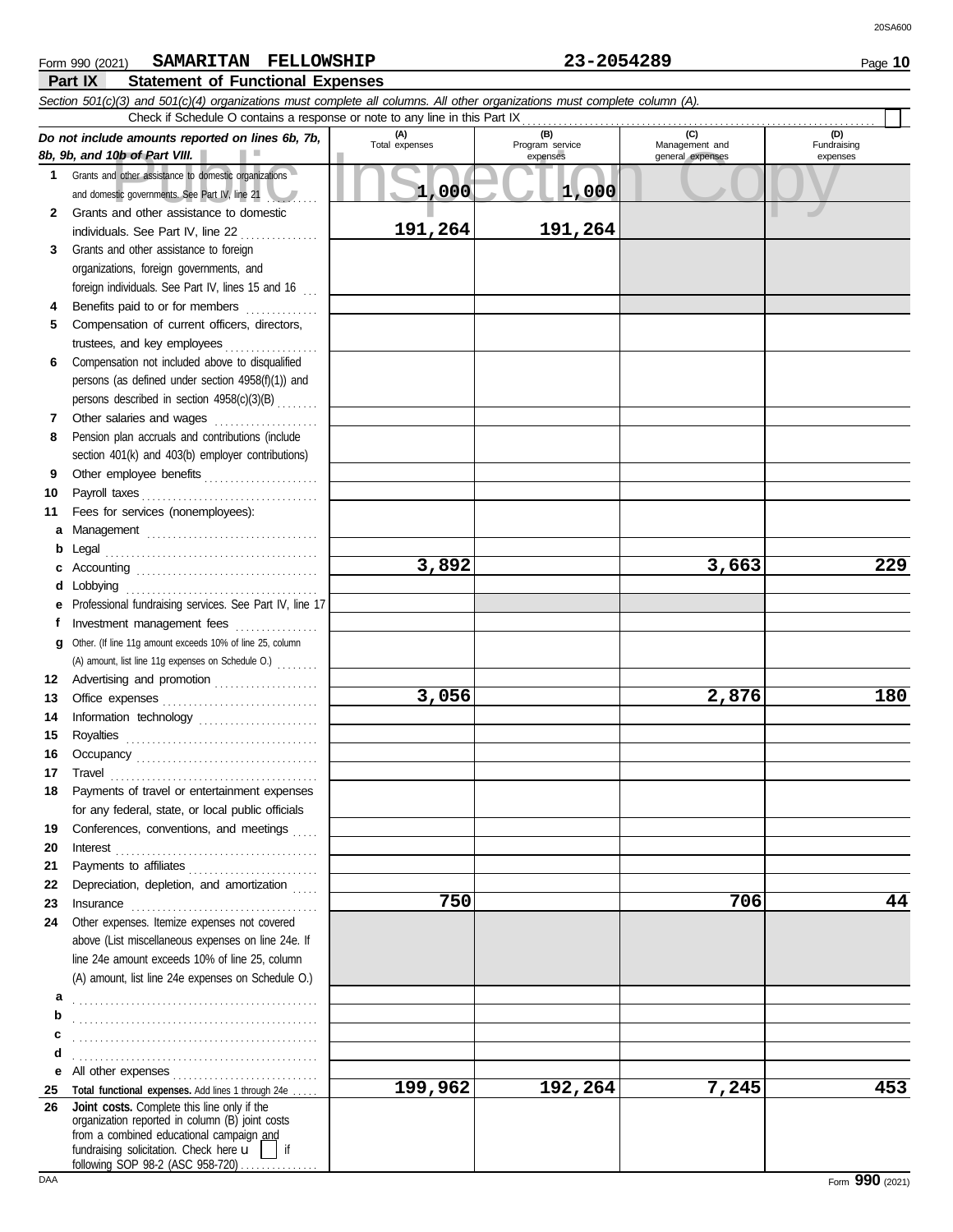### Form 990 (2021) **SAMARITAN FELLOWSHIP** 23-2054289 Page 11 **SAMARITAN FELLOWSHIP 23-2054289**

|                      | Part X | <b>Balance Sheet</b>                                                                                                                                                                                                                |                 |                        |                |             |
|----------------------|--------|-------------------------------------------------------------------------------------------------------------------------------------------------------------------------------------------------------------------------------------|-----------------|------------------------|----------------|-------------|
|                      |        |                                                                                                                                                                                                                                     |                 |                        |                |             |
|                      |        |                                                                                                                                                                                                                                     |                 | (A)                    |                | (B)         |
|                      |        |                                                                                                                                                                                                                                     |                 | Beginning of year      |                | End of year |
|                      | 1      | u.<br>Cash-non-interest-bearing                                                                                                                                                                                                     | a.              | 27,887                 | $\mathbf{1}$   | 20,282      |
|                      | 2      | Cash—non-interest-bearing<br>Savings and temporary cash investments                                                                                                                                                                 |                 | 165,267                | $\sqrt{2}$     | 145,727     |
|                      | 3      | Pledges and grants receivable, net <b>All and School and School and School and School and School and School and School</b>                                                                                                          |                 |                        | $\overline{3}$ |             |
|                      | 4      | Accounts receivable, net                                                                                                                                                                                                            |                 |                        | 4              |             |
|                      | 5      | Loans and other receivables from any current or former officer, director,                                                                                                                                                           |                 |                        |                |             |
|                      |        | trustee, key employee, creator or founder, substantial contributor, or 35%                                                                                                                                                          |                 |                        |                |             |
|                      |        | controlled entity or family member of any of these persons                                                                                                                                                                          |                 |                        | 5              |             |
|                      | 6      | Loans and other receivables from other disqualified persons (as defined                                                                                                                                                             |                 |                        |                |             |
|                      |        |                                                                                                                                                                                                                                     |                 |                        | 6              |             |
| Assets               | 7      |                                                                                                                                                                                                                                     |                 |                        | $\overline{7}$ |             |
|                      | 8      | Inventories for sale or use                                                                                                                                                                                                         |                 |                        | 8              |             |
|                      | 9      |                                                                                                                                                                                                                                     |                 |                        | 9              |             |
|                      |        | 10a Land, buildings, and equipment: cost or other                                                                                                                                                                                   |                 |                        |                |             |
|                      |        | basis. Complete Part VI of Schedule D                                                                                                                                                                                               | 10a             |                        |                |             |
|                      | b      | Less: accumulated depreciation                                                                                                                                                                                                      | 10 <sub>b</sub> |                        | 10c            |             |
|                      | 11     |                                                                                                                                                                                                                                     |                 | 817,187                | 11             | 950,393     |
|                      | 12     |                                                                                                                                                                                                                                     |                 |                        | 12             |             |
|                      | 13     |                                                                                                                                                                                                                                     |                 |                        | 13             |             |
|                      | 14     | Intangible assets                                                                                                                                                                                                                   |                 |                        | 14             |             |
|                      | 15     |                                                                                                                                                                                                                                     |                 |                        | 15             |             |
|                      | 16     |                                                                                                                                                                                                                                     |                 | 1,010,341              | 16             | 1,116,402   |
|                      | 17     |                                                                                                                                                                                                                                     |                 |                        | 17             |             |
|                      | 18     | Grants payable                                                                                                                                                                                                                      |                 |                        | 18             |             |
|                      | 19     | Deferred revenue <i>communication</i> and the contract of the contract of the contract of the contract of the contract of the contract of the contract of the contract of the contract of the contract of the contract of the contr |                 |                        | 19             |             |
|                      | 20     |                                                                                                                                                                                                                                     |                 |                        | 20             |             |
|                      | 21     |                                                                                                                                                                                                                                     |                 |                        | 21             |             |
|                      | 22     | Loans and other payables to any current or former officer, director,                                                                                                                                                                |                 |                        |                |             |
|                      |        | trustee, key employee, creator or founder, substantial contributor, or 35%                                                                                                                                                          |                 |                        |                |             |
| Liabilities          |        | controlled entity or family member of any of these persons                                                                                                                                                                          |                 |                        | 22             |             |
|                      | 23     |                                                                                                                                                                                                                                     |                 |                        | 23             |             |
|                      | 24     | Unsecured notes and loans payable to unrelated third parties                                                                                                                                                                        |                 |                        | 24             |             |
|                      | 25     | Other liabilities (including federal income tax, payables to related third                                                                                                                                                          |                 |                        |                |             |
|                      |        | parties, and other liabilities not included on lines 17-24). Complete Part X                                                                                                                                                        |                 |                        |                |             |
|                      |        | of Schedule D                                                                                                                                                                                                                       |                 |                        | 25             |             |
|                      | 26     |                                                                                                                                                                                                                                     |                 | 0                      | 26             | $\mathbf 0$ |
|                      |        | Organizations that follow FASB ASC 958, check here $\mathbf{u}$ $\overline{X}$                                                                                                                                                      |                 |                        |                |             |
| <b>Fund Balances</b> |        | and complete lines 27, 28, 32, and 33.                                                                                                                                                                                              |                 |                        |                |             |
|                      | 27     | Net assets without donor restrictions                                                                                                                                                                                               |                 | 757,227                | 27             | 840,210     |
|                      | 28     | Net assets with donor restrictions                                                                                                                                                                                                  |                 | 253,114                | 28             | 276,192     |
|                      |        | Organizations that do not follow FASB ASC 958, check here u                                                                                                                                                                         |                 |                        |                |             |
|                      |        | and complete lines 29 through 33.                                                                                                                                                                                                   |                 |                        |                |             |
|                      | 29     | Capital stock or trust principal, or current funds                                                                                                                                                                                  |                 |                        | 29             |             |
|                      | 30     |                                                                                                                                                                                                                                     |                 |                        | 30             |             |
| Net Assets or        | 31     |                                                                                                                                                                                                                                     |                 |                        | 31             |             |
|                      | 32     | Total net assets or fund balances                                                                                                                                                                                                   |                 | $\overline{1,010,341}$ | 32             | 1,116,402   |
|                      | 33     |                                                                                                                                                                                                                                     |                 | 1,010,341              | 33             | 1,116,402   |

Form **990** (2021)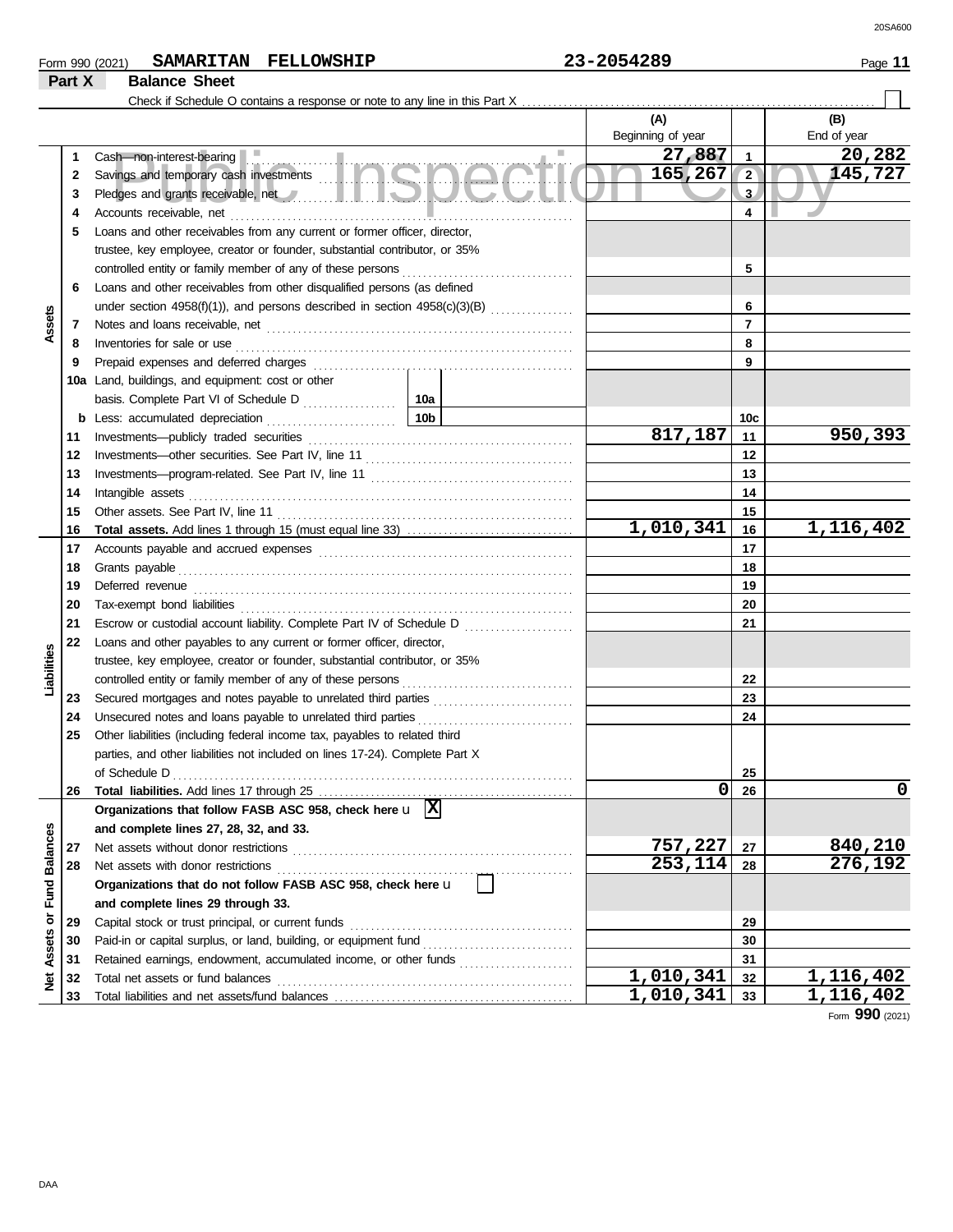|    | 23-2054289<br>SAMARITAN FELLOWSHIP<br>Form 990 (2021)                                                                                           |                |                |     | Page 12         |
|----|-------------------------------------------------------------------------------------------------------------------------------------------------|----------------|----------------|-----|-----------------|
|    | <b>Reconciliation of Net Assets</b><br>Part XI                                                                                                  |                |                |     |                 |
|    |                                                                                                                                                 |                |                |     |                 |
| 1  |                                                                                                                                                 |                |                |     | 218,822         |
| 2  |                                                                                                                                                 | $\overline{2}$ |                |     | 199,962         |
| 3  |                                                                                                                                                 | 3              |                |     | 18,860          |
| 4  | Revenue less expenses. Subtract line 2 from line 1<br>Net assets or fund balances at beginning of year (must equal Part X, line 32, column (A)) | $\overline{4}$ | 1,010,341      |     |                 |
| 5  |                                                                                                                                                 | 5.             |                |     | 87,201          |
| 6  |                                                                                                                                                 | 6              |                |     |                 |
| 7  | Investment expenses <b>contract expenses</b>                                                                                                    | $\overline{7}$ |                |     |                 |
| 8  | Prior period adjustments entertainment and an intervention of the contract of the contract of the contract of                                   | 8              |                |     |                 |
| 9  |                                                                                                                                                 | 9              |                |     |                 |
| 10 | Net assets or fund balances at end of year. Combine lines 3 through 9 (must equal Part X, line                                                  |                |                |     |                 |
|    | 32, column (B))                                                                                                                                 | 10             | 1,116,402      |     |                 |
|    | <b>Financial Statements and Reporting</b><br>Part XII                                                                                           |                |                |     |                 |
|    |                                                                                                                                                 |                |                |     |                 |
|    |                                                                                                                                                 |                |                | Yes | No              |
| 1  | $ {\bf x} $<br>Cash<br>Other<br>Accounting method used to prepare the Form 990:<br>Accrual                                                      |                |                |     |                 |
|    | If the organization changed its method of accounting from a prior year or checked "Other," explain on                                           |                |                |     |                 |
|    | Schedule O.                                                                                                                                     |                |                |     |                 |
|    | 2a Were the organization's financial statements compiled or reviewed by an independent accountant?                                              |                | 2a             | X   |                 |
|    | If "Yes," check a box below to indicate whether the financial statements for the year were compiled or                                          |                |                |     |                 |
|    | reviewed on a separate basis, consolidated basis, or both:                                                                                      |                |                |     |                 |
|    | X<br>Consolidated basis<br>Separate basis<br>Both consolidated and separate basis                                                               |                |                |     |                 |
|    | <b>b</b> Were the organization's financial statements audited by an independent accountant?                                                     |                | 2 <sub>b</sub> |     | x               |
|    | If "Yes," check a box below to indicate whether the financial statements for the year were audited on a                                         |                |                |     |                 |
|    | separate basis, consolidated basis, or both:                                                                                                    |                |                |     |                 |
|    | Consolidated basis<br>Both consolidated and separate basis<br>Separate basis                                                                    |                |                |     |                 |
|    | c If "Yes" to line 2a or 2b, does the organization have a committee that assumes responsibility for oversight of                                |                |                |     |                 |
|    | the audit, review, or compilation of its financial statements and selection of an independent accountant?                                       |                | 2c             | x   |                 |
|    | If the organization changed either its oversight process or selection process during the tax year, explain on                                   |                |                |     |                 |
|    | Schedule O.                                                                                                                                     |                |                |     |                 |
|    | 3a As a result of a federal award, was the organization required to undergo an audit or audits as set forth in the                              |                |                |     |                 |
|    | Single Audit Act and OMB Circular A-133?                                                                                                        |                | 3a             |     |                 |
|    | <b>b</b> If "Yes," did the organization undergo the required audit or audits? If the organization did not undergo the                           |                |                |     |                 |
|    | required audit or audits, explain why on Schedule O and describe any steps taken to undergo such audits                                         |                | 3b             |     |                 |
|    |                                                                                                                                                 |                |                |     | Form 990 (2021) |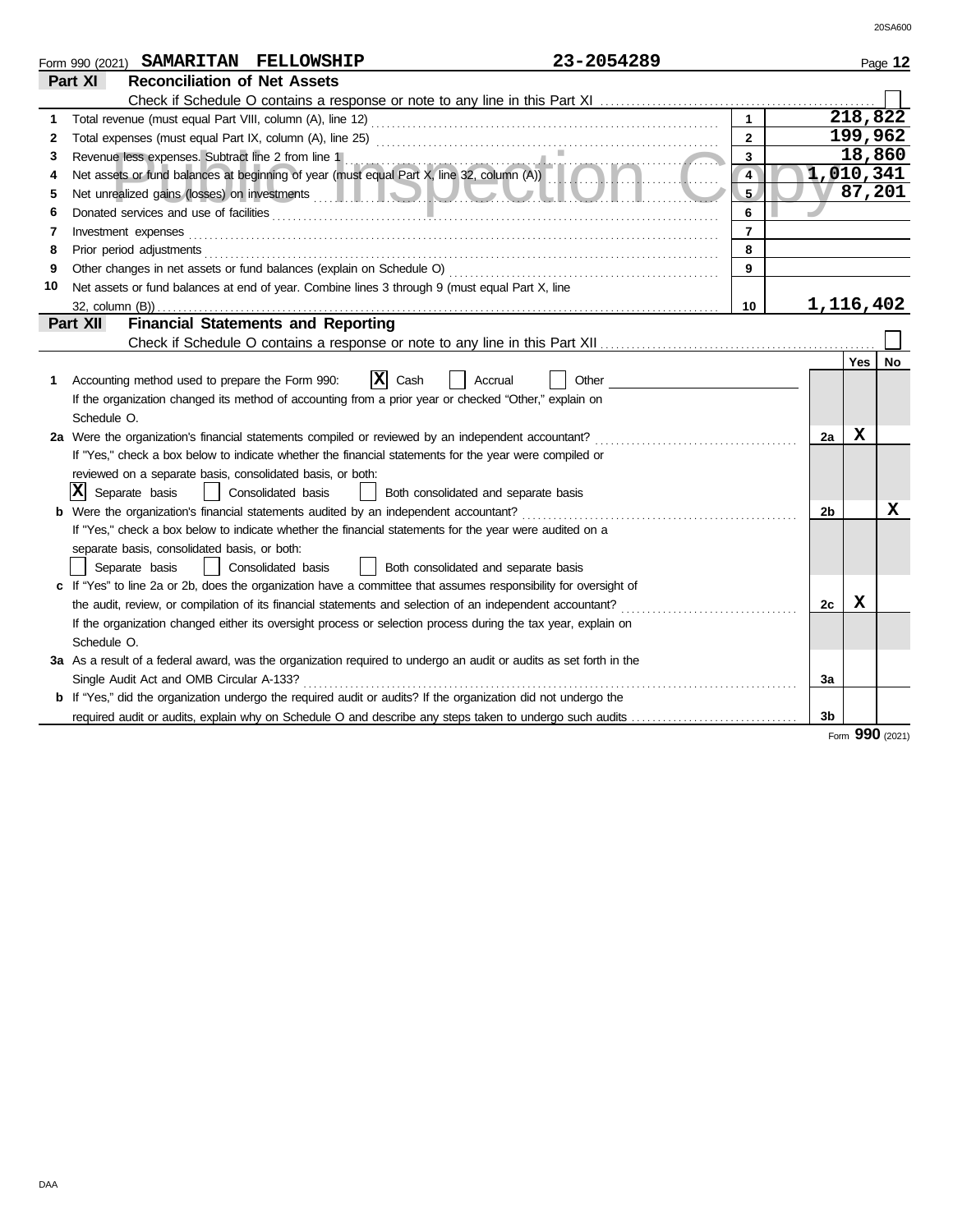| Form 990 (2021) | <b>SAMARITAN</b>                                                                                                                                                                                                                     | <b>FELLOWSHIP</b>                                                                |                                       |                          |                 |                 |                                                                                                 |        | 23-2054289                                                                                             |                                                   |                                                       | 20SA600<br>Page 8   |
|-----------------|--------------------------------------------------------------------------------------------------------------------------------------------------------------------------------------------------------------------------------------|----------------------------------------------------------------------------------|---------------------------------------|--------------------------|-----------------|-----------------|-------------------------------------------------------------------------------------------------|--------|--------------------------------------------------------------------------------------------------------|---------------------------------------------------|-------------------------------------------------------|---------------------|
| Part VII        |                                                                                                                                                                                                                                      |                                                                                  |                                       |                          |                 |                 |                                                                                                 |        | Section A. Officers, Directors, Trustees, Key Employees, and Highest Compensated Employees (continued) |                                                   |                                                       |                     |
|                 | (A)<br>Name and title                                                                                                                                                                                                                | (B)<br>Average<br>hours<br>per week                                              |                                       |                          | (C)<br>Position |                 | (do not check more than one<br>box, unless person is both an<br>officer and a director/trustee) |        | (D)<br>Reportable<br>compensation<br>from the                                                          | (E)<br>Reportable<br>compensation<br>from related | (F)<br>Estimated amount<br>of other<br>compensation   |                     |
|                 | $\mathsf{P}\mathsf{H}$                                                                                                                                                                                                               | (list any<br>ш<br>hours for<br>related<br>organizations<br>below<br>dotted line) | Individual<br>or director<br>trustee. | Institutional<br>trustee | Officer         | Ķey<br>employee | Highest compensated<br>employee                                                                 | Former | organization (W-2/<br>1099-MISC/<br>1099-NEC)                                                          | organizations (W-2/<br>1099-MISC/<br>1099-NEC)    | from the<br>organization and<br>related organizations |                     |
| (20)            | SHIRLEY MCKEEHAN                                                                                                                                                                                                                     | 1.00                                                                             |                                       |                          |                 |                 |                                                                                                 |        |                                                                                                        |                                                   |                                                       |                     |
|                 | <b>BOARD MEMBER</b>                                                                                                                                                                                                                  | 0.00                                                                             | X                                     |                          |                 |                 |                                                                                                 |        | 0                                                                                                      | 0                                                 |                                                       | 0                   |
| (21)            | <b>JACK MOSCATO</b>                                                                                                                                                                                                                  | 1.00                                                                             |                                       |                          |                 |                 |                                                                                                 |        |                                                                                                        |                                                   |                                                       |                     |
| (22)            | <b>BOARD MEMBER</b><br><b>TERRY RASCH</b>                                                                                                                                                                                            | 0.00                                                                             | X                                     |                          |                 |                 |                                                                                                 |        | 0                                                                                                      | 0                                                 |                                                       | 0                   |
|                 | <b>BOARD MEMBER</b>                                                                                                                                                                                                                  | 1.00<br>0.00                                                                     | X                                     |                          |                 |                 |                                                                                                 |        | 0                                                                                                      | 0                                                 |                                                       | 0                   |
| (23)            | SHERMAINE RIDEOUT                                                                                                                                                                                                                    | 1.00                                                                             |                                       |                          |                 |                 |                                                                                                 |        |                                                                                                        |                                                   |                                                       |                     |
|                 | <b>BOARD MEMBER</b>                                                                                                                                                                                                                  | 0.00                                                                             | X                                     |                          |                 |                 |                                                                                                 |        | 0                                                                                                      | 0                                                 |                                                       | 0                   |
| (24)            | SUE SQUIBB                                                                                                                                                                                                                           | 1.00                                                                             |                                       |                          |                 |                 |                                                                                                 |        |                                                                                                        |                                                   |                                                       |                     |
| (25)            | <b>BOARD MEMBER</b><br>ERMA THOMAS                                                                                                                                                                                                   | 0.00                                                                             | X                                     |                          |                 |                 |                                                                                                 |        | 0                                                                                                      | 0                                                 |                                                       | 0                   |
|                 | <b>BOARD MEMBER</b>                                                                                                                                                                                                                  | 1.00<br>0.00                                                                     | х                                     |                          |                 |                 |                                                                                                 |        | 0                                                                                                      | 0                                                 |                                                       | 0                   |
| (26)            | <b>PAM WIWEL</b>                                                                                                                                                                                                                     |                                                                                  |                                       |                          |                 |                 |                                                                                                 |        |                                                                                                        |                                                   |                                                       |                     |
|                 | <b>BOARD MEMBER</b>                                                                                                                                                                                                                  | 1.00<br>0.00                                                                     | X                                     |                          |                 |                 |                                                                                                 |        | 0                                                                                                      | 0                                                 |                                                       | 0                   |
| (27)            | ROGER WOODS                                                                                                                                                                                                                          | 1.00                                                                             |                                       |                          |                 |                 |                                                                                                 |        |                                                                                                        |                                                   |                                                       |                     |
|                 | <b>BOARD MEMBER</b>                                                                                                                                                                                                                  | 0.00                                                                             | X                                     |                          |                 |                 |                                                                                                 |        | 0                                                                                                      | 0                                                 |                                                       | 0                   |
| 1b Subtotal     | c Total from continuation sheets to Part VII. Section A                                                                                                                                                                              |                                                                                  |                                       |                          |                 |                 |                                                                                                 | u<br>u |                                                                                                        |                                                   |                                                       |                     |
| d               |                                                                                                                                                                                                                                      |                                                                                  |                                       |                          |                 |                 |                                                                                                 |        |                                                                                                        |                                                   |                                                       |                     |
| 2               | Total number of individuals (including but not limited to those listed above) who received more than \$100,000 of<br>reportable compensation from the organization u                                                                 |                                                                                  |                                       |                          |                 |                 |                                                                                                 |        |                                                                                                        |                                                   |                                                       |                     |
| 3               | Did the organization list any former officer, director, trustee, key employee, or highest compensated                                                                                                                                |                                                                                  |                                       |                          |                 |                 |                                                                                                 |        |                                                                                                        |                                                   |                                                       | Yes<br>No           |
| 4               | For any individual listed on line 1a, is the sum of reportable compensation and other compensation from the                                                                                                                          |                                                                                  |                                       |                          |                 |                 |                                                                                                 |        |                                                                                                        |                                                   | 3                                                     |                     |
| 5               | organization and related organizations greater than \$150,000? If "Yes," complete Schedule J for such<br>individual<br>Did any person listed on line 1a receive or accrue compensation from any unrelated organization or individual |                                                                                  |                                       |                          |                 |                 |                                                                                                 |        |                                                                                                        |                                                   | 4                                                     |                     |
|                 |                                                                                                                                                                                                                                      |                                                                                  |                                       |                          |                 |                 |                                                                                                 |        |                                                                                                        |                                                   | 5                                                     |                     |
| 1               | Section B. Independent Contractors<br>Complete this table for your five highest compensated independent contractors that received more than \$100,000 of                                                                             |                                                                                  |                                       |                          |                 |                 |                                                                                                 |        |                                                                                                        |                                                   |                                                       |                     |
|                 | compensation from the organization. Report compensation for the calendar year ending with or within the organization's tax year.                                                                                                     | (A)<br>Name and business address                                                 |                                       |                          |                 |                 |                                                                                                 |        |                                                                                                        | (B)<br>Description of services                    |                                                       | (C)<br>Compensation |
|                 |                                                                                                                                                                                                                                      |                                                                                  |                                       |                          |                 |                 |                                                                                                 |        |                                                                                                        |                                                   |                                                       |                     |
|                 |                                                                                                                                                                                                                                      |                                                                                  |                                       |                          |                 |                 |                                                                                                 |        |                                                                                                        |                                                   |                                                       |                     |
|                 |                                                                                                                                                                                                                                      |                                                                                  |                                       |                          |                 |                 |                                                                                                 |        |                                                                                                        |                                                   |                                                       |                     |
|                 |                                                                                                                                                                                                                                      |                                                                                  |                                       |                          |                 |                 |                                                                                                 |        |                                                                                                        |                                                   |                                                       |                     |
|                 |                                                                                                                                                                                                                                      |                                                                                  |                                       |                          |                 |                 |                                                                                                 |        |                                                                                                        |                                                   |                                                       |                     |
| 2               | Total number of independent contractors (including but not limited to those listed above) who<br>received more than \$100,000 of compensation from the organization u                                                                |                                                                                  |                                       |                          |                 |                 |                                                                                                 |        |                                                                                                        |                                                   |                                                       |                     |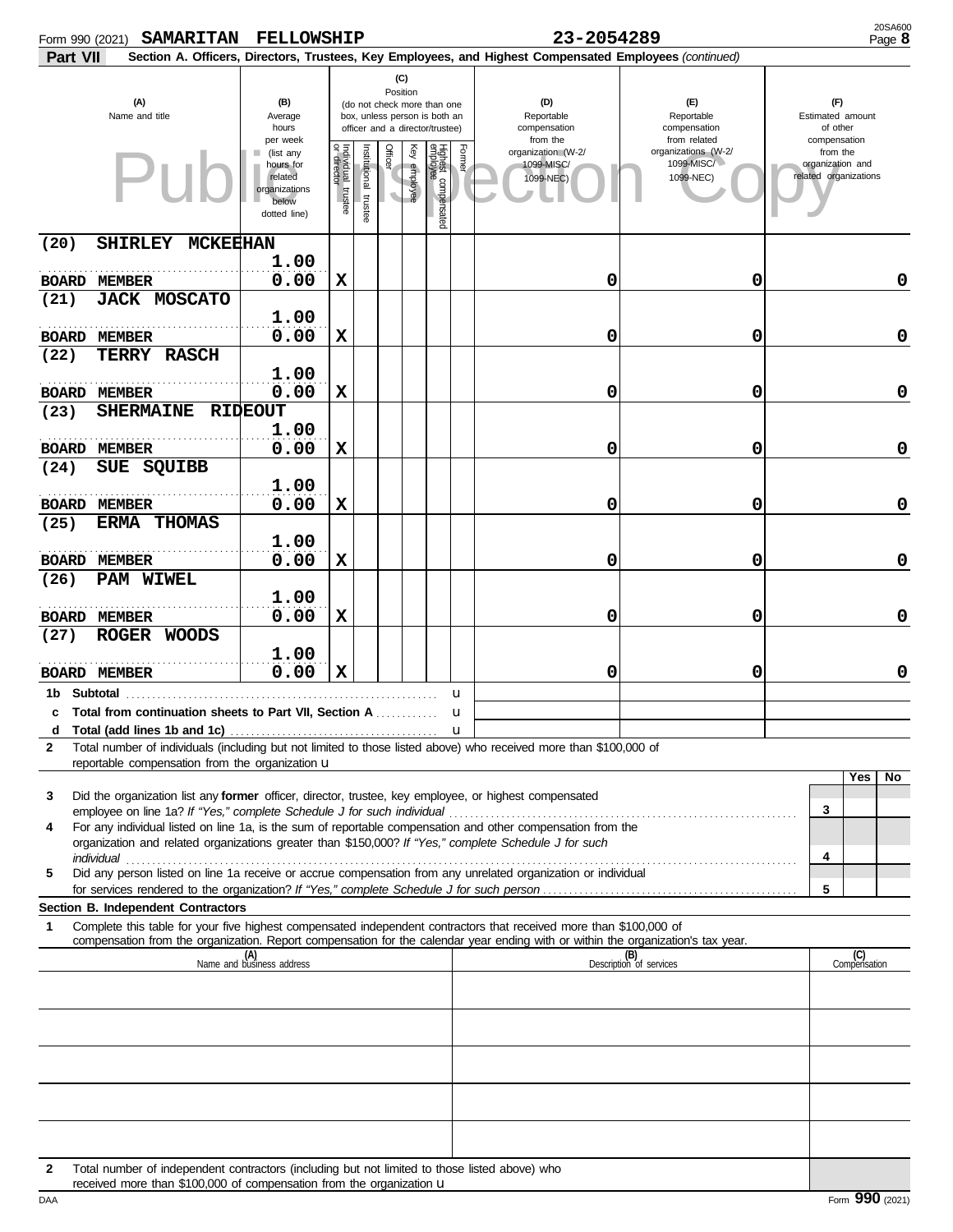| <b>SAMARITAN</b><br>Form 990 (2021)                                                                                                                                                                                                                         | <b>FELLOWSHIP</b>                                                                            |                                       |                          |                 |                 |                                                                                                 | 23-2054289                                                                                             | 20SA600<br>Page 8                                              |                                                                       |
|-------------------------------------------------------------------------------------------------------------------------------------------------------------------------------------------------------------------------------------------------------------|----------------------------------------------------------------------------------------------|---------------------------------------|--------------------------|-----------------|-----------------|-------------------------------------------------------------------------------------------------|--------------------------------------------------------------------------------------------------------|----------------------------------------------------------------|-----------------------------------------------------------------------|
| Part VII                                                                                                                                                                                                                                                    |                                                                                              |                                       |                          |                 |                 |                                                                                                 | Section A. Officers, Directors, Trustees, Key Employees, and Highest Compensated Employees (continued) |                                                                |                                                                       |
| (A)<br>Name and title                                                                                                                                                                                                                                       | (B)<br>Average<br>hours                                                                      |                                       |                          | (C)<br>Position |                 | (do not check more than one<br>box, unless person is both an<br>officer and a director/trustee) | (D)<br>Reportable<br>compensation                                                                      | (E)<br>Reportable<br>compensation                              | (F)<br>Estimated amount<br>of other                                   |
| $\mathsf{P}\mathsf{H}$                                                                                                                                                                                                                                      | per week<br>(list any<br>ш<br>hours for<br>related<br>organizations<br>below<br>dotted line) | Individual<br>or director<br>trustee. | Institutional<br>trustee | Officer         | Ķey<br>employee | Former<br>Highest compensated<br>employee                                                       | from the<br>organization (W-2/<br>1099-MISC/<br>1099-NEC)                                              | from related<br>organizations (W-2/<br>1099-MISC/<br>1099-NEC) | compensation<br>from the<br>organization and<br>related organizations |
| TOM EASTERLY<br>(28)                                                                                                                                                                                                                                        | 1.00                                                                                         |                                       |                          |                 |                 |                                                                                                 |                                                                                                        |                                                                |                                                                       |
| MEMBER AT LARGE<br><b>MICHAEL HERR</b><br>(29)                                                                                                                                                                                                              | 0.00                                                                                         | X                                     |                          |                 |                 |                                                                                                 | 0                                                                                                      | 0                                                              | 0                                                                     |
| <b>MEMBER AT-LARGE</b>                                                                                                                                                                                                                                      | 1.00<br>0.00                                                                                 | X                                     |                          |                 |                 |                                                                                                 | 0                                                                                                      | 0                                                              | $\mathbf 0$                                                           |
| LOIS KIELKOPF<br>(30)<br><b>EMERITUS MEMBER</b>                                                                                                                                                                                                             | 1.00<br>0.00                                                                                 | х                                     |                          |                 |                 |                                                                                                 | 0                                                                                                      | 0                                                              | $\mathbf 0$                                                           |
| FRANK CASTRINA<br>(31)                                                                                                                                                                                                                                      | 1.00                                                                                         |                                       |                          |                 |                 |                                                                                                 |                                                                                                        |                                                                |                                                                       |
| MEMBER AT LARGE                                                                                                                                                                                                                                             | 0.00                                                                                         | X                                     |                          |                 |                 |                                                                                                 | 0                                                                                                      | 0                                                              | $\mathbf 0$                                                           |
| <b>SUSAN DERINGER</b><br>(32)<br>MEMBER AT LARGE                                                                                                                                                                                                            | 1.00<br>0.00                                                                                 | X                                     |                          |                 |                 |                                                                                                 | 0                                                                                                      | 0                                                              | $\mathbf 0$                                                           |
| LIL MASTERGEORGE<br>(33)<br>MEMBER AT LARGE                                                                                                                                                                                                                 | 1.00<br>0.00                                                                                 | х                                     |                          |                 |                 |                                                                                                 | 0                                                                                                      | 0                                                              | 0                                                                     |
| WILLY SEGUIN<br>(34)                                                                                                                                                                                                                                        | 1.00                                                                                         |                                       |                          |                 |                 |                                                                                                 |                                                                                                        |                                                                |                                                                       |
| MEMBER AT LARGE                                                                                                                                                                                                                                             | 0.00                                                                                         | X                                     |                          |                 |                 |                                                                                                 | 0                                                                                                      | 0                                                              | 0                                                                     |
| CAROL STUART<br>(35)<br>MEMBER AT LARGE                                                                                                                                                                                                                     | 1.00<br>0.00                                                                                 | X                                     |                          |                 |                 |                                                                                                 | 0                                                                                                      | 0                                                              | 0                                                                     |
| 1b Subtotal<br>c Total from continuation sheets to Part VII. Section A                                                                                                                                                                                      |                                                                                              |                                       |                          | .               |                 | u<br>u                                                                                          |                                                                                                        |                                                                |                                                                       |
| d<br>Total number of individuals (including but not limited to those listed above) who received more than \$100,000 of<br>2<br>reportable compensation from the organization u                                                                              |                                                                                              |                                       |                          |                 |                 |                                                                                                 |                                                                                                        |                                                                |                                                                       |
| Did the organization list any former officer, director, trustee, key employee, or highest compensated<br>3<br>For any individual listed on line 1a, is the sum of reportable compensation and other compensation from the<br>4                              |                                                                                              |                                       |                          |                 |                 |                                                                                                 |                                                                                                        |                                                                | Yes<br>No<br>3                                                        |
| organization and related organizations greater than \$150,000? If "Yes," complete Schedule J for such<br>individual<br>Did any person listed on line 1a receive or accrue compensation from any unrelated organization or individual<br>5                   |                                                                                              |                                       |                          |                 |                 |                                                                                                 |                                                                                                        |                                                                | 4                                                                     |
| Section B. Independent Contractors                                                                                                                                                                                                                          |                                                                                              |                                       |                          |                 |                 |                                                                                                 |                                                                                                        |                                                                | 5                                                                     |
| 1<br>Complete this table for your five highest compensated independent contractors that received more than \$100,000 of<br>compensation from the organization. Report compensation for the calendar year ending with or within the organization's tax year. |                                                                                              |                                       |                          |                 |                 |                                                                                                 |                                                                                                        |                                                                |                                                                       |
|                                                                                                                                                                                                                                                             | (A)<br>Name and business address                                                             |                                       |                          |                 |                 |                                                                                                 |                                                                                                        | (B)<br>Description of services                                 | (C)<br>Compensation                                                   |
|                                                                                                                                                                                                                                                             |                                                                                              |                                       |                          |                 |                 |                                                                                                 |                                                                                                        |                                                                |                                                                       |
|                                                                                                                                                                                                                                                             |                                                                                              |                                       |                          |                 |                 |                                                                                                 |                                                                                                        |                                                                |                                                                       |
|                                                                                                                                                                                                                                                             |                                                                                              |                                       |                          |                 |                 |                                                                                                 |                                                                                                        |                                                                |                                                                       |
|                                                                                                                                                                                                                                                             |                                                                                              |                                       |                          |                 |                 |                                                                                                 |                                                                                                        |                                                                |                                                                       |
| Total number of independent contractors (including but not limited to those listed above) who<br>2<br>received more than \$100,000 of compensation from the organization u                                                                                  |                                                                                              |                                       |                          |                 |                 |                                                                                                 |                                                                                                        |                                                                |                                                                       |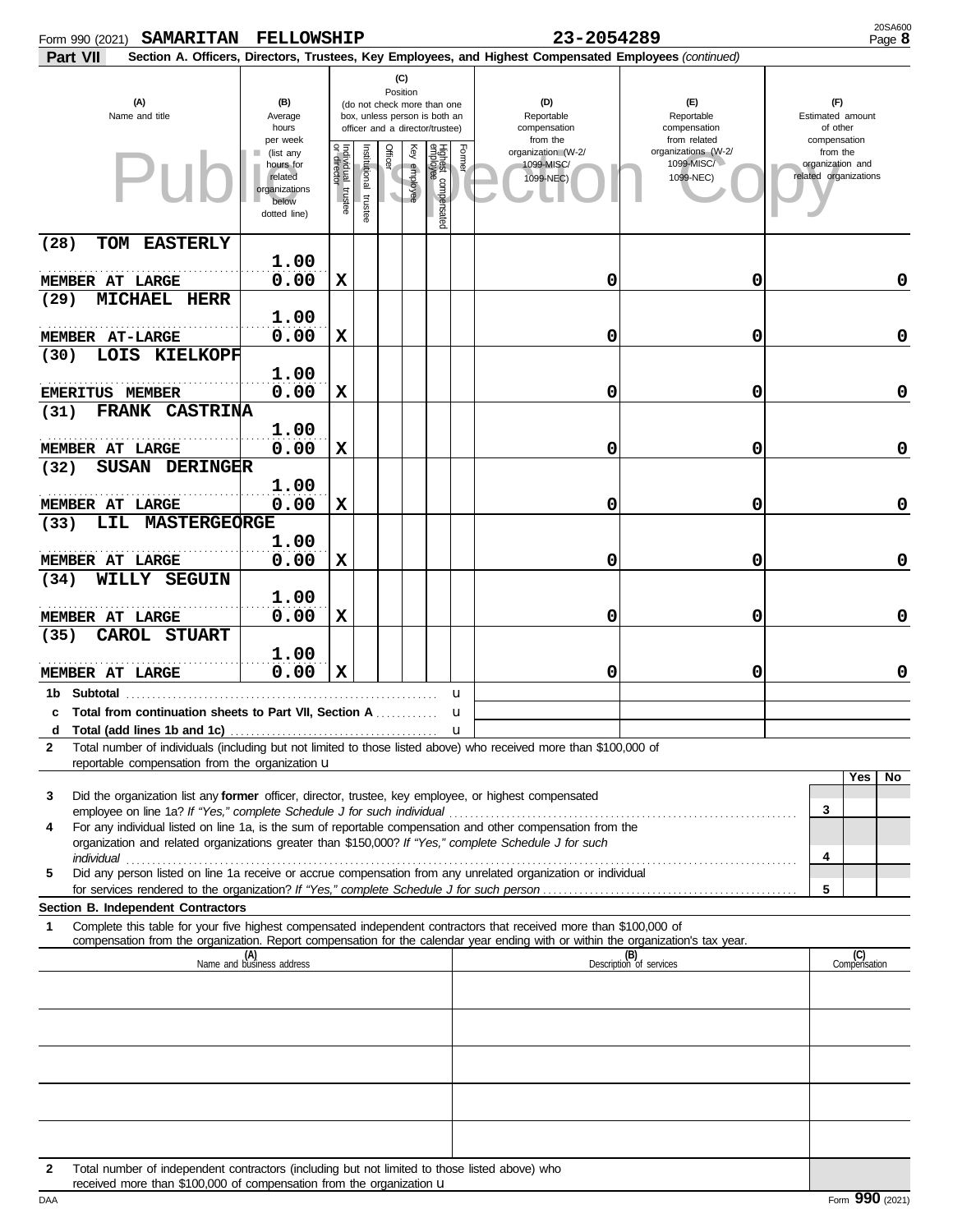| <b>Public Charity Status and Public Support</b><br><b>SCHEDULE A</b><br>OMB No. 1545-0047                                                                     |                                                                                                             |                                                                                                                                                                                                                                                                                                                                                                                                                                                                                                                                                                                                                                                                                                                                                                                                                                                                                                                                                                                                                                                                                                                                                                                                                                                                                                                                                                                                                                                                                                                                                                                                                                                                                                                                                                                                                                                                                                                                                                                                                                                                                                                                                                                                                                                                                                                                                                                                                                                                                                                                                                                                                                                                                                                                                                                                                                                                                                                                                                                                                                                                                                                                                                                                                                                                                                                                                                                                                                                                                                         |                                                                                |                                                         |                                                       |  |  |  |  |  |  |
|---------------------------------------------------------------------------------------------------------------------------------------------------------------|-------------------------------------------------------------------------------------------------------------|---------------------------------------------------------------------------------------------------------------------------------------------------------------------------------------------------------------------------------------------------------------------------------------------------------------------------------------------------------------------------------------------------------------------------------------------------------------------------------------------------------------------------------------------------------------------------------------------------------------------------------------------------------------------------------------------------------------------------------------------------------------------------------------------------------------------------------------------------------------------------------------------------------------------------------------------------------------------------------------------------------------------------------------------------------------------------------------------------------------------------------------------------------------------------------------------------------------------------------------------------------------------------------------------------------------------------------------------------------------------------------------------------------------------------------------------------------------------------------------------------------------------------------------------------------------------------------------------------------------------------------------------------------------------------------------------------------------------------------------------------------------------------------------------------------------------------------------------------------------------------------------------------------------------------------------------------------------------------------------------------------------------------------------------------------------------------------------------------------------------------------------------------------------------------------------------------------------------------------------------------------------------------------------------------------------------------------------------------------------------------------------------------------------------------------------------------------------------------------------------------------------------------------------------------------------------------------------------------------------------------------------------------------------------------------------------------------------------------------------------------------------------------------------------------------------------------------------------------------------------------------------------------------------------------------------------------------------------------------------------------------------------------------------------------------------------------------------------------------------------------------------------------------------------------------------------------------------------------------------------------------------------------------------------------------------------------------------------------------------------------------------------------------------------------------------------------------------------------------------------------------|--------------------------------------------------------------------------------|---------------------------------------------------------|-------------------------------------------------------|--|--|--|--|--|--|
| (Form 990)                                                                                                                                                    |                                                                                                             | Complete if the organization is a section 501(c)(3) organization or a section $4947(a)(1)$ nonexempt charitable trust.                                                                                                                                                                                                                                                                                                                                                                                                                                                                                                                                                                                                                                                                                                                                                                                                                                                                                                                                                                                                                                                                                                                                                                                                                                                                                                                                                                                                                                                                                                                                                                                                                                                                                                                                                                                                                                                                                                                                                                                                                                                                                                                                                                                                                                                                                                                                                                                                                                                                                                                                                                                                                                                                                                                                                                                                                                                                                                                                                                                                                                                                                                                                                                                                                                                                                                                                                                                  |                                                                                |                                                         |                                                       |  |  |  |  |  |  |
| Department of the Treasury                                                                                                                                    |                                                                                                             | Lu Attach to Form 990 or Form 990-EZ.                                                                                                                                                                                                                                                                                                                                                                                                                                                                                                                                                                                                                                                                                                                                                                                                                                                                                                                                                                                                                                                                                                                                                                                                                                                                                                                                                                                                                                                                                                                                                                                                                                                                                                                                                                                                                                                                                                                                                                                                                                                                                                                                                                                                                                                                                                                                                                                                                                                                                                                                                                                                                                                                                                                                                                                                                                                                                                                                                                                                                                                                                                                                                                                                                                                                                                                                                                                                                                                                   |                                                                                |                                                         |                                                       |  |  |  |  |  |  |
| Internal Revenue Service                                                                                                                                      |                                                                                                             |                                                                                                                                                                                                                                                                                                                                                                                                                                                                                                                                                                                                                                                                                                                                                                                                                                                                                                                                                                                                                                                                                                                                                                                                                                                                                                                                                                                                                                                                                                                                                                                                                                                                                                                                                                                                                                                                                                                                                                                                                                                                                                                                                                                                                                                                                                                                                                                                                                                                                                                                                                                                                                                                                                                                                                                                                                                                                                                                                                                                                                                                                                                                                                                                                                                                                                                                                                                                                                                                                                         |                                                                                |                                                         | Inspection                                            |  |  |  |  |  |  |
| Name of the organization<br>Part I<br>1<br>2<br>3<br>4<br>city, and state:<br>5<br>6<br>X<br>7<br>8<br>9<br>university:<br>10<br>11<br>12<br>а<br>b<br>c<br>d | section 170(b)(1)(A)(iv). (Complete Part II.)<br>described in section 170(b)(1)(A)(vi). (Complete Part II.) | u Go to www.irs.gov/Form990 for instructions and the latest information.<br>SAMARITAN FELLOWSHIP<br>Reason for Public Charity Status. (All organizations must complete this part.) See instructions.<br>The organization is not a private foundation because it is: (For lines 1 through 12, check only one box.)<br>A church, convention of churches, or association of churches described in section 170(b)(1)(A)(i).<br>A school described in section 170(b)(1)(A)(ii). (Attach Schedule E (Form 990).)<br>A hospital or a cooperative hospital service organization described in section 170(b)(1)(A)(iii).<br>A medical research organization operated in conjunction with a hospital described in section 170(b)(1)(A)(iii). Enter the hospital's name,<br>An organization operated for the benefit of a college or university owned or operated by a governmental unit described in<br>A federal, state, or local government or governmental unit described in section 170(b)(1)(A)(v).<br>An organization that normally receives a substantial part of its support from a governmental unit or from the general public<br>A community trust described in section 170(b)(1)(A)(vi). (Complete Part II.)<br>An agricultural research organization described in section 170(b)(1)(A)(ix) operated in conjunction with a land-grant college<br>or university or a non-land-grant college of agriculture (see instructions). Enter the name, city, and state of the college or<br>An organization that normally receives (1) more than 33 1/3% of its support from contributions, membership fees, and gross<br>receipts from activities related to its exempt functions, subject to certain exceptions; and (2) no more than 331/3% of its<br>support from gross investment income and unrelated business taxable income (less section 511 tax) from businesses<br>acquired by the organization after June 30, 1975. See section 509(a)(2). (Complete Part III.)<br>An organization organized and operated exclusively to test for public safety. See section 509(a)(4).<br>An organization organized and operated exclusively for the benefit of, to perform the functions of, or to carry out the purposes of<br>one or more publicly supported organizations described in section 509(a)(1) or section 509(a)(2). See section 509(a)(3). Check<br>the box on lines 12a through 12d that describes the type of supporting organization and complete lines 12e, 12f, and 12g.<br>Type I. A supporting organization operated, supervised, or controlled by its supported organization(s), typically by giving<br>the supported organization(s) the power to regularly appoint or elect a majority of the directors or trustees of the<br>supporting organization. You must complete Part IV, Sections A and B.<br>Type II. A supporting organization supervised or controlled in connection with its supported organization(s), by having<br>control or management of the supporting organization vested in the same persons that control or manage the supported<br>organization(s). You must complete Part IV, Sections A and C.<br>Type III functionally integrated. A supporting organization operated in connection with, and functionally integrated with,<br>its supported organization(s) (see instructions). You must complete Part IV, Sections A, D, and E.<br>Type III non-functionally integrated. A supporting organization operated in connection with its supported organization(s) |                                                                                | Employer identification number<br>23-2054289            | Open to Public                                        |  |  |  |  |  |  |
| е<br>f                                                                                                                                                        | Enter the number of supported organizations                                                                 | that is not functionally integrated. The organization generally must satisfy a distribution requirement and an attentiveness<br>requirement (see instructions). You must complete Part IV, Sections A and D, and Part V.<br>Check this box if the organization received a written determination from the IRS that it is a Type I, Type II, Type III<br>functionally integrated, or Type III non-functionally integrated supporting organization.                                                                                                                                                                                                                                                                                                                                                                                                                                                                                                                                                                                                                                                                                                                                                                                                                                                                                                                                                                                                                                                                                                                                                                                                                                                                                                                                                                                                                                                                                                                                                                                                                                                                                                                                                                                                                                                                                                                                                                                                                                                                                                                                                                                                                                                                                                                                                                                                                                                                                                                                                                                                                                                                                                                                                                                                                                                                                                                                                                                                                                                        |                                                                                |                                                         |                                                       |  |  |  |  |  |  |
| g                                                                                                                                                             |                                                                                                             | Provide the following information about the supported organization(s).                                                                                                                                                                                                                                                                                                                                                                                                                                                                                                                                                                                                                                                                                                                                                                                                                                                                                                                                                                                                                                                                                                                                                                                                                                                                                                                                                                                                                                                                                                                                                                                                                                                                                                                                                                                                                                                                                                                                                                                                                                                                                                                                                                                                                                                                                                                                                                                                                                                                                                                                                                                                                                                                                                                                                                                                                                                                                                                                                                                                                                                                                                                                                                                                                                                                                                                                                                                                                                  |                                                                                |                                                         |                                                       |  |  |  |  |  |  |
| (i) Name of supported<br>organization                                                                                                                         | (ii) EIN                                                                                                    | (iii) Type of organization<br>(described on lines 1-10<br>above (see instructions))                                                                                                                                                                                                                                                                                                                                                                                                                                                                                                                                                                                                                                                                                                                                                                                                                                                                                                                                                                                                                                                                                                                                                                                                                                                                                                                                                                                                                                                                                                                                                                                                                                                                                                                                                                                                                                                                                                                                                                                                                                                                                                                                                                                                                                                                                                                                                                                                                                                                                                                                                                                                                                                                                                                                                                                                                                                                                                                                                                                                                                                                                                                                                                                                                                                                                                                                                                                                                     | (iv) Is the organization<br>listed in your governing<br>document?<br>Yes<br>No | (v) Amount of monetary<br>support (see<br>instructions) | (vi) Amount of<br>other support (see<br>instructions) |  |  |  |  |  |  |
| (A)                                                                                                                                                           |                                                                                                             |                                                                                                                                                                                                                                                                                                                                                                                                                                                                                                                                                                                                                                                                                                                                                                                                                                                                                                                                                                                                                                                                                                                                                                                                                                                                                                                                                                                                                                                                                                                                                                                                                                                                                                                                                                                                                                                                                                                                                                                                                                                                                                                                                                                                                                                                                                                                                                                                                                                                                                                                                                                                                                                                                                                                                                                                                                                                                                                                                                                                                                                                                                                                                                                                                                                                                                                                                                                                                                                                                                         |                                                                                |                                                         |                                                       |  |  |  |  |  |  |
| (B)                                                                                                                                                           |                                                                                                             |                                                                                                                                                                                                                                                                                                                                                                                                                                                                                                                                                                                                                                                                                                                                                                                                                                                                                                                                                                                                                                                                                                                                                                                                                                                                                                                                                                                                                                                                                                                                                                                                                                                                                                                                                                                                                                                                                                                                                                                                                                                                                                                                                                                                                                                                                                                                                                                                                                                                                                                                                                                                                                                                                                                                                                                                                                                                                                                                                                                                                                                                                                                                                                                                                                                                                                                                                                                                                                                                                                         |                                                                                |                                                         |                                                       |  |  |  |  |  |  |
| (C)                                                                                                                                                           |                                                                                                             |                                                                                                                                                                                                                                                                                                                                                                                                                                                                                                                                                                                                                                                                                                                                                                                                                                                                                                                                                                                                                                                                                                                                                                                                                                                                                                                                                                                                                                                                                                                                                                                                                                                                                                                                                                                                                                                                                                                                                                                                                                                                                                                                                                                                                                                                                                                                                                                                                                                                                                                                                                                                                                                                                                                                                                                                                                                                                                                                                                                                                                                                                                                                                                                                                                                                                                                                                                                                                                                                                                         |                                                                                |                                                         |                                                       |  |  |  |  |  |  |
| (D)                                                                                                                                                           |                                                                                                             |                                                                                                                                                                                                                                                                                                                                                                                                                                                                                                                                                                                                                                                                                                                                                                                                                                                                                                                                                                                                                                                                                                                                                                                                                                                                                                                                                                                                                                                                                                                                                                                                                                                                                                                                                                                                                                                                                                                                                                                                                                                                                                                                                                                                                                                                                                                                                                                                                                                                                                                                                                                                                                                                                                                                                                                                                                                                                                                                                                                                                                                                                                                                                                                                                                                                                                                                                                                                                                                                                                         |                                                                                |                                                         |                                                       |  |  |  |  |  |  |
| (E)                                                                                                                                                           |                                                                                                             |                                                                                                                                                                                                                                                                                                                                                                                                                                                                                                                                                                                                                                                                                                                                                                                                                                                                                                                                                                                                                                                                                                                                                                                                                                                                                                                                                                                                                                                                                                                                                                                                                                                                                                                                                                                                                                                                                                                                                                                                                                                                                                                                                                                                                                                                                                                                                                                                                                                                                                                                                                                                                                                                                                                                                                                                                                                                                                                                                                                                                                                                                                                                                                                                                                                                                                                                                                                                                                                                                                         |                                                                                |                                                         |                                                       |  |  |  |  |  |  |
| Total                                                                                                                                                         |                                                                                                             | For Paperwork Reduction Act Notice, see the Instructions for Form 990 or 990-EZ.                                                                                                                                                                                                                                                                                                                                                                                                                                                                                                                                                                                                                                                                                                                                                                                                                                                                                                                                                                                                                                                                                                                                                                                                                                                                                                                                                                                                                                                                                                                                                                                                                                                                                                                                                                                                                                                                                                                                                                                                                                                                                                                                                                                                                                                                                                                                                                                                                                                                                                                                                                                                                                                                                                                                                                                                                                                                                                                                                                                                                                                                                                                                                                                                                                                                                                                                                                                                                        |                                                                                |                                                         | Schedule A (Form 990) 2021                            |  |  |  |  |  |  |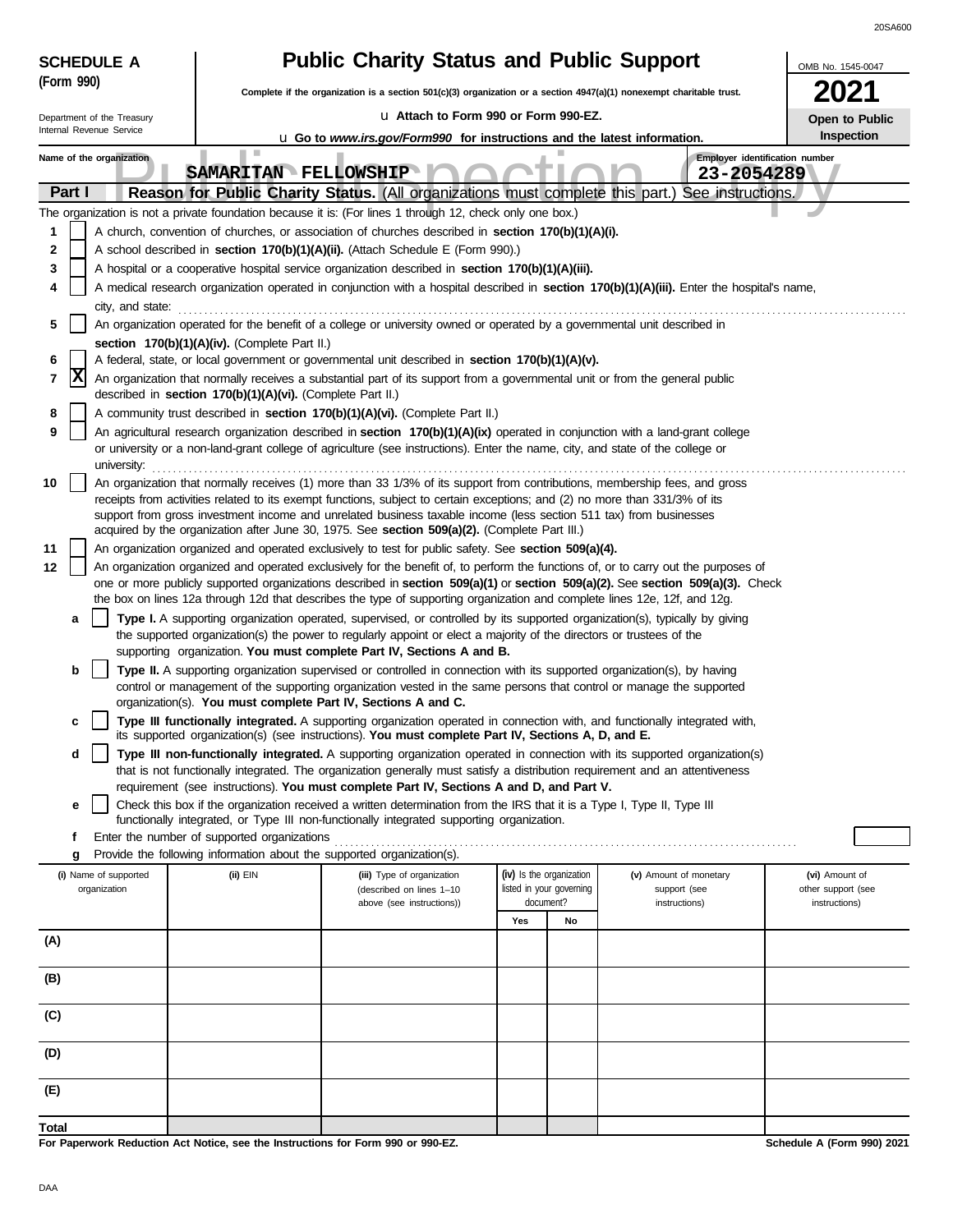|              | Schedule A (Form 990) 2021                                                                                                      | SAMARITAN FELLOWSHIP |          |            |            | 23-2054289 | Page 2                                 |
|--------------|---------------------------------------------------------------------------------------------------------------------------------|----------------------|----------|------------|------------|------------|----------------------------------------|
|              | Support Schedule for Organizations Described in Sections 170(b)(1)(A)(iv) and 170(b)(1)(A)(vi)<br>Part II                       |                      |          |            |            |            |                                        |
|              | (Complete only if you checked the box on line 5, 7, or 8 of Part I or if the organization failed to qualify under               |                      |          |            |            |            |                                        |
|              | Part III. If the organization fails to qualify under the tests listed below, please complete Part III.)                         |                      |          |            |            |            |                                        |
|              | <b>Section A. Public Support</b>                                                                                                |                      |          |            |            |            |                                        |
|              | Calendar year (or fiscal year beginning in)<br>$\mathbf{u}$                                                                     | (a) 2017             | (b) 2018 | $(c)$ 2019 | $(d)$ 2020 | (e) 2021   | (f) Total                              |
| 1            | Gifts, grants, contributions, and                                                                                               |                      |          |            |            |            |                                        |
|              | membership fees received. (Do not                                                                                               |                      |          |            |            |            |                                        |
|              | include any "unusual grants.")                                                                                                  | 148,584              | 192,034  | 201,537    | 291,349    | 169,336    | 1,002,840                              |
| $\mathbf{2}$ | Tax revenues levied for the                                                                                                     |                      |          |            |            |            |                                        |
|              | organization's benefit and either paid                                                                                          |                      |          |            |            |            |                                        |
|              | to or expended on its behalf                                                                                                    |                      |          |            |            |            |                                        |
| 3            | The value of services or facilities                                                                                             |                      |          |            |            |            |                                        |
|              | furnished by a governmental unit to the                                                                                         |                      |          |            |            |            |                                        |
|              | organization without charge                                                                                                     |                      |          |            |            |            |                                        |
| 4            | Total. Add lines 1 through 3                                                                                                    | 148,584              | 192,034  | 201,537    | 291,349    | 169,336    | 1,002,840                              |
| 5            | The portion of total contributions by<br>each person (other than a                                                              |                      |          |            |            |            |                                        |
|              | governmental unit or publicly                                                                                                   |                      |          |            |            |            |                                        |
|              | supported organization) included on                                                                                             |                      |          |            |            |            |                                        |
|              | line 1 that exceeds 2% of the amount<br>shown on line 11, column (f)                                                            |                      |          |            |            |            | 51,660                                 |
|              | Public support. Subtract line 5 from line 4                                                                                     |                      |          |            |            |            | 951,180                                |
|              | <b>Section B. Total Support</b>                                                                                                 |                      |          |            |            |            |                                        |
|              | Calendar year (or fiscal year beginning in)<br>$\mathbf{u}$                                                                     | (a) 2017             | (b) 2018 | $(c)$ 2019 | $(d)$ 2020 | (e) 2021   | (f) Total                              |
| 7            | Amounts from line 4                                                                                                             | 148,584              | 192,034  | 201,537    | 291,349    | 169,336    | 1,002,840                              |
| 8            | Gross income from interest, dividends,                                                                                          |                      |          |            |            |            |                                        |
|              | payments received on securities loans,<br>rents, royalties, and income from                                                     |                      |          |            |            |            |                                        |
|              | similar sources                                                                                                                 | 23,927               | 34,790   | 30,352     | 27,206     | 47,886     | 164,161                                |
| 9            | Net income from unrelated business                                                                                              |                      |          |            |            |            |                                        |
|              | activities, whether or not the business                                                                                         |                      |          |            |            |            |                                        |
|              | is regularly carried on $\ldots$ , $\ldots$ , $\ldots$                                                                          |                      |          |            |            |            |                                        |
| 10           | Other income. Do not include gain or                                                                                            |                      |          |            |            |            |                                        |
|              | loss from the sale of capital assets                                                                                            |                      |          |            |            |            |                                        |
|              | (Explain in Part VI.)                                                                                                           |                      |          |            |            |            |                                        |
| 11           | Total support. Add lines 7 through 10                                                                                           |                      |          |            |            |            | 1,167,001                              |
| 12           | Gross receipts from related activities, etc. (see instructions)                                                                 |                      |          |            |            | 12         | 13,928                                 |
| 13           | First 5 years. If the Form 990 is for the organization's first, second, third, fourth, or fifth tax year as a section 501(c)(3) |                      |          |            |            |            |                                        |
|              | Section C. Computation of Public Support Percentage                                                                             |                      |          |            |            |            |                                        |
| 14           | Public support percentage for 2021 (line 6, column (f) divided by line 11, column (f)) [[[[[[[[[[[[[[[[[[[[[[                   |                      |          |            |            | 14         | 81.51%                                 |
| 15           | Public support percentage from 2020 Schedule A, Part II, line 14                                                                |                      |          |            |            | 15         | 63.31%                                 |
| 16a          | 33 1/3% support test-2021. If the organization did not check the box on line 13, and line 14 is 33 1/3% or more, check this     |                      |          |            |            |            |                                        |
|              | box and stop here. The organization qualifies as a publicly supported organization                                              |                      |          |            |            |            | $\blacktriangleright \boxed{\text{X}}$ |
| b            | 33 1/3% support test-2020. If the organization did not check a box on line 13 or 16a, and line 15 is 33 1/3% or more, check     |                      |          |            |            |            |                                        |
|              | this box and stop here. The organization qualifies as a publicly supported organization                                         |                      |          |            |            |            |                                        |
| 17a          | 10%-facts-and-circumstances test-2021. If the organization did not check a box on line 13, 16a, or 16b, and line 14 is          |                      |          |            |            |            |                                        |
|              | 10% or more, and if the organization meets the facts-and-circumstances test, check this box and stop here. Explain in           |                      |          |            |            |            |                                        |
|              | Part VI how the organization meets the facts-and-circumstances test. The organization qualifies as a publicly supported         |                      |          |            |            |            |                                        |
|              | organization                                                                                                                    |                      |          |            |            |            |                                        |
| b            | 10%-facts-and-circumstances test-2020. If the organization did not check a box on line 13, 16a, 16b, or 17a, and line           |                      |          |            |            |            |                                        |
|              | 15 is 10% or more, and if the organization meets the facts-and-circumstances test, check this box and stop here. Explain        |                      |          |            |            |            |                                        |
|              | in Part VI how the organization meets the facts-and-circumstances test. The organization qualifies as a publicly supported      |                      |          |            |            |            |                                        |
|              | organization                                                                                                                    |                      |          |            |            |            |                                        |
| 18           | Private foundation. If the organization did not check a box on line 13, 16a, 16b, 17a, or 17b, check this box and see           |                      |          |            |            |            |                                        |
|              | instructions                                                                                                                    |                      |          |            |            |            |                                        |

**Schedule A (Form 990) 2021**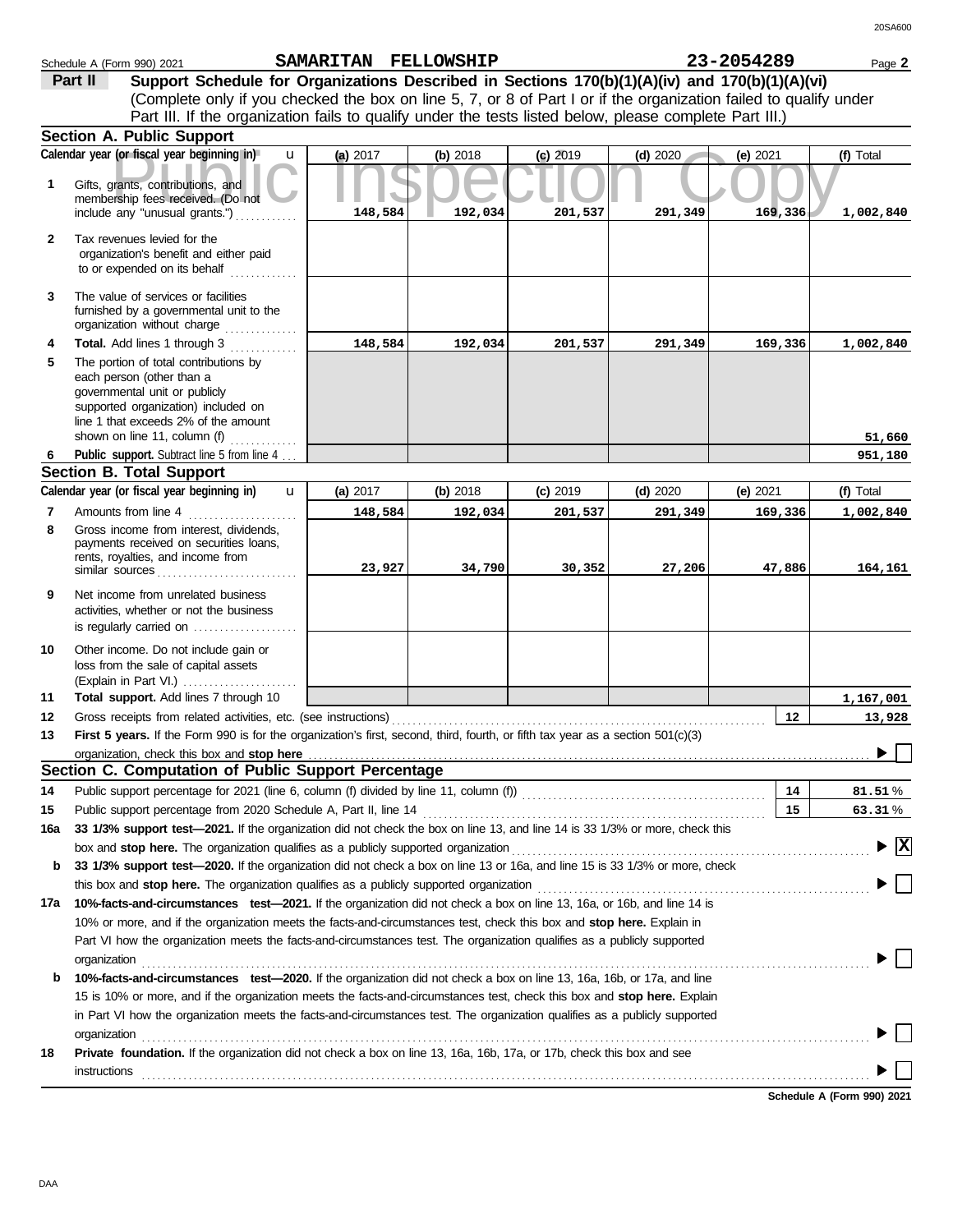**Schedule A (Form 990) 2021**

|              | Calendar year (or fiscal year beginning in)<br>$\mathbf u$                                                                                                                        | (a) 2017 | (b) 2018 | $(c)$ 2019 | $(d)$ 2020 | (e) 2021   | (f) Total |
|--------------|-----------------------------------------------------------------------------------------------------------------------------------------------------------------------------------|----------|----------|------------|------------|------------|-----------|
| 1            | Gifts, grants, contributions, and membership fees<br>received. (Do not include any "unusual grants.")                                                                             |          | ۰        |            |            |            |           |
| $\mathbf{2}$ | Gross receipts from admissions, merchandise<br>sold or services performed, or facilities<br>furnished in any activity that is related to the<br>organization's tax-exempt purpose |          |          |            |            |            |           |
| 3            | Gross receipts from activities that are not an<br>unrelated trade or business under section 513                                                                                   |          |          |            |            |            |           |
| 4            | Tax revenues levied for the                                                                                                                                                       |          |          |            |            |            |           |
|              | organization's benefit and either paid<br>to or expended on its behalf                                                                                                            |          |          |            |            |            |           |
| 5            | The value of services or facilities<br>furnished by a governmental unit to the<br>organization without charge                                                                     |          |          |            |            |            |           |
| 6            | Total. Add lines 1 through 5<br>.                                                                                                                                                 |          |          |            |            |            |           |
| 7a           | Amounts included on lines 1, 2, and 3<br>received from disqualified persons<br>.                                                                                                  |          |          |            |            |            |           |
| b            | Amounts included on lines 2 and 3<br>received from other than disqualified<br>persons that exceed the greater of \$5,000<br>or 1% of the amount on line 13 for the year           |          |          |            |            |            |           |
| c            | Add lines 7a and 7b                                                                                                                                                               |          |          |            |            |            |           |
| 8            | Public support. (Subtract line 7c from<br>line $6.$ )                                                                                                                             |          |          |            |            |            |           |
|              | <b>Section B. Total Support</b>                                                                                                                                                   |          |          |            |            |            |           |
|              | Calendar year (or fiscal year beginning in)<br>$\mathbf{u}$                                                                                                                       | (a) 2017 | (b) 2018 | $(c)$ 2019 | $(d)$ 2020 | (e) $2021$ | (f) Total |
| 9            | Amounts from line 6<br>.                                                                                                                                                          |          |          |            |            |            |           |
| 10a          | Gross income from interest, dividends,<br>payments received on securities loans, rents,<br>royalties, and income from similar sources                                             |          |          |            |            |            |           |
| b            | Unrelated business taxable income (less<br>section 511 taxes) from businesses<br>acquired after June 30, 1975                                                                     |          |          |            |            |            |           |
| c            | Add lines 10a and 10b $\ldots$                                                                                                                                                    |          |          |            |            |            |           |
| 11           | Net income from unrelated business<br>activities not included on line 10b, whether<br>or not the business is regularly carried on                                                 |          |          |            |            |            |           |
| 12           | Other income. Do not include gain or<br>loss from the sale of capital assets<br>(Explain in Part VI.)                                                                             |          |          |            |            |            |           |
| 13           | Total support. (Add lines 9, 10c, 11,                                                                                                                                             |          |          |            |            |            |           |
|              | and 12.)                                                                                                                                                                          |          |          |            |            |            |           |
| 14           | First 5 years. If the Form 990 is for the organization's first, second, third, fourth, or fifth tax year as a section 501(c)(3)                                                   |          |          |            |            |            |           |
|              | organization, check this box and stop here<br>Section C. Computation of Public Support Percentage                                                                                 |          |          |            |            |            |           |
|              |                                                                                                                                                                                   |          |          |            |            |            |           |
| 15           | Public support percentage for 2021 (line 8, column (f), divided by line 13, column (f)) [[[[[[[[[[[[[[[[[[[[[                                                                     |          |          |            |            | 15<br>16   | $\%$<br>% |
| 16           | Section D. Computation of Investment Income Percentage                                                                                                                            |          |          |            |            |            |           |
| 17           |                                                                                                                                                                                   |          |          |            |            | 17         | %         |
| 18           | Investment income percentage from 2020 Schedule A, Part III, line 17                                                                                                              |          |          |            |            | 18         | %         |
| 19a          | 33 1/3% support tests-2021. If the organization did not check the box on line 14, and line 15 is more than 33 1/3%, and line                                                      |          |          |            |            |            |           |
|              | 17 is not more than 33 1/3%, check this box and stop here. The organization qualifies as a publicly supported organization                                                        |          |          |            |            |            |           |
| b            | 33 1/3% support tests-2020. If the organization did not check a box on line 14 or line 19a, and line 16 is more than 33 1/3%, and                                                 |          |          |            |            |            |           |
|              |                                                                                                                                                                                   |          |          |            |            |            |           |

**20** Private foundation. If the organization did not check a box on line 14, 19a, or 19b, check this box and see instructions .........

DAA

| If the organization fails to qualify under the tests listed below, please complete Part II.) |            |            |            |            |          |       |
|----------------------------------------------------------------------------------------------|------------|------------|------------|------------|----------|-------|
| <b>Section A. Public Support</b>                                                             |            |            |            |            |          |       |
| Calendar year (or fiscal year beginning in)<br>u                                             | $(a)$ 2017 | $(b)$ 2018 | $(c)$ 2019 | $(d)$ 2020 | (e) 2021 | Total |

(Complete only if you checked the box on line 10 of Part I or if the organization failed to qualify under Part II.

**Part III Support Schedule for Organizations Described in Section 509(a)(2)**

|  | 3-2054289 |  |  |  |  |
|--|-----------|--|--|--|--|
|  |           |  |  |  |  |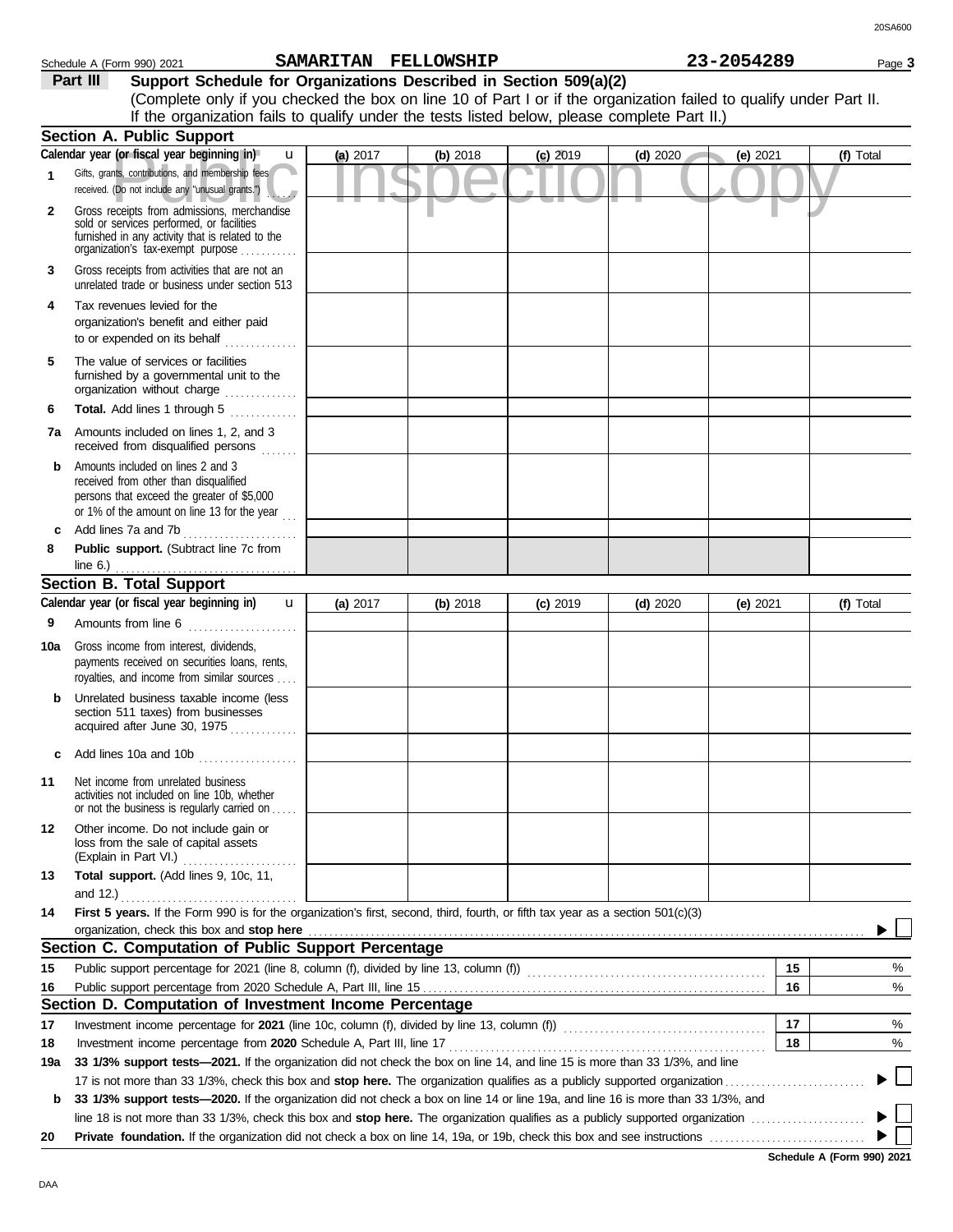|    |                                                                                                                                                                                                                  |              | 20SA60 |
|----|------------------------------------------------------------------------------------------------------------------------------------------------------------------------------------------------------------------|--------------|--------|
|    | SAMARITAN FELLOWSHIP<br>Schedule A (Form 990) 2021                                                                                                                                                               | 23-2054289   | Page 4 |
|    | <b>Supporting Organizations</b><br>Part IV<br>(Complete only if you checked a box in line 12 on Part I. If you checked box 12a, Part I, complete Sections A                                                      |              |        |
|    | and B. If you checked box 12b, Part I, complete Sections A and C. If you checked box 12c, Part I, complete                                                                                                       |              |        |
|    | Sections A, D, and E. If you checked box 12d, Part I, complete Sections A and D, and complete Part V.)                                                                                                           |              |        |
|    | Section A. All Supporting Organizations                                                                                                                                                                          |              |        |
|    |                                                                                                                                                                                                                  | Yes          | No     |
| 1  | Are all of the organization's supported organizations listed by name in the organization's governing<br>documents? If "No," describe in Part VI how the supported organizations are designated. If designated by |              |        |
|    | class or purpose, describe the designation. If historic and continuing relationship, explain.                                                                                                                    | 1            |        |
| 2  | Did the organization have any supported organization that does not have an IRS determination of status                                                                                                           |              |        |
|    | under section 509(a)(1) or (2)? If "Yes," explain in Part VI how the organization determined that the supported                                                                                                  |              |        |
|    | organization was described in section 509(a)(1) or (2).                                                                                                                                                          | $\mathbf{2}$ |        |
| За | Did the organization have a supported organization described in section $501(c)(4)$ , (5), or (6)? If "Yes," answer                                                                                              |              |        |
|    | lines 3b and 3c below.                                                                                                                                                                                           | 3a           |        |
| b  | Did the organization confirm that each supported organization qualified under section $501(c)(4)$ , $(5)$ , or $(6)$ and                                                                                         |              |        |
|    | satisfied the public support tests under section $509(a)(2)?$ If "Yes," describe in Part VI when and how the                                                                                                     |              |        |
|    | organization made the determination.                                                                                                                                                                             | 3b           |        |
| c  | Did the organization ensure that all support to such organizations was used exclusively for section $170(c)(2)(B)$                                                                                               |              |        |
|    | purposes? If "Yes," explain in Part VI what controls the organization put in place to ensure such use.                                                                                                           | 3c           |        |
| 4a | Was any supported organization not organized in the United States ("foreign supported organization")? If                                                                                                         |              |        |
|    | "Yes," and if you checked box 12a or 12b in Part I, answer lines 4b and 4c below.                                                                                                                                | 4a           |        |
| b  | Did the organization have ultimate control and discretion in deciding whether to make grants to the foreign                                                                                                      |              |        |
|    | supported organization? If "Yes," describe in Part VI how the organization had such control and discretion                                                                                                       |              |        |
|    | despite being controlled or supervised by or in connection with its supported organizations.                                                                                                                     | 4b           |        |
| c  | Did the organization support any foreign supported organization that does not have an IRS determination                                                                                                          |              |        |
|    | under sections $501(c)(3)$ and $509(a)(1)$ or (2)? If "Yes," explain in Part VI what controls the organization used                                                                                              |              |        |
|    | to ensure that all support to the foreign supported organization was used exclusively for section $170(c)(2)(B)$                                                                                                 |              |        |
|    | purposes.                                                                                                                                                                                                        | 4с           |        |
| 5a | Did the organization add, substitute, or remove any supported organizations during the tax year? If "Yes,"                                                                                                       |              |        |
|    | answer lines 5b and 5c below (if applicable). Also, provide detail in Part VI, including (i) the names and EIN                                                                                                   |              |        |
|    | numbers of the supported organizations added, substituted, or removed; (ii) the reasons for each such action;                                                                                                    |              |        |
|    | (iii) the authority under the organization's organizing document authorizing such action; and (iv) how the action                                                                                                |              |        |
|    | was accomplished (such as by amendment to the organizing document).                                                                                                                                              | 5a           |        |
| b  | Type I or Type II only. Was any added or substituted supported organization part of a class already                                                                                                              |              |        |
|    | designated in the organization's organizing document?                                                                                                                                                            | 5b           |        |
| c  | Substitutions only. Was the substitution the result of an event beyond the organization's control?                                                                                                               | 5c           |        |
| 6  | Did the organization provide support (whether in the form of grants or the provision of services or facilities) to                                                                                               |              |        |
|    | anyone other than (i) its supported organizations, (ii) individuals that are part of the charitable class benefited                                                                                              |              |        |
|    | by one or more of its supported organizations, or (iii) other supporting organizations that also support or                                                                                                      |              |        |
|    | benefit one or more of the filing organization's supported organizations? If "Yes," provide detail in Part VI.                                                                                                   | 6            |        |
| 7  | Did the organization provide a grant, loan, compensation, or other similar payment to a substantial contributor                                                                                                  |              |        |
|    | (as defined in section $4958(c)(3)(C)$ ), a family member of a substantial contributor, or a 35% controlled entity                                                                                               |              |        |
|    | with regard to a substantial contributor? If "Yes," complete Part I of Schedule L (Form 990).                                                                                                                    | 7            |        |
| 8  | Did the organization make a loan to a disqualified person (as defined in section 4958) not described on line                                                                                                     |              |        |
|    | 7? If "Yes," complete Part I of Schedule L (Form 990).                                                                                                                                                           | 8            |        |
| 9а | Was the organization controlled directly or indirectly at any time during the tax year by one or more                                                                                                            |              |        |
|    | disqualified persons, as defined in section 4946 (other than foundation managers and organizations<br>described in section 509(a)(1) or (2))? If "Yes," provide detail in Part VI.                               |              |        |
| b  | Did one or more disqualified persons (as defined on line 9a) hold a controlling interest in any entity in which                                                                                                  | 9а           |        |
|    | the supporting organization had an interest? If "Yes," provide detail in Part VI.                                                                                                                                | 9b           |        |
|    |                                                                                                                                                                                                                  |              |        |

- **c** Did a disqualified person (as defined on line 9a) have an ownership interest in, or derive any personal benefit from, assets in which the supporting organization also had an interest? *If "Yes," provide detail in Part VI.*
- **10a** Was the organization subject to the excess business holdings rules of section 4943 because of section 4943(f) (regarding certain Type II supporting organizations, and all Type III non-functionally integrated supporting organizations)? *If "Yes," answer line 10b below.*
	- **b** Did the organization have any excess business holdings in the tax year? *(Use Schedule C, Form 4720, to determine whether the organization had excess business holdings.)*

**4b 4c 5a 5b 5c 6 7 8 9a 9b 9c 10a 10b**

**Schedule A (Form 990) 2021**

20SA600

|  | :3-2054289 |  |  |  |  |
|--|------------|--|--|--|--|
|  |            |  |  |  |  |
|  |            |  |  |  |  |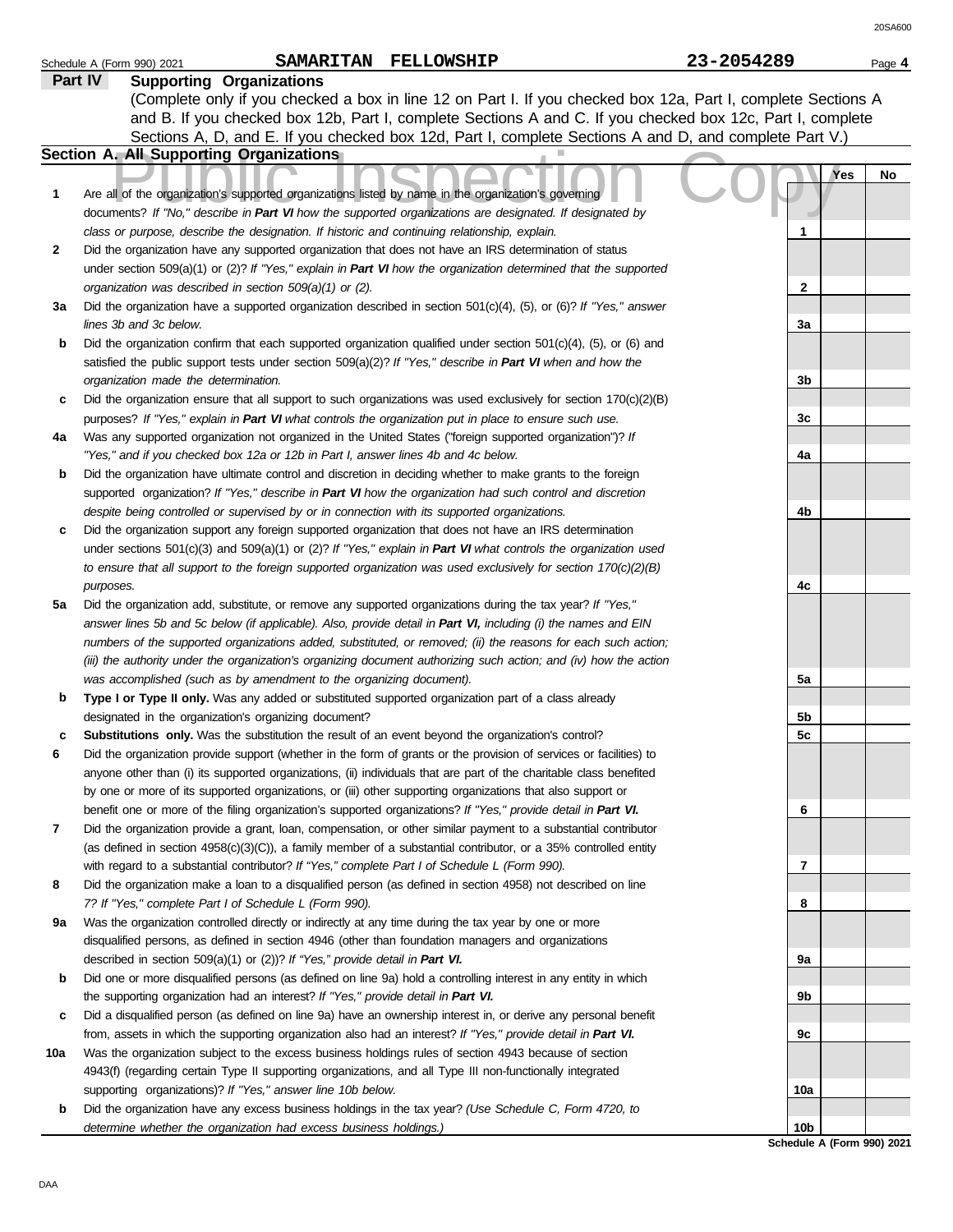|         | SAMARITAN FELLOWSHIP<br>Schedule A (Form 990) 2021                                                                                | 23-2054289                 | Page 5    |
|---------|-----------------------------------------------------------------------------------------------------------------------------------|----------------------------|-----------|
| Part IV | <b>Supporting Organizations (continued)</b>                                                                                       |                            |           |
|         |                                                                                                                                   |                            | Yes<br>No |
| 11      | Has the organization accepted a gift or contribution from any of the following persons?                                           |                            |           |
| a       | A person who directly or indirectly controls, either alone or together with persons described on lines 11b and                    |                            |           |
|         | 11c below, the governing body of a supported organization?                                                                        | 11a                        |           |
| b       | A family member of a person described on line 11a above?                                                                          | 11 <sub>b</sub>            |           |
| c       | A 35% controlled entity of a person described on line 11a or 11b above? If "Yes" to line 11a, 11b, or 11c,                        |                            |           |
|         | provide detail in Part VI.                                                                                                        | 11c                        |           |
|         | Section B. Type I Supporting Organizations                                                                                        |                            |           |
|         |                                                                                                                                   |                            | Yes<br>No |
| 1       | Did the governing body, members of the governing body, officers acting in their official capacity, or membership of one or        |                            |           |
|         | more supported organizations have the power to regularly appoint or elect at least a majority of the organization's officers,     |                            |           |
|         | directors, or trustees at all times during the tax year? If "No," describe in Part VI how the supported organization(s)           |                            |           |
|         | effectively operated, supervised, or controlled the organization's activities. If the organization had more than one supported    |                            |           |
|         | organization, describe how the powers to appoint and/or remove officers, directors, or trustees were allocated among the          |                            |           |
|         |                                                                                                                                   |                            |           |
|         | supported organizations and what conditions or restrictions, if any, applied to such powers during the tax year.                  | 1                          |           |
| 2       | Did the organization operate for the benefit of any supported organization other than the supported                               |                            |           |
|         | organization(s) that operated, supervised, or controlled the supporting organization? If "Yes," explain in Part                   |                            |           |
|         | VI how providing such benefit carried out the purposes of the supported organization(s) that operated,                            |                            |           |
|         | supervised, or controlled the supporting organization.                                                                            | $\mathbf{2}$               |           |
|         | Section C. Type II Supporting Organizations                                                                                       |                            |           |
|         |                                                                                                                                   |                            | Yes<br>No |
| 1       | Were a majority of the organization's directors or trustees during the tax year also a majority of the directors                  |                            |           |
|         | or trustees of each of the organization's supported organization(s)? If "No," describe in Part VI how control                     |                            |           |
|         | or management of the supporting organization was vested in the same persons that controlled or managed                            |                            |           |
|         | the supported organization(s).                                                                                                    | 1                          |           |
|         | Section D. All Type III Supporting Organizations                                                                                  |                            |           |
|         |                                                                                                                                   |                            | Yes<br>No |
| 1       | Did the organization provide to each of its supported organizations, by the last day of the fifth month of the                    |                            |           |
|         | organization's tax year, (i) a written notice describing the type and amount of support provided during the prior tax             |                            |           |
|         | year, (ii) a copy of the Form 990 that was most recently filed as of the date of notification, and (iii) copies of the            |                            |           |
|         | organization's governing documents in effect on the date of notification, to the extent not previously provided?                  | 1                          |           |
| 2       | Were any of the organization's officers, directors, or trustees either (i) appointed or elected by the supported                  |                            |           |
|         | organization(s) or (ii) serving on the governing body of a supported organization? If "No," explain in Part VI how                |                            |           |
|         | the organization maintained a close and continuous working relationship with the supported organization(s).                       | $\mathbf{2}$               |           |
| 3       | By reason of the relationship described on line 2, above, did the organization's supported organizations have                     |                            |           |
|         | a significant voice in the organization's investment policies and in directing the use of the organization's                      |                            |           |
|         | income or assets at all times during the tax year? If "Yes," describe in Part VI the role the organization's                      |                            |           |
|         | supported organizations played in this regard.                                                                                    | 3                          |           |
|         | Section E. Type III Functionally Integrated Supporting Organizations                                                              |                            |           |
| 1       | Check the box next to the method that the organization used to satisfy the Integral Part Test during the year (see instructions). |                            |           |
| a       | The organization satisfied the Activities Test. Complete line 2 below.                                                            |                            |           |
| b       | The organization is the parent of each of its supported organizations. Complete line 3 below.                                     |                            |           |
| c       | The organization supported a governmental entity. Describe in Part VI how you supported a governmental entity (see instructions). |                            |           |
| 2       | Activities Test. Answer lines 2a and 2b below.                                                                                    |                            | Yes<br>No |
|         | Did substantially all of the organization's activities during the tax year directly further the exempt purposes of                |                            |           |
| а       |                                                                                                                                   |                            |           |
|         | the supported organization(s) to which the organization was responsive? If "Yes," then in Part VI identify                        |                            |           |
|         | those supported organizations and explain how these activities directly furthered their exempt purposes,                          |                            |           |
|         | how the organization was responsive to those supported organizations, and how the organization determined                         |                            |           |
|         | that these activities constituted substantially all of its activities.                                                            | 2a                         |           |
| b       | Did the activities described on line 2a, above, constitute activities that, but for the organization's                            |                            |           |
|         | involvement, one or more of the organization's supported organization(s) would have been engaged in? If                           |                            |           |
|         | "Yes," explain in Part VI the reasons for the organization's position that its supported organization(s) would                    |                            |           |
|         | have engaged in these activities but for the organization's involvement.                                                          | 2b                         |           |
| 3       | Parent of Supported Organizations. Answer lines 3a and 3b below.                                                                  |                            |           |
| а       | Did the organization have the power to regularly appoint or elect a majority of the officers, directors, or                       |                            |           |
|         | trustees of each of the supported organizations? If "Yes" or "No," provide details in Part VI.                                    | За                         |           |
| b       | Did the organization exercise a substantial degree of direction over the policies, programs, and activities of each               |                            |           |
|         | of its supported organizations? If "Yes," describe in Part VI the role played by the organization in this regard.                 | 3b                         |           |
| DAA     |                                                                                                                                   | Schedule A (Form 990) 2021 |           |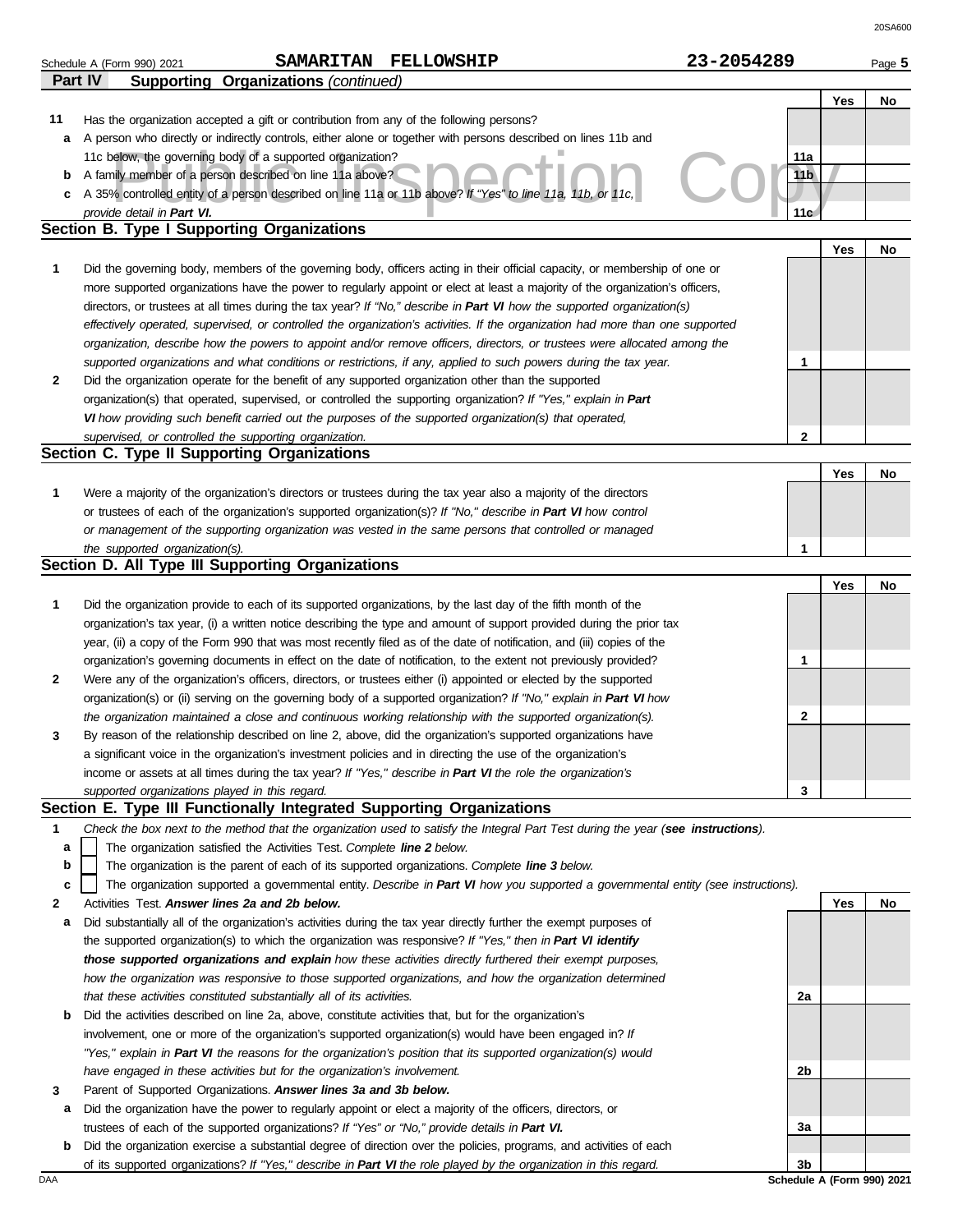| Part V       | Type III Non-Functionally Integrated 509(a)(3) Supporting Organizations                                                          |                |                |                                |  |  |
|--------------|----------------------------------------------------------------------------------------------------------------------------------|----------------|----------------|--------------------------------|--|--|
| 1            | Check here if the organization satisfied the Integral Part Test as a qualifying trust on Nov. 20, 1970 (explain in Part VI). See |                |                |                                |  |  |
|              | instructions. All other Type III non-functionally integrated supporting organizations must complete Sections A through E.        |                |                |                                |  |  |
|              | Section A - Adjusted Net Income                                                                                                  |                | (A) Prior Year | (B) Current Year<br>(optional) |  |  |
| 1            | Net short-term capital gain                                                                                                      | 1              |                |                                |  |  |
| 2            | Recoveries of prior-year distributions                                                                                           | $\overline{2}$ |                |                                |  |  |
| 3            | Other gross income (see instructions)                                                                                            | 3              |                |                                |  |  |
| 4            | Add lines 1 through 3.                                                                                                           | 4              |                |                                |  |  |
| 5            | Depreciation and depletion                                                                                                       | 5              |                |                                |  |  |
| 6            | Portion of operating expenses paid or incurred for production or collection                                                      |                |                |                                |  |  |
|              | of gross income or for management, conservation, or maintenance of                                                               |                |                |                                |  |  |
|              | property held for production of income (see instructions)                                                                        | 6              |                |                                |  |  |
| 7            | Other expenses (see instructions)                                                                                                | $\overline{7}$ |                |                                |  |  |
| 8            | Adjusted Net Income (subtract lines 5, 6, and 7 from line 4)                                                                     | 8              |                |                                |  |  |
|              | Section B – Minimum Asset Amount                                                                                                 |                | (A) Prior Year | (B) Current Year<br>(optional) |  |  |
| 1            | Aggregate fair market value of all non-exempt-use assets (see                                                                    |                |                |                                |  |  |
|              | instructions for short tax year or assets held for part of year):                                                                |                |                |                                |  |  |
|              | a Average monthly value of securities                                                                                            | 1a             |                |                                |  |  |
|              | <b>b</b> Average monthly cash balances                                                                                           | 1b             |                |                                |  |  |
|              | c Fair market value of other non-exempt-use assets                                                                               | 1 <sub>c</sub> |                |                                |  |  |
|              | <b>d Total</b> (add lines 1a, 1b, and 1c)                                                                                        | 1d             |                |                                |  |  |
|              | e Discount claimed for blockage or other factors                                                                                 |                |                |                                |  |  |
|              | (explain in detail in Part VI):                                                                                                  |                |                |                                |  |  |
| $\mathbf{2}$ | Acquisition indebtedness applicable to non-exempt-use assets                                                                     | 2              |                |                                |  |  |
| 3            | Subtract line 2 from line 1d.                                                                                                    | 3              |                |                                |  |  |
| 4            | Cash deemed held for exempt use. Enter 0.015 of line 3 (for greater amount,                                                      |                |                |                                |  |  |
|              | see instructions).                                                                                                               | 4              |                |                                |  |  |
| 5            | Net value of non-exempt-use assets (subtract line 4 from line 3)                                                                 | 5              |                |                                |  |  |
| 6            | Multiply line 5 by 0.035.                                                                                                        | 6              |                |                                |  |  |
| 7            | Recoveries of prior-year distributions                                                                                           | $\overline{7}$ |                |                                |  |  |
| 8            | Minimum Asset Amount (add line 7 to line 6)                                                                                      | 8              |                |                                |  |  |
|              | Section C - Distributable Amount                                                                                                 |                |                | <b>Current Year</b>            |  |  |
| 1            | Adjusted net income for prior year (from Section A, line 8, column A)                                                            | 1              |                |                                |  |  |
| 2            | Enter 0.85 of line 1.                                                                                                            | $\overline{2}$ |                |                                |  |  |
| 3            | Minimum asset amount for prior year (from Section B, line 8, column A)                                                           | 3              |                |                                |  |  |
| 4            | Enter greater of line 2 or line 3.                                                                                               | 4              |                |                                |  |  |
| 5            | Income tax imposed in prior year                                                                                                 | 5              |                |                                |  |  |
| 6            | <b>Distributable Amount.</b> Subtract line 5 from line 4, unless subject to                                                      |                |                |                                |  |  |
|              | emergency temporary reduction (see instructions).                                                                                | 6              |                |                                |  |  |

**7** | Check here if the current year is the organization's first as a non-functionally integrated Type III supporting organization (see instructions).

**Schedule A (Form 990) 2021**

## Schedule A (Form 990) 2021 Page **6 SAMARITAN FELLOWSHIP 23-2054289**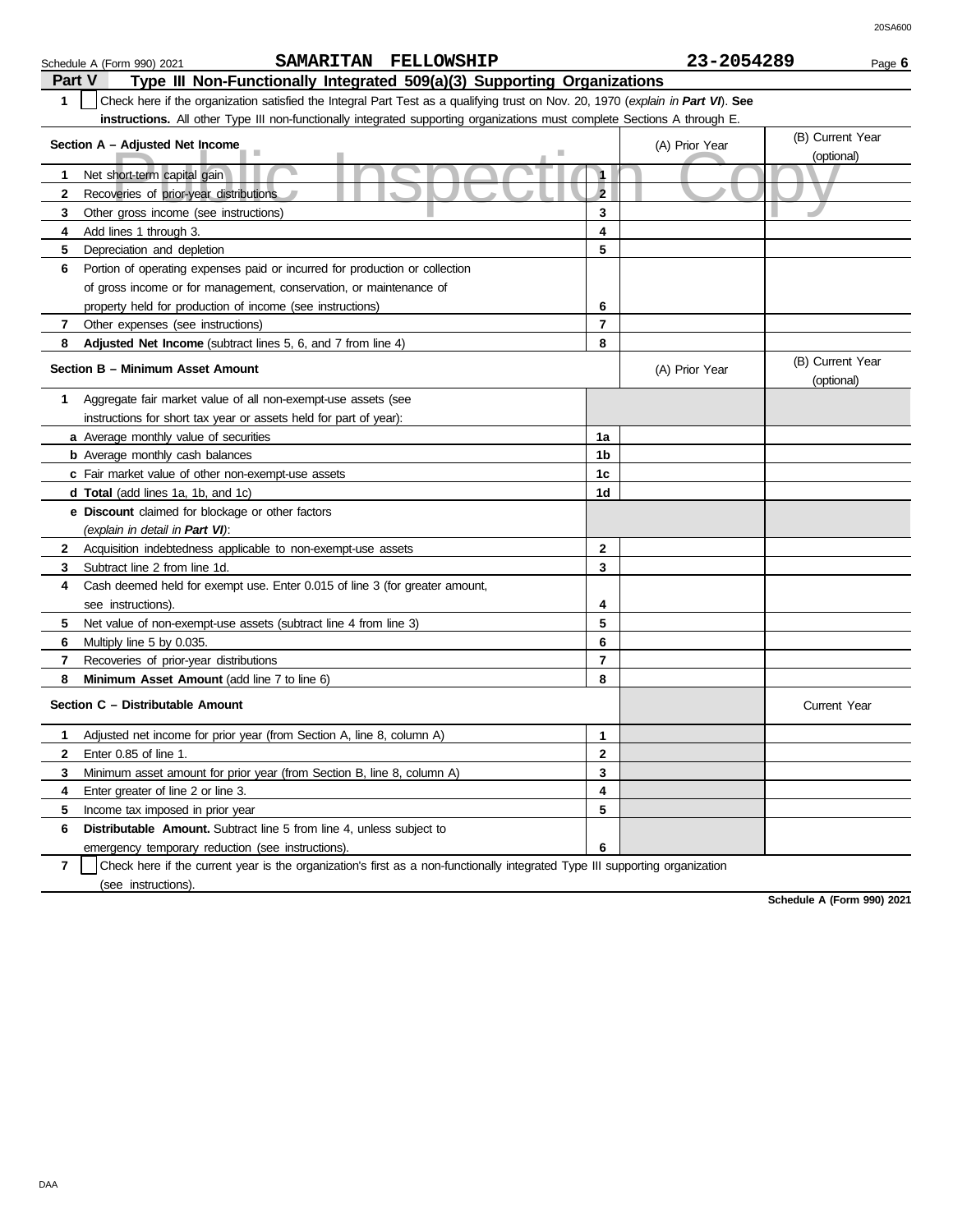| Schedule A (Form 990) 2021 |  |  |
|----------------------------|--|--|

|              | SAMARITAN FELLOWSHIP<br>Schedule A (Form 990) 2021                                                                                       |                                    | 23-2054289                                    | Page 7                                           |
|--------------|------------------------------------------------------------------------------------------------------------------------------------------|------------------------------------|-----------------------------------------------|--------------------------------------------------|
| Part V       | Type III Non-Functionally Integrated 509(a)(3) Supporting Organizations (continued)                                                      |                                    |                                               |                                                  |
|              | Section D - Distributions                                                                                                                |                                    |                                               | <b>Current Year</b>                              |
| 1            | Amounts paid to supported organizations to accomplish exempt purposes                                                                    |                                    |                                               |                                                  |
| $\mathbf{2}$ | Amounts paid to perform activity that directly furthers exempt purposes of supported<br>organizations, in excess of income from activity |                                    |                                               |                                                  |
| 3            | Administrative expenses paid to accomplish exempt purposes of supported organizations                                                    |                                    |                                               |                                                  |
| 4            | Amounts paid to acquire exempt-use assets                                                                                                |                                    |                                               |                                                  |
| 5            | Qualified set-aside amounts (prior IRS approval required-provide details in Part VI)                                                     |                                    |                                               |                                                  |
| 6            | Other distributions (describe in Part VI). See instructions.                                                                             |                                    |                                               |                                                  |
| 7            | Total annual distributions. Add lines 1 through 6.                                                                                       |                                    |                                               |                                                  |
| 8            | Distributions to attentive supported organizations to which the organization is responsive                                               |                                    |                                               |                                                  |
|              | (provide details in Part VI). See instructions.                                                                                          |                                    |                                               |                                                  |
| 9            | Distributable amount for 2021 from Section C, line 6                                                                                     |                                    |                                               |                                                  |
| 10           | Line 8 amount divided by line 9 amount                                                                                                   |                                    |                                               |                                                  |
|              | <b>Section E – Distribution Allocations (see instructions)</b>                                                                           | (i)<br><b>Excess Distributions</b> | (ii)<br><b>Underdistributions</b><br>Pre-2021 | (iii)<br><b>Distributable</b><br>Amount for 2021 |
| 1            | Distributable amount for 2021 from Section C, line 6                                                                                     |                                    |                                               |                                                  |
| $\mathbf{2}$ | Underdistributions, if any, for years prior to 2021                                                                                      |                                    |                                               |                                                  |
|              | (reasonable cause required-explain in Part VI). See                                                                                      |                                    |                                               |                                                  |
|              | instructions.                                                                                                                            |                                    |                                               |                                                  |
| 3.           | Excess distributions carryover, if any, to 2021                                                                                          |                                    |                                               |                                                  |
|              |                                                                                                                                          |                                    |                                               |                                                  |
|              |                                                                                                                                          |                                    |                                               |                                                  |
|              |                                                                                                                                          |                                    |                                               |                                                  |
|              |                                                                                                                                          |                                    |                                               |                                                  |
|              | f Total of lines 3a through 3e                                                                                                           |                                    |                                               |                                                  |
|              | g Applied to underdistributions of prior years                                                                                           |                                    |                                               |                                                  |
|              | h Applied to 2021 distributable amount                                                                                                   |                                    |                                               |                                                  |
| j.           | Carryover from 2016 not applied (see instructions)                                                                                       |                                    |                                               |                                                  |
|              | Remainder. Subtract lines 3g, 3h, and 3i from line 3f.                                                                                   |                                    |                                               |                                                  |
| 4            | Distributions for 2021 from                                                                                                              |                                    |                                               |                                                  |
|              | \$<br>Section D, line 7:                                                                                                                 |                                    |                                               |                                                  |
|              | a Applied to underdistributions of prior years                                                                                           |                                    |                                               |                                                  |
|              | <b>b</b> Applied to 2021 distributable amount                                                                                            |                                    |                                               |                                                  |
|              | c Remainder. Subtract lines 4a and 4b from line 4.                                                                                       |                                    |                                               |                                                  |
| 5            | Remaining underdistributions for years prior to 2021, if                                                                                 |                                    |                                               |                                                  |
|              | any. Subtract lines 3g and 4a from line 2. For result                                                                                    |                                    |                                               |                                                  |
|              | greater than zero, explain in Part VI. See instructions.                                                                                 |                                    |                                               |                                                  |
| 6            | Remaining underdistributions for 2021 Subtract lines 3h                                                                                  |                                    |                                               |                                                  |
|              | and 4b from line 1. For result greater than zero, explain in                                                                             |                                    |                                               |                                                  |
|              | Part VI. See instructions.                                                                                                               |                                    |                                               |                                                  |
| 7            | Excess distributions carryover to 2022. Add lines 3j                                                                                     |                                    |                                               |                                                  |
|              | and 4c.                                                                                                                                  |                                    |                                               |                                                  |
| 8            | Breakdown of line 7:                                                                                                                     |                                    |                                               |                                                  |
|              |                                                                                                                                          |                                    |                                               |                                                  |
|              |                                                                                                                                          |                                    |                                               |                                                  |
|              |                                                                                                                                          |                                    |                                               |                                                  |
|              |                                                                                                                                          |                                    |                                               |                                                  |
|              |                                                                                                                                          |                                    |                                               |                                                  |
|              |                                                                                                                                          |                                    |                                               |                                                  |

**Schedule A (Form 990) 2021**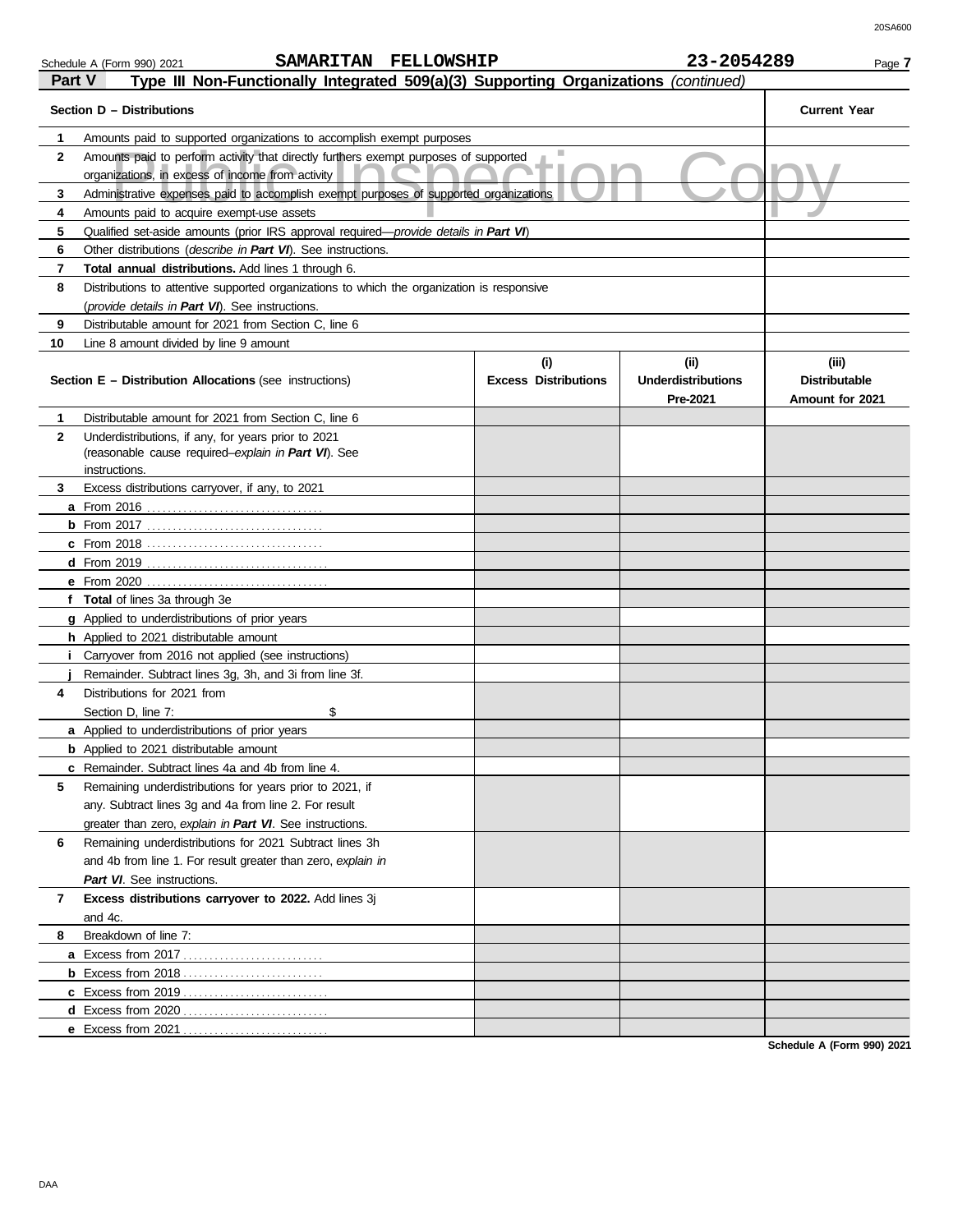| Schedule A (Form 990) 2021 |                                                                                                                                                                                                                                                                                                                                                                                                                                                                                                                                                                                             | SAMARITAN FELLOWSHIP |  | 23-2054289 | Page 8 |
|----------------------------|---------------------------------------------------------------------------------------------------------------------------------------------------------------------------------------------------------------------------------------------------------------------------------------------------------------------------------------------------------------------------------------------------------------------------------------------------------------------------------------------------------------------------------------------------------------------------------------------|----------------------|--|------------|--------|
| Part VI                    | Supplemental Information. Provide the explanations required by Part II, line 10; Part II, line 17a or 17b; Part<br>III, line 12; Part IV, Section A, lines 1, 2, 3b, 3c, 4b, 4c, 5a, 6, 9a, 9b, 9c, 11a, 11b, and 11c; Part IV, Section<br>B, lines 1 and 2; Part IV, Section C, line 1; Part IV, Section D, lines 2 and 3; Part IV, Section E, lines 1c, 2a, 2b,<br>3a, and 3b; Part V, line 1; Part V, Section B, line 1e; Part V, Section D, lines 5, 6, and 8; and Part V, Section E,<br>lines 2, 5, and 6. Also complete this part for any additional information. (See instructions.) |                      |  |            |        |
|                            |                                                                                                                                                                                                                                                                                                                                                                                                                                                                                                                                                                                             |                      |  |            |        |
|                            |                                                                                                                                                                                                                                                                                                                                                                                                                                                                                                                                                                                             |                      |  |            |        |
|                            |                                                                                                                                                                                                                                                                                                                                                                                                                                                                                                                                                                                             |                      |  |            |        |
|                            |                                                                                                                                                                                                                                                                                                                                                                                                                                                                                                                                                                                             |                      |  |            |        |
|                            |                                                                                                                                                                                                                                                                                                                                                                                                                                                                                                                                                                                             |                      |  |            |        |
|                            |                                                                                                                                                                                                                                                                                                                                                                                                                                                                                                                                                                                             |                      |  |            |        |
|                            |                                                                                                                                                                                                                                                                                                                                                                                                                                                                                                                                                                                             |                      |  |            |        |
|                            |                                                                                                                                                                                                                                                                                                                                                                                                                                                                                                                                                                                             |                      |  |            |        |
|                            |                                                                                                                                                                                                                                                                                                                                                                                                                                                                                                                                                                                             |                      |  |            |        |
|                            |                                                                                                                                                                                                                                                                                                                                                                                                                                                                                                                                                                                             |                      |  |            |        |
|                            |                                                                                                                                                                                                                                                                                                                                                                                                                                                                                                                                                                                             |                      |  |            |        |
|                            |                                                                                                                                                                                                                                                                                                                                                                                                                                                                                                                                                                                             |                      |  |            |        |
|                            |                                                                                                                                                                                                                                                                                                                                                                                                                                                                                                                                                                                             |                      |  |            |        |
|                            |                                                                                                                                                                                                                                                                                                                                                                                                                                                                                                                                                                                             |                      |  |            |        |
|                            |                                                                                                                                                                                                                                                                                                                                                                                                                                                                                                                                                                                             |                      |  |            |        |
|                            |                                                                                                                                                                                                                                                                                                                                                                                                                                                                                                                                                                                             |                      |  |            |        |
|                            |                                                                                                                                                                                                                                                                                                                                                                                                                                                                                                                                                                                             |                      |  |            |        |
|                            |                                                                                                                                                                                                                                                                                                                                                                                                                                                                                                                                                                                             |                      |  |            |        |
|                            |                                                                                                                                                                                                                                                                                                                                                                                                                                                                                                                                                                                             |                      |  |            |        |
|                            |                                                                                                                                                                                                                                                                                                                                                                                                                                                                                                                                                                                             |                      |  |            |        |
|                            |                                                                                                                                                                                                                                                                                                                                                                                                                                                                                                                                                                                             |                      |  |            |        |
|                            |                                                                                                                                                                                                                                                                                                                                                                                                                                                                                                                                                                                             |                      |  |            |        |
|                            |                                                                                                                                                                                                                                                                                                                                                                                                                                                                                                                                                                                             |                      |  |            |        |
|                            |                                                                                                                                                                                                                                                                                                                                                                                                                                                                                                                                                                                             |                      |  |            |        |
|                            |                                                                                                                                                                                                                                                                                                                                                                                                                                                                                                                                                                                             |                      |  |            |        |
|                            |                                                                                                                                                                                                                                                                                                                                                                                                                                                                                                                                                                                             |                      |  |            |        |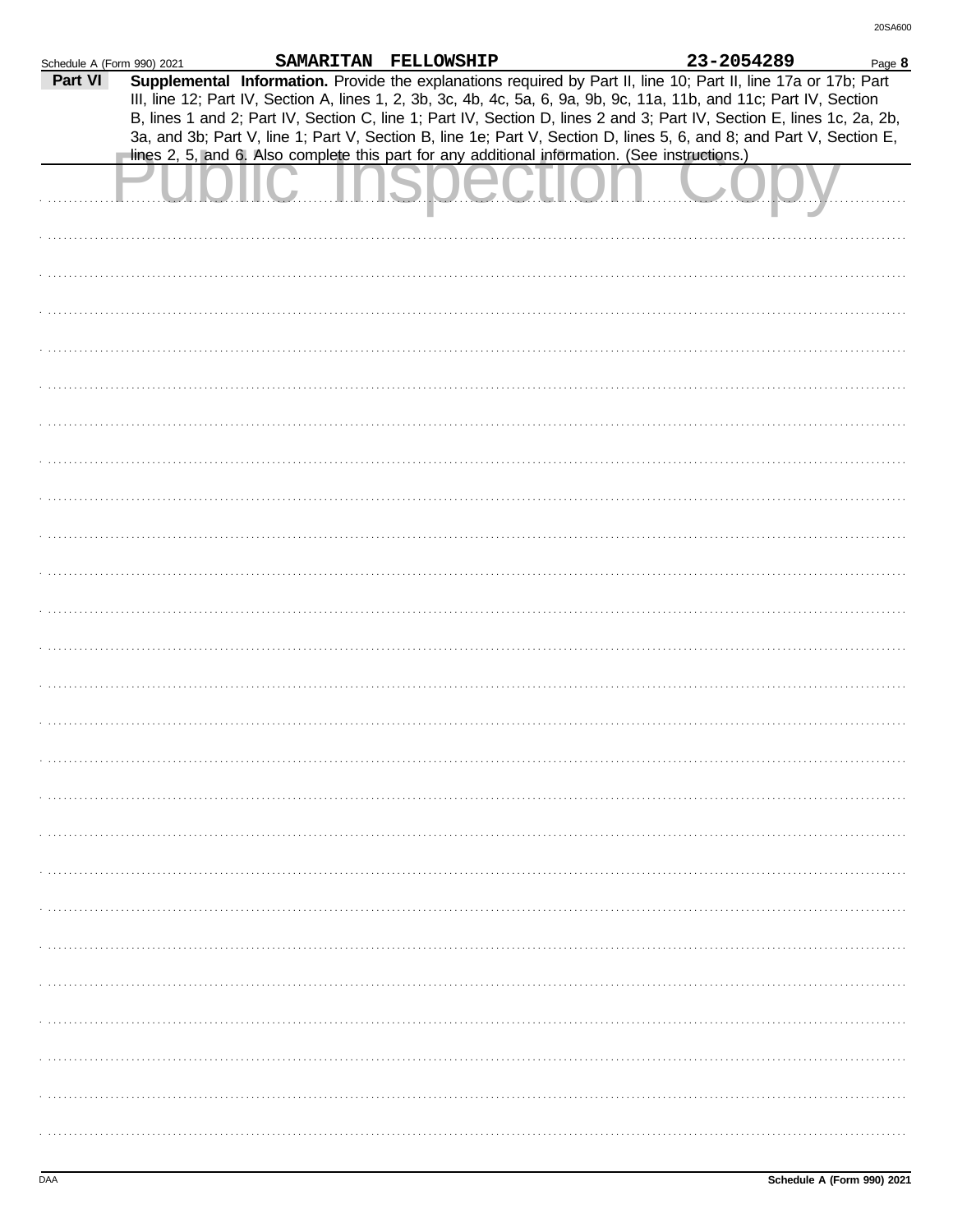| <b>Schedule B</b><br>(Form 990)                        | <b>Schedule of Contributors</b>                                                                         | OMB No. 1545-0047              |
|--------------------------------------------------------|---------------------------------------------------------------------------------------------------------|--------------------------------|
| Department of the Treasury<br>Internal Revenue Service | La Attach to Form 990 or Form 990-PF.<br><b>u</b> Go to www.irs.gov/Form990 for the latest information. | 2021                           |
| Name of the organization                               |                                                                                                         | Employer identification number |
| <b>SAMARITAN</b>                                       | FELLOWSHIP                                                                                              | 23-2054289                     |
| Organization type (check one):                         |                                                                                                         |                                |
| Filers of:                                             | Section:                                                                                                |                                |
| Form 990 or 990-EZ                                     | X <br>) (enter number) organization<br>501(c)<br>3                                                      |                                |
|                                                        | $4947(a)(1)$ nonexempt charitable trust not treated as a private foundation                             |                                |
|                                                        | 527 political organization                                                                              |                                |
| Form 990-PF                                            | 501(c)(3) exempt private foundation                                                                     |                                |
|                                                        | 4947(a)(1) nonexempt charitable trust treated as a private foundation                                   |                                |
|                                                        | 501(c)(3) taxable private foundation                                                                    |                                |
|                                                        |                                                                                                         |                                |

Check if your organization is covered by the **General Rule** or a **Special Rule. Note:** Only a section 501(c)(7), (8), or (10) organization can check boxes for both the General Rule and a Special Rule. See instructions.

### **General Rule**

For an organization filing Form 990, 990-EZ, or 990-PF that received, during the year, contributions totaling \$5,000 or more (in money or property) from any one contributor. Complete Parts I and II. See instructions for determining a contributor's total contributions.

### **Special Rules**

X For an organization described in section 501(c)(3) filing Form 990 or 990-EZ that met the 33<sup>1</sup>/3% support test of the regulations under sections 509(a)(1) and 170(b)(1)(A)(vi), that checked Schedule A (Form 990), Part II, line 13, 16a, or 16b, and that received from any one contributor, during the year, total contributions of the greater of **(1)** \$5,000; or **(2)** 2% of the amount on (i) Form 990, Part VIII, line 1h; or (ii) Form 990-EZ, line 1. Complete Parts I and II.

literary, or educational purposes, or for the prevention of cruelty to children or animals. Complete Parts I (entering For an organization described in section 501(c)(7), (8), or (10) filing Form 990 or 990-EZ that received from any one contributor, during the year, total contributions of more than \$1,000 *exclusively* for religious, charitable, scientific, "N/A" in column (b) instead of the contributor name and address), II, and III.

For an organization described in section 501(c)(7), (8), or (10) filing Form 990 or 990-EZ that received from any one contributor, during the year, contributions *exclusively* for religious, charitable, etc., purposes, but no such contributions totaled more than \$1,000. If this box is checked, enter here the total contributions that were received during the year for an *exclusively* religious, charitable, etc., purpose. Don't complete any of the parts unless the **General Rule** applies to this organization because it received *nonexclusively* religious, charitable, etc., contributions totaling \$5,000 or more during the year . . . . . . . . . . . . . . . . . . . . . . . . . . . . . . . . . . . . . . . . . . . . . . . . . . . . . . . . . . . . . . . . . . . . . . . . . . . . . . . . . .

**must** answer "No" on Part IV, line 2, of its Form 990; or check the box on line H of its Form 990-EZ or on its Form 990-PF, Part I, line 2, to certify that it doesn't meet the filing requirements of Schedule B (Form 990). **Caution:** An organization that isn't covered by the General Rule and/or the Special Rules doesn't file Schedule B (Form 990), but it

**For Paperwork Reduction Act Notice, see the instructions for Form 990, 990-EZ, or 990-PF.**

\$ . . . . . . . . . . . . . . . . . . . . . . . . . . .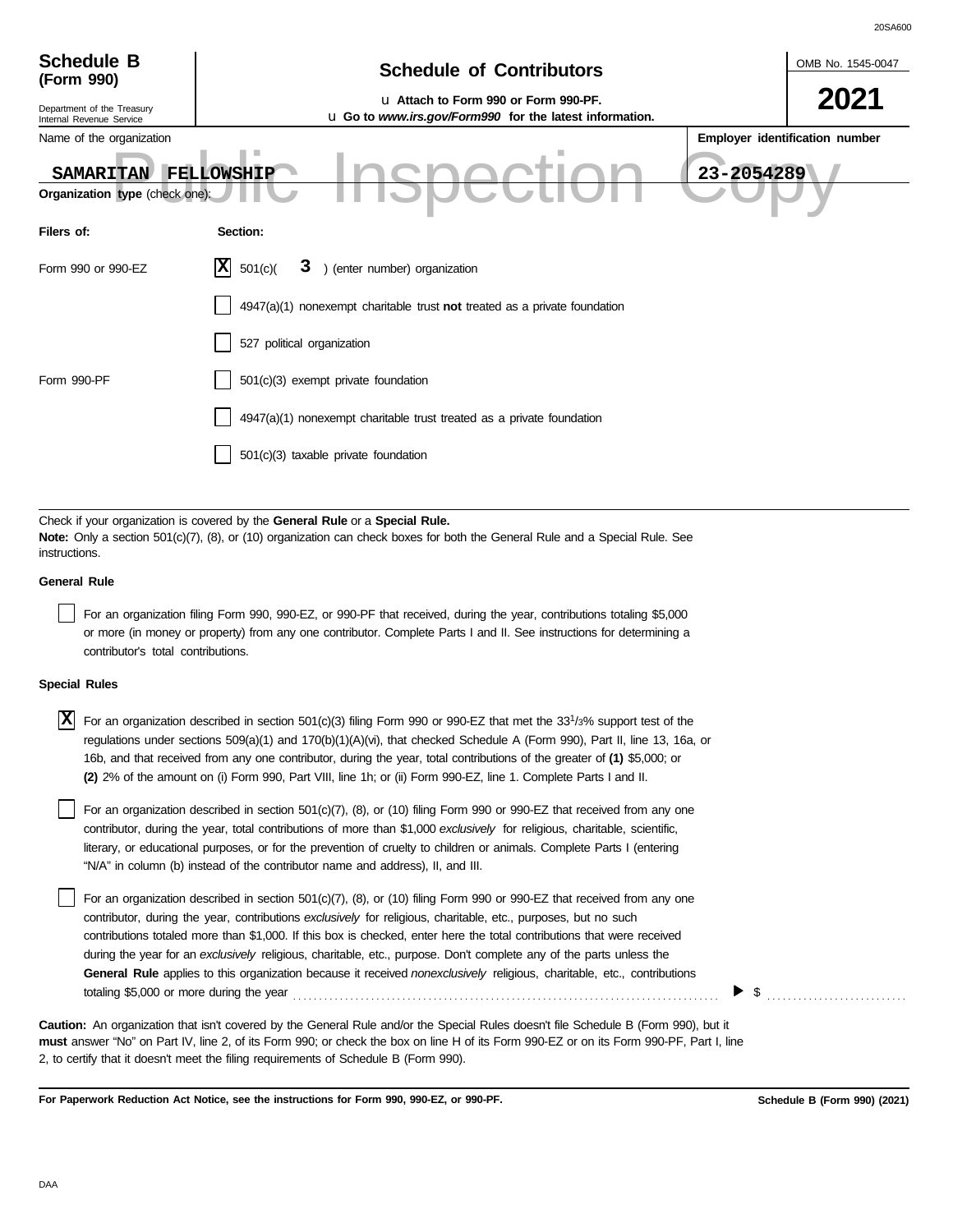|                             | Schedule B (Form 990) (2021)                                                                   |                                                  | PAGE 1 OF 2<br>Page 2                                                                                                             |
|-----------------------------|------------------------------------------------------------------------------------------------|--------------------------------------------------|-----------------------------------------------------------------------------------------------------------------------------------|
| Name of organization        | <b>SAMARITAN</b><br><b>FELLOWSHIP</b>                                                          |                                                  | Employer identification number<br>23-2054289                                                                                      |
| Part I                      | Contributors (see instructions). Use duplicate copies of Part I if additional space is needed. |                                                  |                                                                                                                                   |
| (a)<br>No.<br>$\frac{1}{2}$ | (b)<br>Name, address, and ZIP + 4                                                              | (c)<br><b>Total contributions</b><br>8,000<br>\$ | (d)<br>Type of contribution<br>$ \mathbf{x} $<br>Person<br>Payroll<br>Noncash<br>(Complete Part II for<br>noncash contributions.) |
| (a)                         | (b)                                                                                            | (c)                                              | (d)                                                                                                                               |
| No.                         | Name, address, and ZIP + 4                                                                     | <b>Total contributions</b>                       | Type of contribution                                                                                                              |
| $\frac{2}{1}$               |                                                                                                | 8,400<br>\$                                      | Person<br>Payroll<br><b>Noncash</b><br>(Complete Part II for<br>noncash contributions.)                                           |
| (a)                         | (b)                                                                                            | (c)                                              | (d)                                                                                                                               |
| No.                         | Name, address, and ZIP + 4                                                                     | <b>Total contributions</b>                       | Type of contribution                                                                                                              |
| $\overline{3}$              |                                                                                                | 10,000<br>\$                                     | Person<br>Payroll<br>Noncash<br>(Complete Part II for<br>noncash contributions.)                                                  |
| (a)                         | (b)                                                                                            | (c)                                              | (d)                                                                                                                               |
| No.                         | Name, address, and ZIP + 4                                                                     | <b>Total contributions</b>                       | Type of contribution                                                                                                              |
| 4                           |                                                                                                | 7,000<br>$P_{\ldots}$                            | x<br>Person<br>Payroll<br><b>Noncash</b><br>(Complete Part II for<br>noncash contributions.)                                      |
| (a)                         | (b)                                                                                            | (c)                                              | (d)                                                                                                                               |
| No.                         | Name, address, and ZIP + 4                                                                     | <b>Total contributions</b>                       | Type of contribution                                                                                                              |
| 5 <sub>1</sub>              |                                                                                                | 20,000<br>\$                                     | Person<br>Payroll<br><b>Noncash</b><br>(Complete Part II for<br>noncash contributions.)                                           |
| (a)                         | (b)                                                                                            | (c)                                              | (d)                                                                                                                               |
| No.                         | Name, address, and ZIP + 4                                                                     | <b>Total contributions</b>                       | Type of contribution                                                                                                              |
| $\overline{6}$              |                                                                                                | 5,160<br>\$                                      | Person<br>Payroll<br><b>Noncash</b><br>(Complete Part II for<br>noncash contributions.)                                           |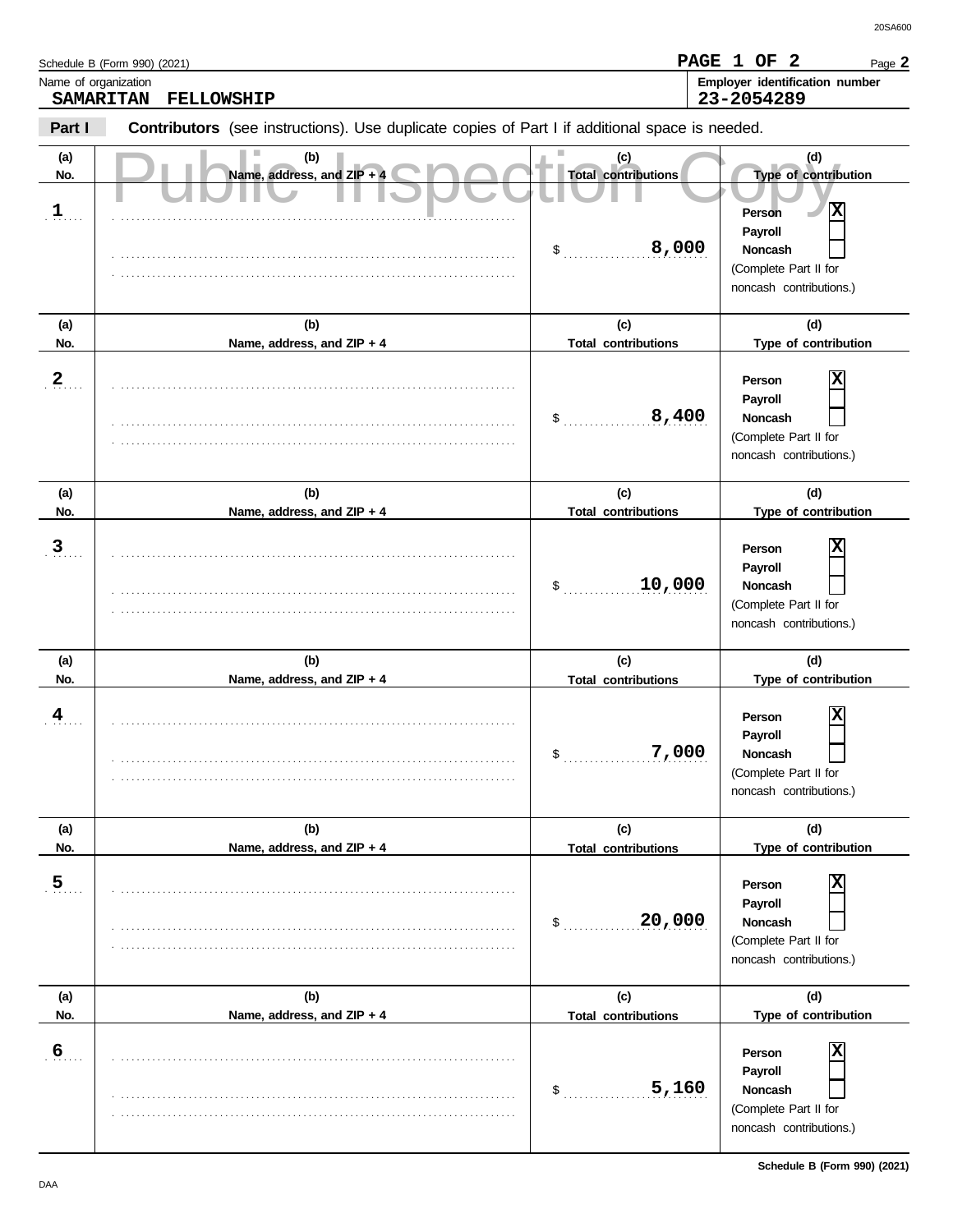|                              | Schedule B (Form 990) (2021)                                                                   |                                                   | PAGE 2 OF 2<br>Page 2                                                                                                |
|------------------------------|------------------------------------------------------------------------------------------------|---------------------------------------------------|----------------------------------------------------------------------------------------------------------------------|
| Name of organization         | <b>SAMARITAN</b><br>FELLOWSHIP                                                                 |                                                   | Employer identification number<br>23-2054289                                                                         |
| Part I                       | Contributors (see instructions). Use duplicate copies of Part I if additional space is needed. |                                                   |                                                                                                                      |
| (a)<br>No.<br>$\overline{7}$ | (b)<br>Name, address, and ZIP + 4                                                              | (c)<br><b>Total contributions</b><br>10,000<br>\$ | (d)<br>Type of contribution<br>x<br>Person<br>Payroll<br>Noncash<br>(Complete Part II for<br>noncash contributions.) |
| (a)                          | (b)                                                                                            | (c)                                               | (d)                                                                                                                  |
| No.                          | Name, address, and ZIP + 4                                                                     | <b>Total contributions</b>                        | Type of contribution                                                                                                 |
|                              |                                                                                                | \$                                                | Person<br>Payroll<br>Noncash<br>(Complete Part II for<br>noncash contributions.)                                     |
| (a)                          | (b)                                                                                            | (c)                                               | (d)                                                                                                                  |
| No.                          | Name, address, and ZIP + 4                                                                     | <b>Total contributions</b>                        | Type of contribution                                                                                                 |
|                              |                                                                                                | \$                                                | Person<br>Payroll<br>Noncash<br>(Complete Part II for<br>noncash contributions.)                                     |
| (a)                          | (b)                                                                                            | (c)                                               | (d)                                                                                                                  |
| No.                          | Name, address, and ZIP + 4                                                                     | <b>Total contributions</b>                        | Type of contribution                                                                                                 |
|                              |                                                                                                | \$                                                | Person<br>Payroll<br>Noncash<br><b>Contract</b><br>(Complete Part II for<br>noncash contributions.)                  |
| (a)                          | (b)                                                                                            | (c)                                               | (d)                                                                                                                  |
| No.                          | Name, address, and ZIP + 4                                                                     | <b>Total contributions</b>                        | Type of contribution                                                                                                 |
|                              |                                                                                                | \$                                                | Person<br>Payroll<br>Noncash<br>(Complete Part II for<br>noncash contributions.)                                     |
| (a)                          | (b)                                                                                            | (c)                                               | (d)                                                                                                                  |
| No.                          | Name, address, and ZIP + 4                                                                     | <b>Total contributions</b>                        | Type of contribution                                                                                                 |
|                              |                                                                                                | \$                                                | Person<br>Payroll<br>Noncash<br>(Complete Part II for<br>noncash contributions.)                                     |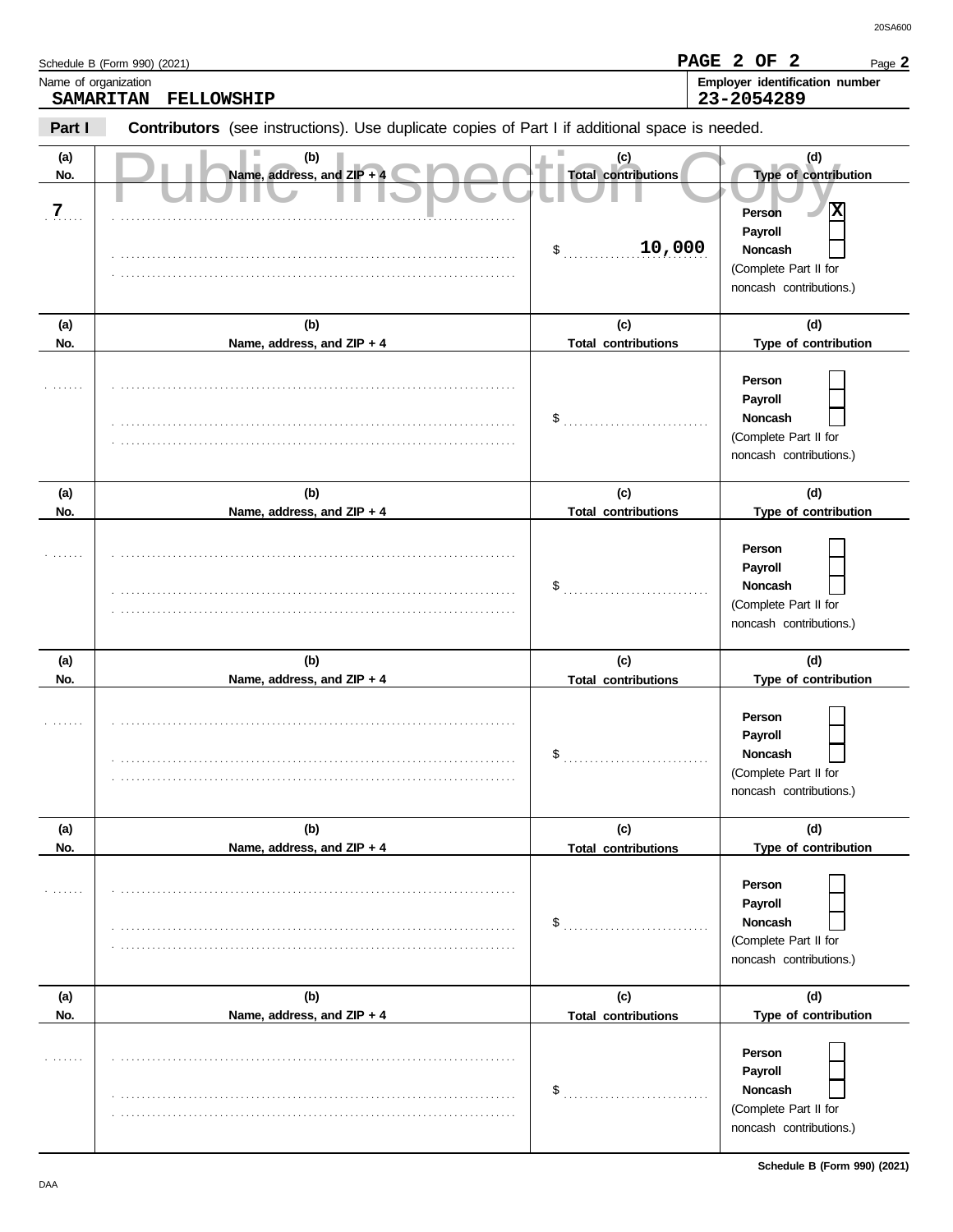| (Form 990)<br>u Complete if the organization answered "Yes" on Form 990,<br>Part IV, line 6, 7, 8, 9, 10, 11a, 11b, 11c, 11d, 11e, 11f, 12a, or 12b.<br>Open to Public<br>Department of the Treasury<br>u Attach to Form 990.<br>Inspection<br>Internal Revenue Service<br><b>u</b> Go to <i>www.irs.gov/Form990</i> for instructions and the latest information.<br>Employer identification number<br>Name of the organization<br>SAMARITAN FELLOWSHIP<br>23-2054289<br>Organizations Maintaining Donor Advised Funds or Other Similar Funds or Accounts.<br>Part I<br>Complete if the organization answered "Yes" on Form 990, Part IV, line 6.<br>(a) Donor advised funds<br>(b) Funds and other accounts<br>Total number at end of year<br>1<br>2<br>3<br>4<br>Did the organization inform all donors and donor advisors in writing that the assets held in donor advised<br>5<br>Yes<br>No<br>Did the organization inform all grantees, donors, and donor advisors in writing that grant funds can be used<br>6<br>only for charitable purposes and not for the benefit of the donor or donor advisor, or for any other purpose<br><b>Yes</b><br>conferring impermissible private benefit?<br>No<br>Part II<br><b>Conservation Easements.</b><br>Complete if the organization answered "Yes" on Form 990, Part IV, line 7.<br>Purpose(s) of conservation easements held by the organization (check all that apply).<br>Preservation of land for public use (for example, recreation or education)<br>Preservation of a historically important land area<br>Protection of natural habitat<br>Preservation of a certified historic structure<br>Preservation of open space<br>Complete lines 2a through 2d if the organization held a qualified conservation contribution in the form of a conservation<br>2<br>easement on the last day of the tax year.<br>Held at the End of the Tax Year<br>2a<br>а<br>2 <sub>b</sub><br>b<br>2c<br>Number of conservation easements included in (c) acquired after 7/25/06, and not on a<br>d<br>2d<br>historic structure listed in the National Register<br>Number of conservation easements modified, transferred, released, extinguished, or terminated by the organization during the<br>З<br>tax year <b>u</b><br>.<br>Number of states where property subject to conservation easement is located <b>u</b><br>4<br>Does the organization have a written policy regarding the periodic monitoring, inspection, handling of<br>5<br>Yes<br>Staff and volunteer hours devoted to monitoring, inspecting, handling of violations, and enforcing conservation easements during the year<br>6<br>$\mathbf{u}$<br>Amount of expenses incurred in monitoring, inspecting, handling of violations, and enforcing conservation easements during the year<br>7<br>ա \$<br>Does each conservation easement reported on line 2(d) above satisfy the requirements of section 170(h)(4)(B)(i)<br>8<br>Yes<br>In Part XIII, describe how the organization reports conservation easements in its revenue and expense statement and<br>9<br>balance sheet, and include, if applicable, the text of the footnote to the organization's financial statements that describes the<br>organization's accounting for conservation easements.<br>Organizations Maintaining Collections of Art, Historical Treasures, or Other Similar Assets.<br>Part III<br>Complete if the organization answered "Yes" on Form 990, Part IV, line 8.<br>1a If the organization elected, as permitted under FASB ASC 958, not to report in its revenue statement and balance sheet works<br>of art, historical treasures, or other similar assets held for public exhibition, education, or research in furtherance of public<br>service, provide in Part XIII the text of the footnote to its financial statements that describes these items.<br>If the organization elected, as permitted under FASB ASC 958, to report in its revenue statement and balance sheet works of<br>b<br>art, historical treasures, or other similar assets held for public exhibition, education, or research in furtherance of public service,<br>provide the following amounts relating to these items:<br>$\mathbf{u}$ \$<br>(ii) Assets included in Form 990, Part X<br>If the organization received or held works of art, historical treasures, or other similar assets for financial gain, provide the<br>2<br>following amounts required to be reported under FASB ASC 958 relating to these items: | <b>SCHEDULE D</b> | Supplemental Financial Statements |  |  | OMB No. 1545-0047 |
|-------------------------------------------------------------------------------------------------------------------------------------------------------------------------------------------------------------------------------------------------------------------------------------------------------------------------------------------------------------------------------------------------------------------------------------------------------------------------------------------------------------------------------------------------------------------------------------------------------------------------------------------------------------------------------------------------------------------------------------------------------------------------------------------------------------------------------------------------------------------------------------------------------------------------------------------------------------------------------------------------------------------------------------------------------------------------------------------------------------------------------------------------------------------------------------------------------------------------------------------------------------------------------------------------------------------------------------------------------------------------------------------------------------------------------------------------------------------------------------------------------------------------------------------------------------------------------------------------------------------------------------------------------------------------------------------------------------------------------------------------------------------------------------------------------------------------------------------------------------------------------------------------------------------------------------------------------------------------------------------------------------------------------------------------------------------------------------------------------------------------------------------------------------------------------------------------------------------------------------------------------------------------------------------------------------------------------------------------------------------------------------------------------------------------------------------------------------------------------------------------------------------------------------------------------------------------------------------------------------------------------------------------------------------------------------------------------------------------------------------------------------------------------------------------------------------------------------------------------------------------------------------------------------------------------------------------------------------------------------------------------------------------------------------------------------------------------------------------------------------------------------------------------------------------------------------------------------------------------------------------------------------------------------------------------------------------------------------------------------------------------------------------------------------------------------------------------------------------------------------------------------------------------------------------------------------------------------------------------------------------------------------------------------------------------------------------------------------------------------------------------------------------------------------------------------------------------------------------------------------------------------------------------------------------------------------------------------------------------------------------------------------------------------------------------------------------------------------------------------------------------------------------------------------------------------------------------------------------------------------------------------------------------------------------------------------------------------------------------------------------------------------------------------------------------------------------------------------------------------------------|-------------------|-----------------------------------|--|--|-------------------|
|                                                                                                                                                                                                                                                                                                                                                                                                                                                                                                                                                                                                                                                                                                                                                                                                                                                                                                                                                                                                                                                                                                                                                                                                                                                                                                                                                                                                                                                                                                                                                                                                                                                                                                                                                                                                                                                                                                                                                                                                                                                                                                                                                                                                                                                                                                                                                                                                                                                                                                                                                                                                                                                                                                                                                                                                                                                                                                                                                                                                                                                                                                                                                                                                                                                                                                                                                                                                                                                                                                                                                                                                                                                                                                                                                                                                                                                                                                                                                                                                                                                                                                                                                                                                                                                                                                                                                                                                                                                                                                 |                   |                                   |  |  |                   |
|                                                                                                                                                                                                                                                                                                                                                                                                                                                                                                                                                                                                                                                                                                                                                                                                                                                                                                                                                                                                                                                                                                                                                                                                                                                                                                                                                                                                                                                                                                                                                                                                                                                                                                                                                                                                                                                                                                                                                                                                                                                                                                                                                                                                                                                                                                                                                                                                                                                                                                                                                                                                                                                                                                                                                                                                                                                                                                                                                                                                                                                                                                                                                                                                                                                                                                                                                                                                                                                                                                                                                                                                                                                                                                                                                                                                                                                                                                                                                                                                                                                                                                                                                                                                                                                                                                                                                                                                                                                                                                 |                   |                                   |  |  |                   |
|                                                                                                                                                                                                                                                                                                                                                                                                                                                                                                                                                                                                                                                                                                                                                                                                                                                                                                                                                                                                                                                                                                                                                                                                                                                                                                                                                                                                                                                                                                                                                                                                                                                                                                                                                                                                                                                                                                                                                                                                                                                                                                                                                                                                                                                                                                                                                                                                                                                                                                                                                                                                                                                                                                                                                                                                                                                                                                                                                                                                                                                                                                                                                                                                                                                                                                                                                                                                                                                                                                                                                                                                                                                                                                                                                                                                                                                                                                                                                                                                                                                                                                                                                                                                                                                                                                                                                                                                                                                                                                 |                   |                                   |  |  |                   |
|                                                                                                                                                                                                                                                                                                                                                                                                                                                                                                                                                                                                                                                                                                                                                                                                                                                                                                                                                                                                                                                                                                                                                                                                                                                                                                                                                                                                                                                                                                                                                                                                                                                                                                                                                                                                                                                                                                                                                                                                                                                                                                                                                                                                                                                                                                                                                                                                                                                                                                                                                                                                                                                                                                                                                                                                                                                                                                                                                                                                                                                                                                                                                                                                                                                                                                                                                                                                                                                                                                                                                                                                                                                                                                                                                                                                                                                                                                                                                                                                                                                                                                                                                                                                                                                                                                                                                                                                                                                                                                 |                   |                                   |  |  |                   |
|                                                                                                                                                                                                                                                                                                                                                                                                                                                                                                                                                                                                                                                                                                                                                                                                                                                                                                                                                                                                                                                                                                                                                                                                                                                                                                                                                                                                                                                                                                                                                                                                                                                                                                                                                                                                                                                                                                                                                                                                                                                                                                                                                                                                                                                                                                                                                                                                                                                                                                                                                                                                                                                                                                                                                                                                                                                                                                                                                                                                                                                                                                                                                                                                                                                                                                                                                                                                                                                                                                                                                                                                                                                                                                                                                                                                                                                                                                                                                                                                                                                                                                                                                                                                                                                                                                                                                                                                                                                                                                 |                   |                                   |  |  |                   |
|                                                                                                                                                                                                                                                                                                                                                                                                                                                                                                                                                                                                                                                                                                                                                                                                                                                                                                                                                                                                                                                                                                                                                                                                                                                                                                                                                                                                                                                                                                                                                                                                                                                                                                                                                                                                                                                                                                                                                                                                                                                                                                                                                                                                                                                                                                                                                                                                                                                                                                                                                                                                                                                                                                                                                                                                                                                                                                                                                                                                                                                                                                                                                                                                                                                                                                                                                                                                                                                                                                                                                                                                                                                                                                                                                                                                                                                                                                                                                                                                                                                                                                                                                                                                                                                                                                                                                                                                                                                                                                 |                   |                                   |  |  |                   |
|                                                                                                                                                                                                                                                                                                                                                                                                                                                                                                                                                                                                                                                                                                                                                                                                                                                                                                                                                                                                                                                                                                                                                                                                                                                                                                                                                                                                                                                                                                                                                                                                                                                                                                                                                                                                                                                                                                                                                                                                                                                                                                                                                                                                                                                                                                                                                                                                                                                                                                                                                                                                                                                                                                                                                                                                                                                                                                                                                                                                                                                                                                                                                                                                                                                                                                                                                                                                                                                                                                                                                                                                                                                                                                                                                                                                                                                                                                                                                                                                                                                                                                                                                                                                                                                                                                                                                                                                                                                                                                 |                   |                                   |  |  |                   |
|                                                                                                                                                                                                                                                                                                                                                                                                                                                                                                                                                                                                                                                                                                                                                                                                                                                                                                                                                                                                                                                                                                                                                                                                                                                                                                                                                                                                                                                                                                                                                                                                                                                                                                                                                                                                                                                                                                                                                                                                                                                                                                                                                                                                                                                                                                                                                                                                                                                                                                                                                                                                                                                                                                                                                                                                                                                                                                                                                                                                                                                                                                                                                                                                                                                                                                                                                                                                                                                                                                                                                                                                                                                                                                                                                                                                                                                                                                                                                                                                                                                                                                                                                                                                                                                                                                                                                                                                                                                                                                 |                   |                                   |  |  |                   |
|                                                                                                                                                                                                                                                                                                                                                                                                                                                                                                                                                                                                                                                                                                                                                                                                                                                                                                                                                                                                                                                                                                                                                                                                                                                                                                                                                                                                                                                                                                                                                                                                                                                                                                                                                                                                                                                                                                                                                                                                                                                                                                                                                                                                                                                                                                                                                                                                                                                                                                                                                                                                                                                                                                                                                                                                                                                                                                                                                                                                                                                                                                                                                                                                                                                                                                                                                                                                                                                                                                                                                                                                                                                                                                                                                                                                                                                                                                                                                                                                                                                                                                                                                                                                                                                                                                                                                                                                                                                                                                 |                   |                                   |  |  |                   |
|                                                                                                                                                                                                                                                                                                                                                                                                                                                                                                                                                                                                                                                                                                                                                                                                                                                                                                                                                                                                                                                                                                                                                                                                                                                                                                                                                                                                                                                                                                                                                                                                                                                                                                                                                                                                                                                                                                                                                                                                                                                                                                                                                                                                                                                                                                                                                                                                                                                                                                                                                                                                                                                                                                                                                                                                                                                                                                                                                                                                                                                                                                                                                                                                                                                                                                                                                                                                                                                                                                                                                                                                                                                                                                                                                                                                                                                                                                                                                                                                                                                                                                                                                                                                                                                                                                                                                                                                                                                                                                 |                   |                                   |  |  |                   |
|                                                                                                                                                                                                                                                                                                                                                                                                                                                                                                                                                                                                                                                                                                                                                                                                                                                                                                                                                                                                                                                                                                                                                                                                                                                                                                                                                                                                                                                                                                                                                                                                                                                                                                                                                                                                                                                                                                                                                                                                                                                                                                                                                                                                                                                                                                                                                                                                                                                                                                                                                                                                                                                                                                                                                                                                                                                                                                                                                                                                                                                                                                                                                                                                                                                                                                                                                                                                                                                                                                                                                                                                                                                                                                                                                                                                                                                                                                                                                                                                                                                                                                                                                                                                                                                                                                                                                                                                                                                                                                 |                   |                                   |  |  |                   |
|                                                                                                                                                                                                                                                                                                                                                                                                                                                                                                                                                                                                                                                                                                                                                                                                                                                                                                                                                                                                                                                                                                                                                                                                                                                                                                                                                                                                                                                                                                                                                                                                                                                                                                                                                                                                                                                                                                                                                                                                                                                                                                                                                                                                                                                                                                                                                                                                                                                                                                                                                                                                                                                                                                                                                                                                                                                                                                                                                                                                                                                                                                                                                                                                                                                                                                                                                                                                                                                                                                                                                                                                                                                                                                                                                                                                                                                                                                                                                                                                                                                                                                                                                                                                                                                                                                                                                                                                                                                                                                 |                   |                                   |  |  |                   |
|                                                                                                                                                                                                                                                                                                                                                                                                                                                                                                                                                                                                                                                                                                                                                                                                                                                                                                                                                                                                                                                                                                                                                                                                                                                                                                                                                                                                                                                                                                                                                                                                                                                                                                                                                                                                                                                                                                                                                                                                                                                                                                                                                                                                                                                                                                                                                                                                                                                                                                                                                                                                                                                                                                                                                                                                                                                                                                                                                                                                                                                                                                                                                                                                                                                                                                                                                                                                                                                                                                                                                                                                                                                                                                                                                                                                                                                                                                                                                                                                                                                                                                                                                                                                                                                                                                                                                                                                                                                                                                 |                   |                                   |  |  |                   |
|                                                                                                                                                                                                                                                                                                                                                                                                                                                                                                                                                                                                                                                                                                                                                                                                                                                                                                                                                                                                                                                                                                                                                                                                                                                                                                                                                                                                                                                                                                                                                                                                                                                                                                                                                                                                                                                                                                                                                                                                                                                                                                                                                                                                                                                                                                                                                                                                                                                                                                                                                                                                                                                                                                                                                                                                                                                                                                                                                                                                                                                                                                                                                                                                                                                                                                                                                                                                                                                                                                                                                                                                                                                                                                                                                                                                                                                                                                                                                                                                                                                                                                                                                                                                                                                                                                                                                                                                                                                                                                 |                   |                                   |  |  |                   |
|                                                                                                                                                                                                                                                                                                                                                                                                                                                                                                                                                                                                                                                                                                                                                                                                                                                                                                                                                                                                                                                                                                                                                                                                                                                                                                                                                                                                                                                                                                                                                                                                                                                                                                                                                                                                                                                                                                                                                                                                                                                                                                                                                                                                                                                                                                                                                                                                                                                                                                                                                                                                                                                                                                                                                                                                                                                                                                                                                                                                                                                                                                                                                                                                                                                                                                                                                                                                                                                                                                                                                                                                                                                                                                                                                                                                                                                                                                                                                                                                                                                                                                                                                                                                                                                                                                                                                                                                                                                                                                 |                   |                                   |  |  |                   |
|                                                                                                                                                                                                                                                                                                                                                                                                                                                                                                                                                                                                                                                                                                                                                                                                                                                                                                                                                                                                                                                                                                                                                                                                                                                                                                                                                                                                                                                                                                                                                                                                                                                                                                                                                                                                                                                                                                                                                                                                                                                                                                                                                                                                                                                                                                                                                                                                                                                                                                                                                                                                                                                                                                                                                                                                                                                                                                                                                                                                                                                                                                                                                                                                                                                                                                                                                                                                                                                                                                                                                                                                                                                                                                                                                                                                                                                                                                                                                                                                                                                                                                                                                                                                                                                                                                                                                                                                                                                                                                 |                   |                                   |  |  |                   |
|                                                                                                                                                                                                                                                                                                                                                                                                                                                                                                                                                                                                                                                                                                                                                                                                                                                                                                                                                                                                                                                                                                                                                                                                                                                                                                                                                                                                                                                                                                                                                                                                                                                                                                                                                                                                                                                                                                                                                                                                                                                                                                                                                                                                                                                                                                                                                                                                                                                                                                                                                                                                                                                                                                                                                                                                                                                                                                                                                                                                                                                                                                                                                                                                                                                                                                                                                                                                                                                                                                                                                                                                                                                                                                                                                                                                                                                                                                                                                                                                                                                                                                                                                                                                                                                                                                                                                                                                                                                                                                 |                   |                                   |  |  |                   |
|                                                                                                                                                                                                                                                                                                                                                                                                                                                                                                                                                                                                                                                                                                                                                                                                                                                                                                                                                                                                                                                                                                                                                                                                                                                                                                                                                                                                                                                                                                                                                                                                                                                                                                                                                                                                                                                                                                                                                                                                                                                                                                                                                                                                                                                                                                                                                                                                                                                                                                                                                                                                                                                                                                                                                                                                                                                                                                                                                                                                                                                                                                                                                                                                                                                                                                                                                                                                                                                                                                                                                                                                                                                                                                                                                                                                                                                                                                                                                                                                                                                                                                                                                                                                                                                                                                                                                                                                                                                                                                 |                   |                                   |  |  |                   |
|                                                                                                                                                                                                                                                                                                                                                                                                                                                                                                                                                                                                                                                                                                                                                                                                                                                                                                                                                                                                                                                                                                                                                                                                                                                                                                                                                                                                                                                                                                                                                                                                                                                                                                                                                                                                                                                                                                                                                                                                                                                                                                                                                                                                                                                                                                                                                                                                                                                                                                                                                                                                                                                                                                                                                                                                                                                                                                                                                                                                                                                                                                                                                                                                                                                                                                                                                                                                                                                                                                                                                                                                                                                                                                                                                                                                                                                                                                                                                                                                                                                                                                                                                                                                                                                                                                                                                                                                                                                                                                 |                   |                                   |  |  |                   |
|                                                                                                                                                                                                                                                                                                                                                                                                                                                                                                                                                                                                                                                                                                                                                                                                                                                                                                                                                                                                                                                                                                                                                                                                                                                                                                                                                                                                                                                                                                                                                                                                                                                                                                                                                                                                                                                                                                                                                                                                                                                                                                                                                                                                                                                                                                                                                                                                                                                                                                                                                                                                                                                                                                                                                                                                                                                                                                                                                                                                                                                                                                                                                                                                                                                                                                                                                                                                                                                                                                                                                                                                                                                                                                                                                                                                                                                                                                                                                                                                                                                                                                                                                                                                                                                                                                                                                                                                                                                                                                 |                   |                                   |  |  |                   |
|                                                                                                                                                                                                                                                                                                                                                                                                                                                                                                                                                                                                                                                                                                                                                                                                                                                                                                                                                                                                                                                                                                                                                                                                                                                                                                                                                                                                                                                                                                                                                                                                                                                                                                                                                                                                                                                                                                                                                                                                                                                                                                                                                                                                                                                                                                                                                                                                                                                                                                                                                                                                                                                                                                                                                                                                                                                                                                                                                                                                                                                                                                                                                                                                                                                                                                                                                                                                                                                                                                                                                                                                                                                                                                                                                                                                                                                                                                                                                                                                                                                                                                                                                                                                                                                                                                                                                                                                                                                                                                 |                   |                                   |  |  |                   |
|                                                                                                                                                                                                                                                                                                                                                                                                                                                                                                                                                                                                                                                                                                                                                                                                                                                                                                                                                                                                                                                                                                                                                                                                                                                                                                                                                                                                                                                                                                                                                                                                                                                                                                                                                                                                                                                                                                                                                                                                                                                                                                                                                                                                                                                                                                                                                                                                                                                                                                                                                                                                                                                                                                                                                                                                                                                                                                                                                                                                                                                                                                                                                                                                                                                                                                                                                                                                                                                                                                                                                                                                                                                                                                                                                                                                                                                                                                                                                                                                                                                                                                                                                                                                                                                                                                                                                                                                                                                                                                 |                   |                                   |  |  |                   |
|                                                                                                                                                                                                                                                                                                                                                                                                                                                                                                                                                                                                                                                                                                                                                                                                                                                                                                                                                                                                                                                                                                                                                                                                                                                                                                                                                                                                                                                                                                                                                                                                                                                                                                                                                                                                                                                                                                                                                                                                                                                                                                                                                                                                                                                                                                                                                                                                                                                                                                                                                                                                                                                                                                                                                                                                                                                                                                                                                                                                                                                                                                                                                                                                                                                                                                                                                                                                                                                                                                                                                                                                                                                                                                                                                                                                                                                                                                                                                                                                                                                                                                                                                                                                                                                                                                                                                                                                                                                                                                 |                   |                                   |  |  |                   |
|                                                                                                                                                                                                                                                                                                                                                                                                                                                                                                                                                                                                                                                                                                                                                                                                                                                                                                                                                                                                                                                                                                                                                                                                                                                                                                                                                                                                                                                                                                                                                                                                                                                                                                                                                                                                                                                                                                                                                                                                                                                                                                                                                                                                                                                                                                                                                                                                                                                                                                                                                                                                                                                                                                                                                                                                                                                                                                                                                                                                                                                                                                                                                                                                                                                                                                                                                                                                                                                                                                                                                                                                                                                                                                                                                                                                                                                                                                                                                                                                                                                                                                                                                                                                                                                                                                                                                                                                                                                                                                 |                   |                                   |  |  |                   |
|                                                                                                                                                                                                                                                                                                                                                                                                                                                                                                                                                                                                                                                                                                                                                                                                                                                                                                                                                                                                                                                                                                                                                                                                                                                                                                                                                                                                                                                                                                                                                                                                                                                                                                                                                                                                                                                                                                                                                                                                                                                                                                                                                                                                                                                                                                                                                                                                                                                                                                                                                                                                                                                                                                                                                                                                                                                                                                                                                                                                                                                                                                                                                                                                                                                                                                                                                                                                                                                                                                                                                                                                                                                                                                                                                                                                                                                                                                                                                                                                                                                                                                                                                                                                                                                                                                                                                                                                                                                                                                 |                   |                                   |  |  |                   |
|                                                                                                                                                                                                                                                                                                                                                                                                                                                                                                                                                                                                                                                                                                                                                                                                                                                                                                                                                                                                                                                                                                                                                                                                                                                                                                                                                                                                                                                                                                                                                                                                                                                                                                                                                                                                                                                                                                                                                                                                                                                                                                                                                                                                                                                                                                                                                                                                                                                                                                                                                                                                                                                                                                                                                                                                                                                                                                                                                                                                                                                                                                                                                                                                                                                                                                                                                                                                                                                                                                                                                                                                                                                                                                                                                                                                                                                                                                                                                                                                                                                                                                                                                                                                                                                                                                                                                                                                                                                                                                 |                   |                                   |  |  |                   |
|                                                                                                                                                                                                                                                                                                                                                                                                                                                                                                                                                                                                                                                                                                                                                                                                                                                                                                                                                                                                                                                                                                                                                                                                                                                                                                                                                                                                                                                                                                                                                                                                                                                                                                                                                                                                                                                                                                                                                                                                                                                                                                                                                                                                                                                                                                                                                                                                                                                                                                                                                                                                                                                                                                                                                                                                                                                                                                                                                                                                                                                                                                                                                                                                                                                                                                                                                                                                                                                                                                                                                                                                                                                                                                                                                                                                                                                                                                                                                                                                                                                                                                                                                                                                                                                                                                                                                                                                                                                                                                 |                   |                                   |  |  |                   |
|                                                                                                                                                                                                                                                                                                                                                                                                                                                                                                                                                                                                                                                                                                                                                                                                                                                                                                                                                                                                                                                                                                                                                                                                                                                                                                                                                                                                                                                                                                                                                                                                                                                                                                                                                                                                                                                                                                                                                                                                                                                                                                                                                                                                                                                                                                                                                                                                                                                                                                                                                                                                                                                                                                                                                                                                                                                                                                                                                                                                                                                                                                                                                                                                                                                                                                                                                                                                                                                                                                                                                                                                                                                                                                                                                                                                                                                                                                                                                                                                                                                                                                                                                                                                                                                                                                                                                                                                                                                                                                 |                   |                                   |  |  |                   |
|                                                                                                                                                                                                                                                                                                                                                                                                                                                                                                                                                                                                                                                                                                                                                                                                                                                                                                                                                                                                                                                                                                                                                                                                                                                                                                                                                                                                                                                                                                                                                                                                                                                                                                                                                                                                                                                                                                                                                                                                                                                                                                                                                                                                                                                                                                                                                                                                                                                                                                                                                                                                                                                                                                                                                                                                                                                                                                                                                                                                                                                                                                                                                                                                                                                                                                                                                                                                                                                                                                                                                                                                                                                                                                                                                                                                                                                                                                                                                                                                                                                                                                                                                                                                                                                                                                                                                                                                                                                                                                 |                   |                                   |  |  |                   |
|                                                                                                                                                                                                                                                                                                                                                                                                                                                                                                                                                                                                                                                                                                                                                                                                                                                                                                                                                                                                                                                                                                                                                                                                                                                                                                                                                                                                                                                                                                                                                                                                                                                                                                                                                                                                                                                                                                                                                                                                                                                                                                                                                                                                                                                                                                                                                                                                                                                                                                                                                                                                                                                                                                                                                                                                                                                                                                                                                                                                                                                                                                                                                                                                                                                                                                                                                                                                                                                                                                                                                                                                                                                                                                                                                                                                                                                                                                                                                                                                                                                                                                                                                                                                                                                                                                                                                                                                                                                                                                 |                   |                                   |  |  |                   |
|                                                                                                                                                                                                                                                                                                                                                                                                                                                                                                                                                                                                                                                                                                                                                                                                                                                                                                                                                                                                                                                                                                                                                                                                                                                                                                                                                                                                                                                                                                                                                                                                                                                                                                                                                                                                                                                                                                                                                                                                                                                                                                                                                                                                                                                                                                                                                                                                                                                                                                                                                                                                                                                                                                                                                                                                                                                                                                                                                                                                                                                                                                                                                                                                                                                                                                                                                                                                                                                                                                                                                                                                                                                                                                                                                                                                                                                                                                                                                                                                                                                                                                                                                                                                                                                                                                                                                                                                                                                                                                 |                   |                                   |  |  |                   |
|                                                                                                                                                                                                                                                                                                                                                                                                                                                                                                                                                                                                                                                                                                                                                                                                                                                                                                                                                                                                                                                                                                                                                                                                                                                                                                                                                                                                                                                                                                                                                                                                                                                                                                                                                                                                                                                                                                                                                                                                                                                                                                                                                                                                                                                                                                                                                                                                                                                                                                                                                                                                                                                                                                                                                                                                                                                                                                                                                                                                                                                                                                                                                                                                                                                                                                                                                                                                                                                                                                                                                                                                                                                                                                                                                                                                                                                                                                                                                                                                                                                                                                                                                                                                                                                                                                                                                                                                                                                                                                 |                   |                                   |  |  |                   |
|                                                                                                                                                                                                                                                                                                                                                                                                                                                                                                                                                                                                                                                                                                                                                                                                                                                                                                                                                                                                                                                                                                                                                                                                                                                                                                                                                                                                                                                                                                                                                                                                                                                                                                                                                                                                                                                                                                                                                                                                                                                                                                                                                                                                                                                                                                                                                                                                                                                                                                                                                                                                                                                                                                                                                                                                                                                                                                                                                                                                                                                                                                                                                                                                                                                                                                                                                                                                                                                                                                                                                                                                                                                                                                                                                                                                                                                                                                                                                                                                                                                                                                                                                                                                                                                                                                                                                                                                                                                                                                 |                   |                                   |  |  |                   |
|                                                                                                                                                                                                                                                                                                                                                                                                                                                                                                                                                                                                                                                                                                                                                                                                                                                                                                                                                                                                                                                                                                                                                                                                                                                                                                                                                                                                                                                                                                                                                                                                                                                                                                                                                                                                                                                                                                                                                                                                                                                                                                                                                                                                                                                                                                                                                                                                                                                                                                                                                                                                                                                                                                                                                                                                                                                                                                                                                                                                                                                                                                                                                                                                                                                                                                                                                                                                                                                                                                                                                                                                                                                                                                                                                                                                                                                                                                                                                                                                                                                                                                                                                                                                                                                                                                                                                                                                                                                                                                 |                   |                                   |  |  |                   |
|                                                                                                                                                                                                                                                                                                                                                                                                                                                                                                                                                                                                                                                                                                                                                                                                                                                                                                                                                                                                                                                                                                                                                                                                                                                                                                                                                                                                                                                                                                                                                                                                                                                                                                                                                                                                                                                                                                                                                                                                                                                                                                                                                                                                                                                                                                                                                                                                                                                                                                                                                                                                                                                                                                                                                                                                                                                                                                                                                                                                                                                                                                                                                                                                                                                                                                                                                                                                                                                                                                                                                                                                                                                                                                                                                                                                                                                                                                                                                                                                                                                                                                                                                                                                                                                                                                                                                                                                                                                                                                 |                   |                                   |  |  | No                |
|                                                                                                                                                                                                                                                                                                                                                                                                                                                                                                                                                                                                                                                                                                                                                                                                                                                                                                                                                                                                                                                                                                                                                                                                                                                                                                                                                                                                                                                                                                                                                                                                                                                                                                                                                                                                                                                                                                                                                                                                                                                                                                                                                                                                                                                                                                                                                                                                                                                                                                                                                                                                                                                                                                                                                                                                                                                                                                                                                                                                                                                                                                                                                                                                                                                                                                                                                                                                                                                                                                                                                                                                                                                                                                                                                                                                                                                                                                                                                                                                                                                                                                                                                                                                                                                                                                                                                                                                                                                                                                 |                   |                                   |  |  |                   |
|                                                                                                                                                                                                                                                                                                                                                                                                                                                                                                                                                                                                                                                                                                                                                                                                                                                                                                                                                                                                                                                                                                                                                                                                                                                                                                                                                                                                                                                                                                                                                                                                                                                                                                                                                                                                                                                                                                                                                                                                                                                                                                                                                                                                                                                                                                                                                                                                                                                                                                                                                                                                                                                                                                                                                                                                                                                                                                                                                                                                                                                                                                                                                                                                                                                                                                                                                                                                                                                                                                                                                                                                                                                                                                                                                                                                                                                                                                                                                                                                                                                                                                                                                                                                                                                                                                                                                                                                                                                                                                 |                   |                                   |  |  |                   |
|                                                                                                                                                                                                                                                                                                                                                                                                                                                                                                                                                                                                                                                                                                                                                                                                                                                                                                                                                                                                                                                                                                                                                                                                                                                                                                                                                                                                                                                                                                                                                                                                                                                                                                                                                                                                                                                                                                                                                                                                                                                                                                                                                                                                                                                                                                                                                                                                                                                                                                                                                                                                                                                                                                                                                                                                                                                                                                                                                                                                                                                                                                                                                                                                                                                                                                                                                                                                                                                                                                                                                                                                                                                                                                                                                                                                                                                                                                                                                                                                                                                                                                                                                                                                                                                                                                                                                                                                                                                                                                 |                   |                                   |  |  |                   |
|                                                                                                                                                                                                                                                                                                                                                                                                                                                                                                                                                                                                                                                                                                                                                                                                                                                                                                                                                                                                                                                                                                                                                                                                                                                                                                                                                                                                                                                                                                                                                                                                                                                                                                                                                                                                                                                                                                                                                                                                                                                                                                                                                                                                                                                                                                                                                                                                                                                                                                                                                                                                                                                                                                                                                                                                                                                                                                                                                                                                                                                                                                                                                                                                                                                                                                                                                                                                                                                                                                                                                                                                                                                                                                                                                                                                                                                                                                                                                                                                                                                                                                                                                                                                                                                                                                                                                                                                                                                                                                 |                   |                                   |  |  |                   |
|                                                                                                                                                                                                                                                                                                                                                                                                                                                                                                                                                                                                                                                                                                                                                                                                                                                                                                                                                                                                                                                                                                                                                                                                                                                                                                                                                                                                                                                                                                                                                                                                                                                                                                                                                                                                                                                                                                                                                                                                                                                                                                                                                                                                                                                                                                                                                                                                                                                                                                                                                                                                                                                                                                                                                                                                                                                                                                                                                                                                                                                                                                                                                                                                                                                                                                                                                                                                                                                                                                                                                                                                                                                                                                                                                                                                                                                                                                                                                                                                                                                                                                                                                                                                                                                                                                                                                                                                                                                                                                 |                   |                                   |  |  |                   |
|                                                                                                                                                                                                                                                                                                                                                                                                                                                                                                                                                                                                                                                                                                                                                                                                                                                                                                                                                                                                                                                                                                                                                                                                                                                                                                                                                                                                                                                                                                                                                                                                                                                                                                                                                                                                                                                                                                                                                                                                                                                                                                                                                                                                                                                                                                                                                                                                                                                                                                                                                                                                                                                                                                                                                                                                                                                                                                                                                                                                                                                                                                                                                                                                                                                                                                                                                                                                                                                                                                                                                                                                                                                                                                                                                                                                                                                                                                                                                                                                                                                                                                                                                                                                                                                                                                                                                                                                                                                                                                 |                   |                                   |  |  | No                |
|                                                                                                                                                                                                                                                                                                                                                                                                                                                                                                                                                                                                                                                                                                                                                                                                                                                                                                                                                                                                                                                                                                                                                                                                                                                                                                                                                                                                                                                                                                                                                                                                                                                                                                                                                                                                                                                                                                                                                                                                                                                                                                                                                                                                                                                                                                                                                                                                                                                                                                                                                                                                                                                                                                                                                                                                                                                                                                                                                                                                                                                                                                                                                                                                                                                                                                                                                                                                                                                                                                                                                                                                                                                                                                                                                                                                                                                                                                                                                                                                                                                                                                                                                                                                                                                                                                                                                                                                                                                                                                 |                   |                                   |  |  |                   |
|                                                                                                                                                                                                                                                                                                                                                                                                                                                                                                                                                                                                                                                                                                                                                                                                                                                                                                                                                                                                                                                                                                                                                                                                                                                                                                                                                                                                                                                                                                                                                                                                                                                                                                                                                                                                                                                                                                                                                                                                                                                                                                                                                                                                                                                                                                                                                                                                                                                                                                                                                                                                                                                                                                                                                                                                                                                                                                                                                                                                                                                                                                                                                                                                                                                                                                                                                                                                                                                                                                                                                                                                                                                                                                                                                                                                                                                                                                                                                                                                                                                                                                                                                                                                                                                                                                                                                                                                                                                                                                 |                   |                                   |  |  |                   |
|                                                                                                                                                                                                                                                                                                                                                                                                                                                                                                                                                                                                                                                                                                                                                                                                                                                                                                                                                                                                                                                                                                                                                                                                                                                                                                                                                                                                                                                                                                                                                                                                                                                                                                                                                                                                                                                                                                                                                                                                                                                                                                                                                                                                                                                                                                                                                                                                                                                                                                                                                                                                                                                                                                                                                                                                                                                                                                                                                                                                                                                                                                                                                                                                                                                                                                                                                                                                                                                                                                                                                                                                                                                                                                                                                                                                                                                                                                                                                                                                                                                                                                                                                                                                                                                                                                                                                                                                                                                                                                 |                   |                                   |  |  |                   |
|                                                                                                                                                                                                                                                                                                                                                                                                                                                                                                                                                                                                                                                                                                                                                                                                                                                                                                                                                                                                                                                                                                                                                                                                                                                                                                                                                                                                                                                                                                                                                                                                                                                                                                                                                                                                                                                                                                                                                                                                                                                                                                                                                                                                                                                                                                                                                                                                                                                                                                                                                                                                                                                                                                                                                                                                                                                                                                                                                                                                                                                                                                                                                                                                                                                                                                                                                                                                                                                                                                                                                                                                                                                                                                                                                                                                                                                                                                                                                                                                                                                                                                                                                                                                                                                                                                                                                                                                                                                                                                 |                   |                                   |  |  |                   |
|                                                                                                                                                                                                                                                                                                                                                                                                                                                                                                                                                                                                                                                                                                                                                                                                                                                                                                                                                                                                                                                                                                                                                                                                                                                                                                                                                                                                                                                                                                                                                                                                                                                                                                                                                                                                                                                                                                                                                                                                                                                                                                                                                                                                                                                                                                                                                                                                                                                                                                                                                                                                                                                                                                                                                                                                                                                                                                                                                                                                                                                                                                                                                                                                                                                                                                                                                                                                                                                                                                                                                                                                                                                                                                                                                                                                                                                                                                                                                                                                                                                                                                                                                                                                                                                                                                                                                                                                                                                                                                 |                   |                                   |  |  |                   |
|                                                                                                                                                                                                                                                                                                                                                                                                                                                                                                                                                                                                                                                                                                                                                                                                                                                                                                                                                                                                                                                                                                                                                                                                                                                                                                                                                                                                                                                                                                                                                                                                                                                                                                                                                                                                                                                                                                                                                                                                                                                                                                                                                                                                                                                                                                                                                                                                                                                                                                                                                                                                                                                                                                                                                                                                                                                                                                                                                                                                                                                                                                                                                                                                                                                                                                                                                                                                                                                                                                                                                                                                                                                                                                                                                                                                                                                                                                                                                                                                                                                                                                                                                                                                                                                                                                                                                                                                                                                                                                 |                   |                                   |  |  |                   |
|                                                                                                                                                                                                                                                                                                                                                                                                                                                                                                                                                                                                                                                                                                                                                                                                                                                                                                                                                                                                                                                                                                                                                                                                                                                                                                                                                                                                                                                                                                                                                                                                                                                                                                                                                                                                                                                                                                                                                                                                                                                                                                                                                                                                                                                                                                                                                                                                                                                                                                                                                                                                                                                                                                                                                                                                                                                                                                                                                                                                                                                                                                                                                                                                                                                                                                                                                                                                                                                                                                                                                                                                                                                                                                                                                                                                                                                                                                                                                                                                                                                                                                                                                                                                                                                                                                                                                                                                                                                                                                 |                   |                                   |  |  |                   |
|                                                                                                                                                                                                                                                                                                                                                                                                                                                                                                                                                                                                                                                                                                                                                                                                                                                                                                                                                                                                                                                                                                                                                                                                                                                                                                                                                                                                                                                                                                                                                                                                                                                                                                                                                                                                                                                                                                                                                                                                                                                                                                                                                                                                                                                                                                                                                                                                                                                                                                                                                                                                                                                                                                                                                                                                                                                                                                                                                                                                                                                                                                                                                                                                                                                                                                                                                                                                                                                                                                                                                                                                                                                                                                                                                                                                                                                                                                                                                                                                                                                                                                                                                                                                                                                                                                                                                                                                                                                                                                 |                   |                                   |  |  |                   |
|                                                                                                                                                                                                                                                                                                                                                                                                                                                                                                                                                                                                                                                                                                                                                                                                                                                                                                                                                                                                                                                                                                                                                                                                                                                                                                                                                                                                                                                                                                                                                                                                                                                                                                                                                                                                                                                                                                                                                                                                                                                                                                                                                                                                                                                                                                                                                                                                                                                                                                                                                                                                                                                                                                                                                                                                                                                                                                                                                                                                                                                                                                                                                                                                                                                                                                                                                                                                                                                                                                                                                                                                                                                                                                                                                                                                                                                                                                                                                                                                                                                                                                                                                                                                                                                                                                                                                                                                                                                                                                 |                   |                                   |  |  |                   |
|                                                                                                                                                                                                                                                                                                                                                                                                                                                                                                                                                                                                                                                                                                                                                                                                                                                                                                                                                                                                                                                                                                                                                                                                                                                                                                                                                                                                                                                                                                                                                                                                                                                                                                                                                                                                                                                                                                                                                                                                                                                                                                                                                                                                                                                                                                                                                                                                                                                                                                                                                                                                                                                                                                                                                                                                                                                                                                                                                                                                                                                                                                                                                                                                                                                                                                                                                                                                                                                                                                                                                                                                                                                                                                                                                                                                                                                                                                                                                                                                                                                                                                                                                                                                                                                                                                                                                                                                                                                                                                 |                   |                                   |  |  |                   |
|                                                                                                                                                                                                                                                                                                                                                                                                                                                                                                                                                                                                                                                                                                                                                                                                                                                                                                                                                                                                                                                                                                                                                                                                                                                                                                                                                                                                                                                                                                                                                                                                                                                                                                                                                                                                                                                                                                                                                                                                                                                                                                                                                                                                                                                                                                                                                                                                                                                                                                                                                                                                                                                                                                                                                                                                                                                                                                                                                                                                                                                                                                                                                                                                                                                                                                                                                                                                                                                                                                                                                                                                                                                                                                                                                                                                                                                                                                                                                                                                                                                                                                                                                                                                                                                                                                                                                                                                                                                                                                 |                   |                                   |  |  |                   |
|                                                                                                                                                                                                                                                                                                                                                                                                                                                                                                                                                                                                                                                                                                                                                                                                                                                                                                                                                                                                                                                                                                                                                                                                                                                                                                                                                                                                                                                                                                                                                                                                                                                                                                                                                                                                                                                                                                                                                                                                                                                                                                                                                                                                                                                                                                                                                                                                                                                                                                                                                                                                                                                                                                                                                                                                                                                                                                                                                                                                                                                                                                                                                                                                                                                                                                                                                                                                                                                                                                                                                                                                                                                                                                                                                                                                                                                                                                                                                                                                                                                                                                                                                                                                                                                                                                                                                                                                                                                                                                 |                   |                                   |  |  |                   |
|                                                                                                                                                                                                                                                                                                                                                                                                                                                                                                                                                                                                                                                                                                                                                                                                                                                                                                                                                                                                                                                                                                                                                                                                                                                                                                                                                                                                                                                                                                                                                                                                                                                                                                                                                                                                                                                                                                                                                                                                                                                                                                                                                                                                                                                                                                                                                                                                                                                                                                                                                                                                                                                                                                                                                                                                                                                                                                                                                                                                                                                                                                                                                                                                                                                                                                                                                                                                                                                                                                                                                                                                                                                                                                                                                                                                                                                                                                                                                                                                                                                                                                                                                                                                                                                                                                                                                                                                                                                                                                 |                   |                                   |  |  |                   |
|                                                                                                                                                                                                                                                                                                                                                                                                                                                                                                                                                                                                                                                                                                                                                                                                                                                                                                                                                                                                                                                                                                                                                                                                                                                                                                                                                                                                                                                                                                                                                                                                                                                                                                                                                                                                                                                                                                                                                                                                                                                                                                                                                                                                                                                                                                                                                                                                                                                                                                                                                                                                                                                                                                                                                                                                                                                                                                                                                                                                                                                                                                                                                                                                                                                                                                                                                                                                                                                                                                                                                                                                                                                                                                                                                                                                                                                                                                                                                                                                                                                                                                                                                                                                                                                                                                                                                                                                                                                                                                 |                   |                                   |  |  |                   |
| Revenue included on Form 990, Part VIII, line 1<br>а                                                                                                                                                                                                                                                                                                                                                                                                                                                                                                                                                                                                                                                                                                                                                                                                                                                                                                                                                                                                                                                                                                                                                                                                                                                                                                                                                                                                                                                                                                                                                                                                                                                                                                                                                                                                                                                                                                                                                                                                                                                                                                                                                                                                                                                                                                                                                                                                                                                                                                                                                                                                                                                                                                                                                                                                                                                                                                                                                                                                                                                                                                                                                                                                                                                                                                                                                                                                                                                                                                                                                                                                                                                                                                                                                                                                                                                                                                                                                                                                                                                                                                                                                                                                                                                                                                                                                                                                                                            |                   |                                   |  |  |                   |
| u \$<br>b<br>For Panerwork Reduction Act Notice, see the Instructions for Form 990<br>Schedule D (Form 990) 2021                                                                                                                                                                                                                                                                                                                                                                                                                                                                                                                                                                                                                                                                                                                                                                                                                                                                                                                                                                                                                                                                                                                                                                                                                                                                                                                                                                                                                                                                                                                                                                                                                                                                                                                                                                                                                                                                                                                                                                                                                                                                                                                                                                                                                                                                                                                                                                                                                                                                                                                                                                                                                                                                                                                                                                                                                                                                                                                                                                                                                                                                                                                                                                                                                                                                                                                                                                                                                                                                                                                                                                                                                                                                                                                                                                                                                                                                                                                                                                                                                                                                                                                                                                                                                                                                                                                                                                                |                   |                                   |  |  |                   |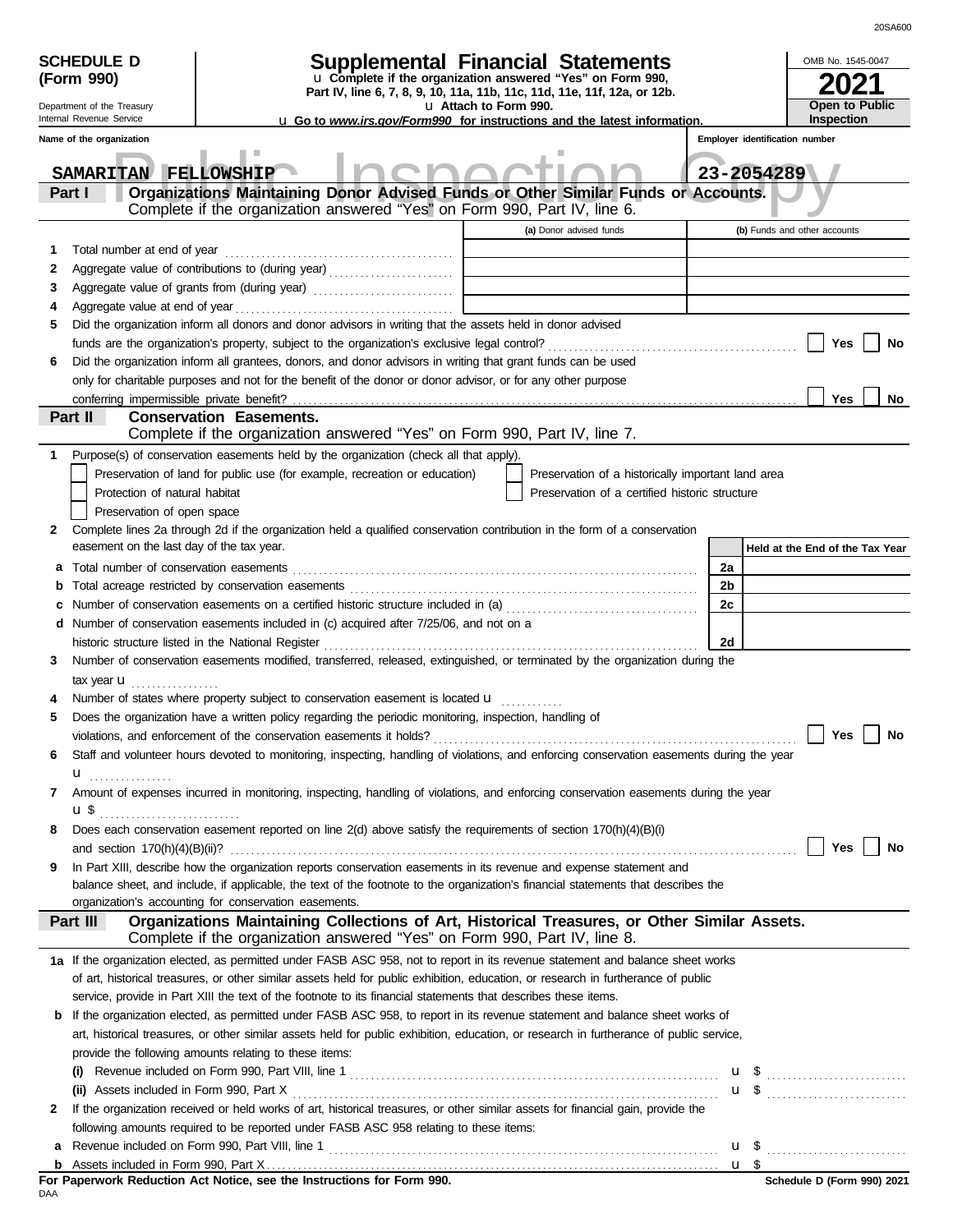|              | Schedule D (Form 990) 2021                                                                                                                                                  | SAMARITAN FELLOWSHIP    |                          |                    | 23-2054289           |           |                     |            | Page 2    |
|--------------|-----------------------------------------------------------------------------------------------------------------------------------------------------------------------------|-------------------------|--------------------------|--------------------|----------------------|-----------|---------------------|------------|-----------|
|              | Organizations Maintaining Collections of Art, Historical Treasures, or Other Similar Assets (continued)<br>Part III                                                         |                         |                          |                    |                      |           |                     |            |           |
| 3            | Using the organization's acquisition, accession, and other records, check any of the following that make significant use of its<br>collection items (check all that apply): |                         |                          |                    |                      |           |                     |            |           |
| a            | Public exhibition                                                                                                                                                           | d                       | Loan or exchange program |                    |                      |           |                     |            |           |
| b            | Scholarly research                                                                                                                                                          | е                       | Other                    |                    |                      |           |                     |            |           |
| c            | Preservation for future generations                                                                                                                                         |                         |                          |                    |                      |           |                     |            |           |
| 4            | Provide a description of the organization's collections and explain how they further the organization's exempt purpose in Part                                              |                         |                          |                    |                      |           |                     |            |           |
|              | XIII.                                                                                                                                                                       |                         |                          |                    |                      |           |                     |            |           |
| 5            | During the year, did the organization solicit or receive donations of art, historical treasures, or other similar                                                           |                         |                          |                    |                      |           |                     |            |           |
|              |                                                                                                                                                                             |                         |                          |                    |                      |           | <b>Yes</b>          |            | No.       |
|              | Part IV<br><b>Escrow and Custodial Arrangements.</b>                                                                                                                        |                         |                          |                    |                      |           |                     |            |           |
|              | Complete if the organization answered "Yes" on Form 990, Part IV, line 9, or reported an amount on Form<br>990, Part X, line 21.                                            |                         |                          |                    |                      |           |                     |            |           |
|              | 1a Is the organization an agent, trustee, custodian or other intermediary for contributions or other assets not                                                             |                         |                          |                    |                      |           |                     |            |           |
|              | included on Form 990, Part X?                                                                                                                                               |                         |                          |                    |                      |           | Yes                 |            | No        |
|              | <b>b</b> If "Yes," explain the arrangement in Part XIII and complete the following table:                                                                                   |                         |                          |                    |                      |           | Amount              |            |           |
|              |                                                                                                                                                                             |                         |                          |                    |                      |           |                     |            |           |
|              | Beginning balance                                                                                                                                                           |                         |                          |                    | 1c<br>1 <sub>d</sub> |           |                     |            |           |
|              |                                                                                                                                                                             |                         |                          |                    | 1е                   |           |                     |            |           |
| f.           |                                                                                                                                                                             |                         |                          |                    | 1f                   |           |                     |            |           |
|              | 2a Did the organization include an amount on Form 990, Part X, line 21, for escrow or custodial account liability?                                                          |                         |                          |                    |                      |           | <b>Yes</b>          |            | <b>No</b> |
|              |                                                                                                                                                                             |                         |                          |                    |                      |           |                     |            |           |
|              | <b>Part V</b><br><b>Endowment Funds.</b>                                                                                                                                    |                         |                          |                    |                      |           |                     |            |           |
|              | Complete if the organization answered "Yes" on Form 990, Part IV, line 10.                                                                                                  |                         |                          |                    |                      |           |                     |            |           |
|              |                                                                                                                                                                             | (a) Current year        | (b) Prior year           | (c) Two years back | (d) Three years back |           | (e) Four years back |            |           |
|              | 1a Beginning of year balance                                                                                                                                                | 967,231                 | 860,163                  | 731,112            |                      | 754,785   |                     | 708,423    |           |
|              | <b>b</b> Contributions                                                                                                                                                      | 10,000                  | 55,000                   | 50,000             |                      | 37,550    |                     |            | 10,000    |
|              | c Net investment earnings, gains, and                                                                                                                                       |                         |                          |                    |                      |           |                     |            |           |
|              | losses                                                                                                                                                                      | 135,049                 | 89,928                   | 114,993            |                      | $-25,305$ |                     |            | 68,021    |
|              | <b>d</b> Grants or scholarships                                                                                                                                             |                         |                          |                    |                      |           |                     |            |           |
|              | e Other expenditures for facilities and                                                                                                                                     |                         |                          |                    |                      |           |                     |            |           |
|              |                                                                                                                                                                             | 41,418                  | 37,860                   | 35,942             |                      | 35,918    |                     |            | 31,659    |
|              | f Administrative expenses                                                                                                                                                   |                         |                          |                    |                      |           |                     |            |           |
|              | End of year balance <i>[[[[[[[[[[[[[[[[[[[[[[[[[[[[[[[[]]</i> ]]]]]                                                                                                         | 1,070,862               | 967,231                  | 860,163            |                      | 733,112   |                     | 754,785    |           |
| $\mathbf{2}$ | Provide the estimated percentage of the current year end balance (line 1g, column (a)) held as:                                                                             |                         |                          |                    |                      |           |                     |            |           |
| a            | Board designated or quasi-endowment u                                                                                                                                       | 74.21%                  |                          |                    |                      |           |                     |            |           |
|              | Permanent endowment <b>u</b> 25.79 %                                                                                                                                        |                         |                          |                    |                      |           |                     |            |           |
| c            | Term endowment <b>u</b><br>%                                                                                                                                                |                         |                          |                    |                      |           |                     |            |           |
|              | The percentages on lines 2a, 2b, and 2c should equal 100%.                                                                                                                  |                         |                          |                    |                      |           |                     |            |           |
|              | 3a Are there endowment funds not in the possession of the organization that are held and administered for the                                                               |                         |                          |                    |                      |           |                     |            |           |
|              | organization by:                                                                                                                                                            |                         |                          |                    |                      |           |                     | <b>Yes</b> | No.       |
|              | (i) Unrelated organizations                                                                                                                                                 |                         |                          |                    |                      |           | 3a(i)               |            | x         |
|              | (ii) Related organizations                                                                                                                                                  |                         |                          |                    |                      |           | 3a(ii)              |            | x         |
|              |                                                                                                                                                                             |                         |                          |                    |                      |           | 3b                  |            |           |
|              | Describe in Part XIII the intended uses of the organization's endowment funds.                                                                                              |                         |                          |                    |                      |           |                     |            |           |
|              | <b>Part VI</b><br>Land, Buildings, and Equipment.                                                                                                                           |                         |                          |                    |                      |           |                     |            |           |
|              | Complete if the organization answered "Yes" on Form 990, Part IV, line 11a. See Form 990, Part X, line 10.                                                                  |                         |                          |                    |                      |           |                     |            |           |
|              | Description of property                                                                                                                                                     | (a) Cost or other basis | (b) Cost or other basis  |                    | (c) Accumulated      |           | (d) Book value      |            |           |
|              |                                                                                                                                                                             | (investment)            | (other)                  |                    | depreciation         |           |                     |            |           |
|              |                                                                                                                                                                             |                         |                          |                    |                      |           |                     |            |           |
|              | <b>b</b> Buildings <b>construction b</b> Buildings <b>construction construction b</b>                                                                                       |                         |                          |                    |                      |           |                     |            |           |
|              | c Leasehold improvements                                                                                                                                                    |                         |                          |                    |                      |           |                     |            |           |
|              |                                                                                                                                                                             |                         |                          |                    |                      |           |                     |            |           |
|              |                                                                                                                                                                             |                         |                          |                    |                      |           |                     |            |           |
|              |                                                                                                                                                                             |                         |                          |                    |                      | u         |                     |            |           |

**Schedule D (Form 990) 2021**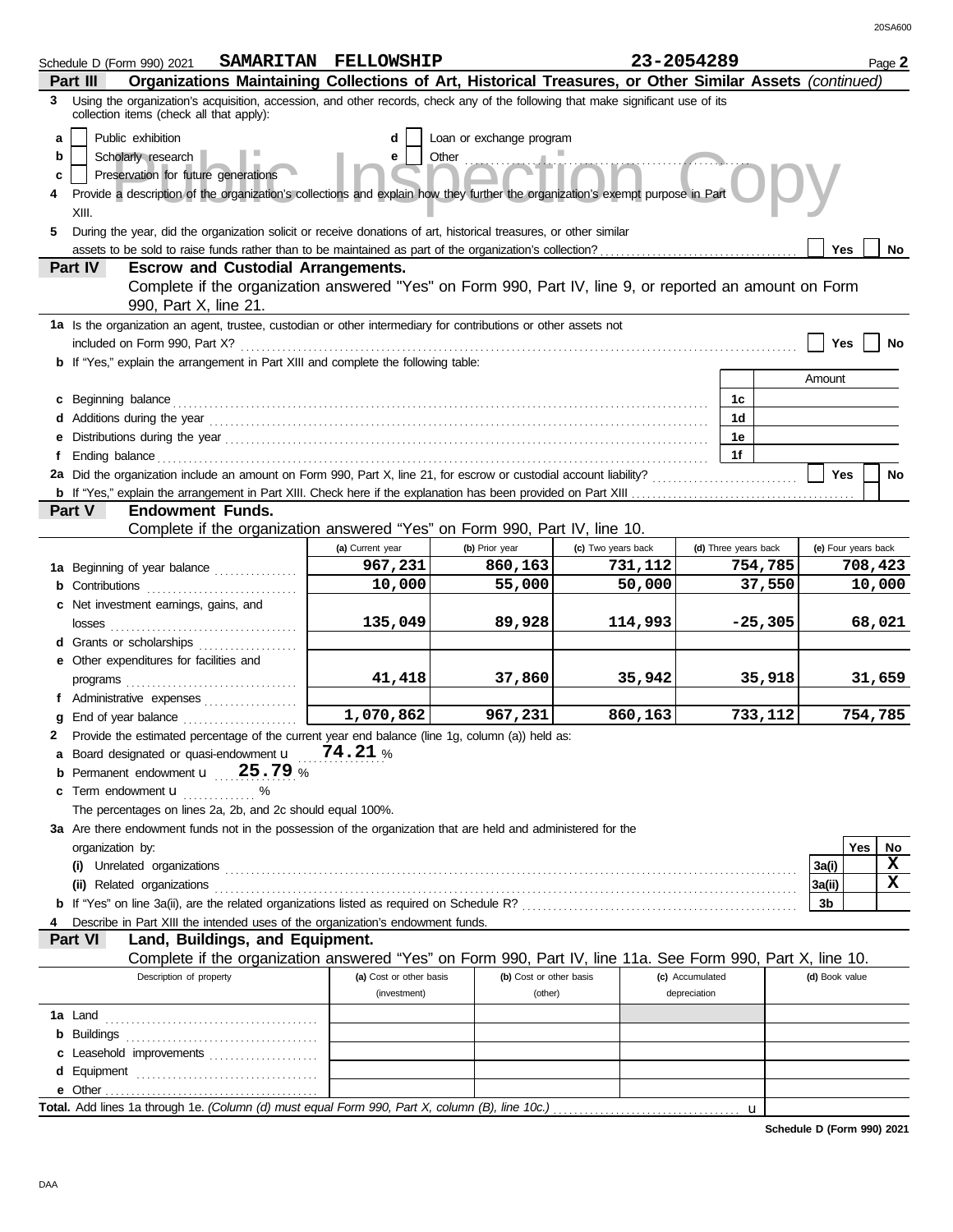| Schedule D (Form 990) 2021 |                                                                                                      |                                                                         | SAMARITAN FELLOWSHIP |                | 23-2054289                                                                                                                                           | Page 3         |
|----------------------------|------------------------------------------------------------------------------------------------------|-------------------------------------------------------------------------|----------------------|----------------|------------------------------------------------------------------------------------------------------------------------------------------------------|----------------|
| <b>Part VII</b>            | <b>Investments - Other Securities.</b>                                                               |                                                                         |                      |                |                                                                                                                                                      |                |
|                            |                                                                                                      |                                                                         |                      |                | Complete if the organization answered "Yes" on Form 990, Part IV, line 11b. See Form 990, Part X, line 12.                                           |                |
|                            |                                                                                                      | (a) Description of security or category<br>(including name of security) |                      | (b) Book value | (c) Method of valuation:                                                                                                                             |                |
| (1) Financial derivatives  |                                                                                                      |                                                                         |                      | ш              | Cost or end-of-year market value                                                                                                                     |                |
|                            | (2) Closely held equity interests                                                                    |                                                                         |                      |                |                                                                                                                                                      |                |
| $(3)$ Other                |                                                                                                      |                                                                         |                      |                |                                                                                                                                                      |                |
| (A)                        |                                                                                                      |                                                                         |                      |                |                                                                                                                                                      |                |
| (B)                        |                                                                                                      |                                                                         |                      |                |                                                                                                                                                      |                |
| (C)                        |                                                                                                      |                                                                         |                      |                |                                                                                                                                                      |                |
| (D)                        |                                                                                                      |                                                                         |                      |                |                                                                                                                                                      |                |
| (E)                        |                                                                                                      |                                                                         |                      |                |                                                                                                                                                      |                |
| (F)                        |                                                                                                      |                                                                         |                      |                |                                                                                                                                                      |                |
| (G)                        |                                                                                                      |                                                                         |                      |                |                                                                                                                                                      |                |
| (H)                        |                                                                                                      |                                                                         |                      |                |                                                                                                                                                      |                |
| Part VIII                  | Total. (Column (b) must equal Form 990, Part X, col. (B) line 12.)<br>Investments - Program Related. |                                                                         | u                    |                |                                                                                                                                                      |                |
|                            |                                                                                                      |                                                                         |                      |                | Complete if the organization answered "Yes" on Form 990, Part IV, line 11c. See Form 990, Part X, line 13.                                           |                |
|                            |                                                                                                      | (a) Description of investment                                           |                      | (b) Book value | (c) Method of valuation:                                                                                                                             |                |
|                            |                                                                                                      |                                                                         |                      |                | Cost or end-of-year market value                                                                                                                     |                |
| (1)                        |                                                                                                      |                                                                         |                      |                |                                                                                                                                                      |                |
| (2)                        |                                                                                                      |                                                                         |                      |                |                                                                                                                                                      |                |
| (3)                        |                                                                                                      |                                                                         |                      |                |                                                                                                                                                      |                |
| (4)                        |                                                                                                      |                                                                         |                      |                |                                                                                                                                                      |                |
| (5)                        |                                                                                                      |                                                                         |                      |                |                                                                                                                                                      |                |
| (6)                        |                                                                                                      |                                                                         |                      |                |                                                                                                                                                      |                |
| (7)<br>(8)                 |                                                                                                      |                                                                         |                      |                |                                                                                                                                                      |                |
| (9)                        |                                                                                                      |                                                                         |                      |                |                                                                                                                                                      |                |
|                            | Total. (Column (b) must equal Form 990, Part X, col. (B) line 13.)                                   |                                                                         | u                    |                |                                                                                                                                                      |                |
| Part IX                    | <b>Other Assets.</b>                                                                                 |                                                                         |                      |                |                                                                                                                                                      |                |
|                            |                                                                                                      |                                                                         |                      |                | Complete if the organization answered "Yes" on Form 990, Part IV, line 11d. See Form 990, Part X, line 15.                                           |                |
|                            |                                                                                                      |                                                                         | (a) Description      |                |                                                                                                                                                      | (b) Book value |
| (1)                        |                                                                                                      |                                                                         |                      |                |                                                                                                                                                      |                |
| (2)                        |                                                                                                      |                                                                         |                      |                |                                                                                                                                                      |                |
| (3)                        |                                                                                                      |                                                                         |                      |                |                                                                                                                                                      |                |
| (4)<br>(5)                 |                                                                                                      |                                                                         |                      |                |                                                                                                                                                      |                |
| (6)                        |                                                                                                      |                                                                         |                      |                |                                                                                                                                                      |                |
| (7)                        |                                                                                                      |                                                                         |                      |                |                                                                                                                                                      |                |
| (8)                        |                                                                                                      |                                                                         |                      |                |                                                                                                                                                      |                |
| (9)                        |                                                                                                      |                                                                         |                      |                |                                                                                                                                                      |                |
|                            | Total. (Column (b) must equal Form 990, Part X, col. (B) line 15.)                                   |                                                                         |                      |                | u                                                                                                                                                    |                |
| Part X                     | Other Liabilities.                                                                                   |                                                                         |                      |                | Complete if the organization answered "Yes" on Form 990, Part IV, line 11e or 11f. See Form 990, Part X,                                             |                |
|                            | line 25.                                                                                             |                                                                         |                      |                |                                                                                                                                                      |                |
| 1.                         |                                                                                                      | (a) Description of liability                                            |                      |                |                                                                                                                                                      | (b) Book value |
| (1)                        | Federal income taxes                                                                                 |                                                                         |                      |                |                                                                                                                                                      |                |
| (2)                        |                                                                                                      |                                                                         |                      |                |                                                                                                                                                      |                |
| (3)                        |                                                                                                      |                                                                         |                      |                |                                                                                                                                                      |                |
| (4)                        |                                                                                                      |                                                                         |                      |                |                                                                                                                                                      |                |
| (5)                        |                                                                                                      |                                                                         |                      |                |                                                                                                                                                      |                |
| (6)                        |                                                                                                      |                                                                         |                      |                |                                                                                                                                                      |                |
| (7)                        |                                                                                                      |                                                                         |                      |                |                                                                                                                                                      |                |
| (8)                        |                                                                                                      |                                                                         |                      |                |                                                                                                                                                      |                |
| (9)                        | Total. (Column (b) must equal Form 990, Part X, col. (B) line 25.)                                   |                                                                         |                      |                | u                                                                                                                                                    |                |
|                            |                                                                                                      |                                                                         |                      |                | 2. Liability for uncertain tax positions. In Part XIII, provide the text of the footnote to the organization's financial statements that reports the |                |
|                            |                                                                                                      |                                                                         |                      |                | organization's liability for uncertain tax positions under FASB ASC 740. Check here if the text of the footnote has been provided in Part XIII       |                |

DAA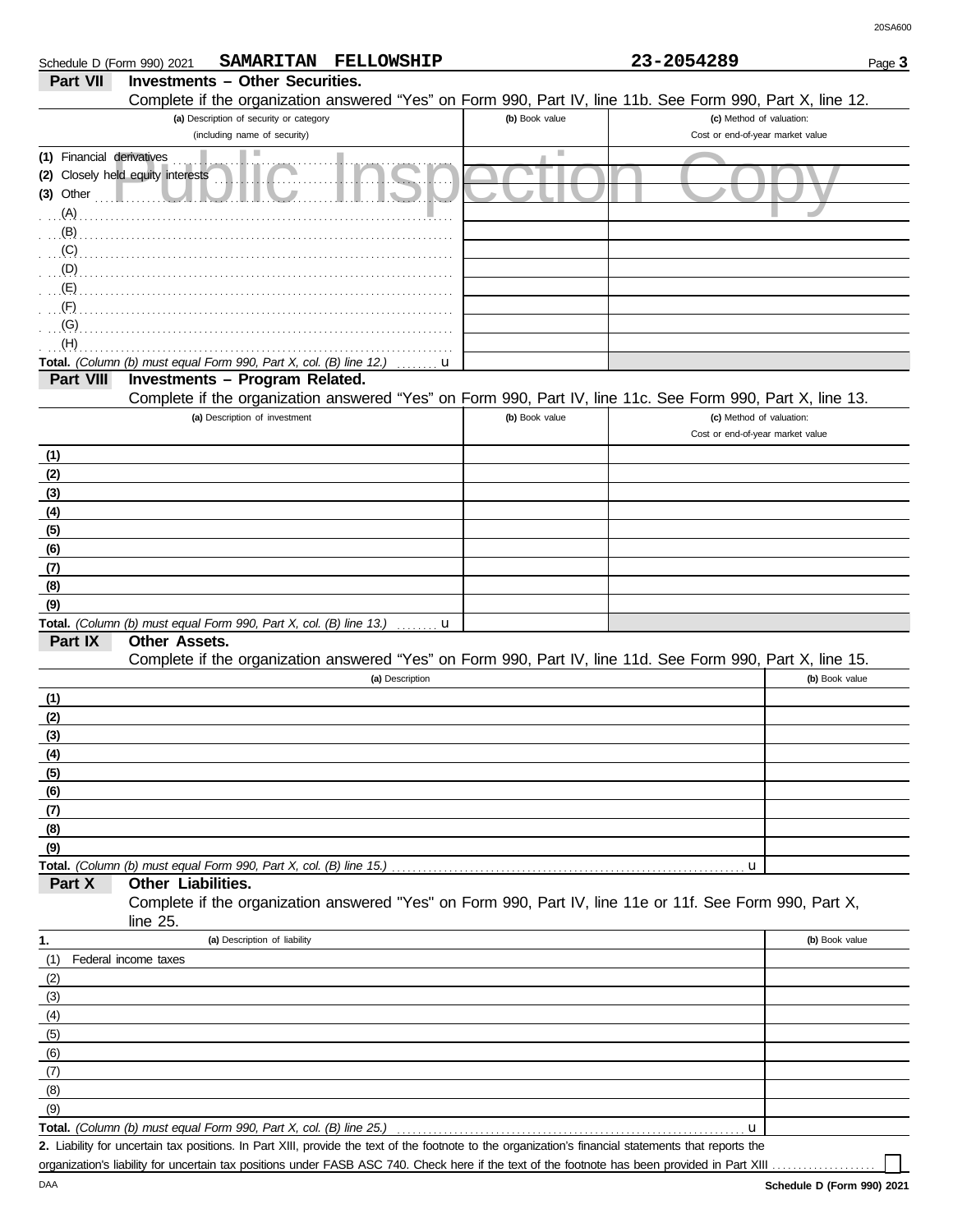|   | Schedule D (Form 990) 2021 SAMARITAN FELLOWSHIP                                                                                                                                                                                                                                       |                | 23-2054289 |              | Page 4 |
|---|---------------------------------------------------------------------------------------------------------------------------------------------------------------------------------------------------------------------------------------------------------------------------------------|----------------|------------|--------------|--------|
|   | Reconciliation of Revenue per Audited Financial Statements With Revenue per Return.<br>Part XI                                                                                                                                                                                        |                |            |              |        |
|   | Complete if the organization answered "Yes" on Form 990, Part IV, line 12a.                                                                                                                                                                                                           |                |            |              |        |
| 1 |                                                                                                                                                                                                                                                                                       |                |            | 1            |        |
| 2 | Amounts included on line 1 but not on Form 990, Part VIII, line 12:                                                                                                                                                                                                                   |                |            |              |        |
| а | Net unrealized gains (losses) on investments                                                                                                                                                                                                                                          | 2a             |            |              |        |
| b |                                                                                                                                                                                                                                                                                       | 2 <sub>b</sub> |            |              |        |
| с | Recoveries of prior year grants <b>The Community of the Community of the Community of the Community of the Community</b>                                                                                                                                                              | 2c             |            |              |        |
| d |                                                                                                                                                                                                                                                                                       | 2d             |            |              |        |
| е |                                                                                                                                                                                                                                                                                       |                |            | 2e           |        |
| 3 |                                                                                                                                                                                                                                                                                       |                |            | 3            |        |
|   | Amounts included on Form 990, Part VIII, line 12, but not on line 1:                                                                                                                                                                                                                  |                |            |              |        |
| а |                                                                                                                                                                                                                                                                                       | 4a             |            |              |        |
| b |                                                                                                                                                                                                                                                                                       | 4b             |            |              |        |
|   |                                                                                                                                                                                                                                                                                       |                |            | 4c           |        |
| 5 |                                                                                                                                                                                                                                                                                       |                |            | 5            |        |
|   | Reconciliation of Expenses per Audited Financial Statements With Expenses per Return.<br>Part XII                                                                                                                                                                                     |                |            |              |        |
|   | Complete if the organization answered "Yes" on Form 990, Part IV, line 12a.                                                                                                                                                                                                           |                |            |              |        |
| 1 |                                                                                                                                                                                                                                                                                       |                |            | $\mathbf{1}$ |        |
| 2 | Amounts included on line 1 but not on Form 990, Part IX, line 25:                                                                                                                                                                                                                     |                |            |              |        |
| а |                                                                                                                                                                                                                                                                                       | 2a             |            |              |        |
| b |                                                                                                                                                                                                                                                                                       | 2 <sub>b</sub> |            |              |        |
| с | Other losses                                                                                                                                                                                                                                                                          | 2c             |            |              |        |
| a |                                                                                                                                                                                                                                                                                       | 2d             |            |              |        |
| е |                                                                                                                                                                                                                                                                                       |                |            | 2e           |        |
| 3 |                                                                                                                                                                                                                                                                                       |                |            | 3            |        |
|   | Amounts included on Form 990, Part IX, line 25, but not on line 1:                                                                                                                                                                                                                    |                |            |              |        |
| а |                                                                                                                                                                                                                                                                                       | 4a             |            |              |        |
|   |                                                                                                                                                                                                                                                                                       | 4b             |            |              |        |
|   | c Add lines 4a and 4b (a) and $\frac{1}{2}$ and $\frac{1}{2}$ and $\frac{1}{2}$ and $\frac{1}{2}$ and $\frac{1}{2}$ and $\frac{1}{2}$ and $\frac{1}{2}$ and $\frac{1}{2}$ and $\frac{1}{2}$ and $\frac{1}{2}$ and $\frac{1}{2}$ and $\frac{1}{2}$ and $\frac{1}{2}$ and $\frac{1}{2}$ |                |            | 4c           |        |
|   |                                                                                                                                                                                                                                                                                       |                |            | 5            |        |
|   | Part XIII Supplemental Information.                                                                                                                                                                                                                                                   |                |            |              |        |
|   | Provide the descriptions required for Part II, lines 3, 5, and 9; Part III, lines 1a and 4; Part IV, lines 1b and 2b; Part V, line 4; Part X, line                                                                                                                                    |                |            |              |        |
|   | 2; Part XI, lines 2d and 4b; and Part XII, lines 2d and 4b. Also complete this part to provide any additional information.                                                                                                                                                            |                |            |              |        |
|   |                                                                                                                                                                                                                                                                                       |                |            |              |        |
|   |                                                                                                                                                                                                                                                                                       |                |            |              |        |
|   |                                                                                                                                                                                                                                                                                       |                |            |              |        |
|   |                                                                                                                                                                                                                                                                                       |                |            |              |        |
|   |                                                                                                                                                                                                                                                                                       |                |            |              |        |
|   |                                                                                                                                                                                                                                                                                       |                |            |              |        |
|   |                                                                                                                                                                                                                                                                                       |                |            |              |        |
|   |                                                                                                                                                                                                                                                                                       |                |            |              |        |
|   |                                                                                                                                                                                                                                                                                       |                |            |              |        |
|   |                                                                                                                                                                                                                                                                                       |                |            |              |        |
|   |                                                                                                                                                                                                                                                                                       |                |            |              |        |
|   |                                                                                                                                                                                                                                                                                       |                |            |              |        |
|   |                                                                                                                                                                                                                                                                                       |                |            |              |        |
|   |                                                                                                                                                                                                                                                                                       |                |            |              |        |
|   |                                                                                                                                                                                                                                                                                       |                |            |              |        |
|   |                                                                                                                                                                                                                                                                                       |                |            |              |        |
|   |                                                                                                                                                                                                                                                                                       |                |            |              |        |
|   |                                                                                                                                                                                                                                                                                       |                |            |              |        |
|   |                                                                                                                                                                                                                                                                                       |                |            |              |        |
|   |                                                                                                                                                                                                                                                                                       |                |            |              |        |
|   |                                                                                                                                                                                                                                                                                       |                |            |              |        |
|   |                                                                                                                                                                                                                                                                                       |                |            |              |        |
|   |                                                                                                                                                                                                                                                                                       |                |            |              |        |
|   |                                                                                                                                                                                                                                                                                       |                |            |              |        |
|   |                                                                                                                                                                                                                                                                                       |                |            |              |        |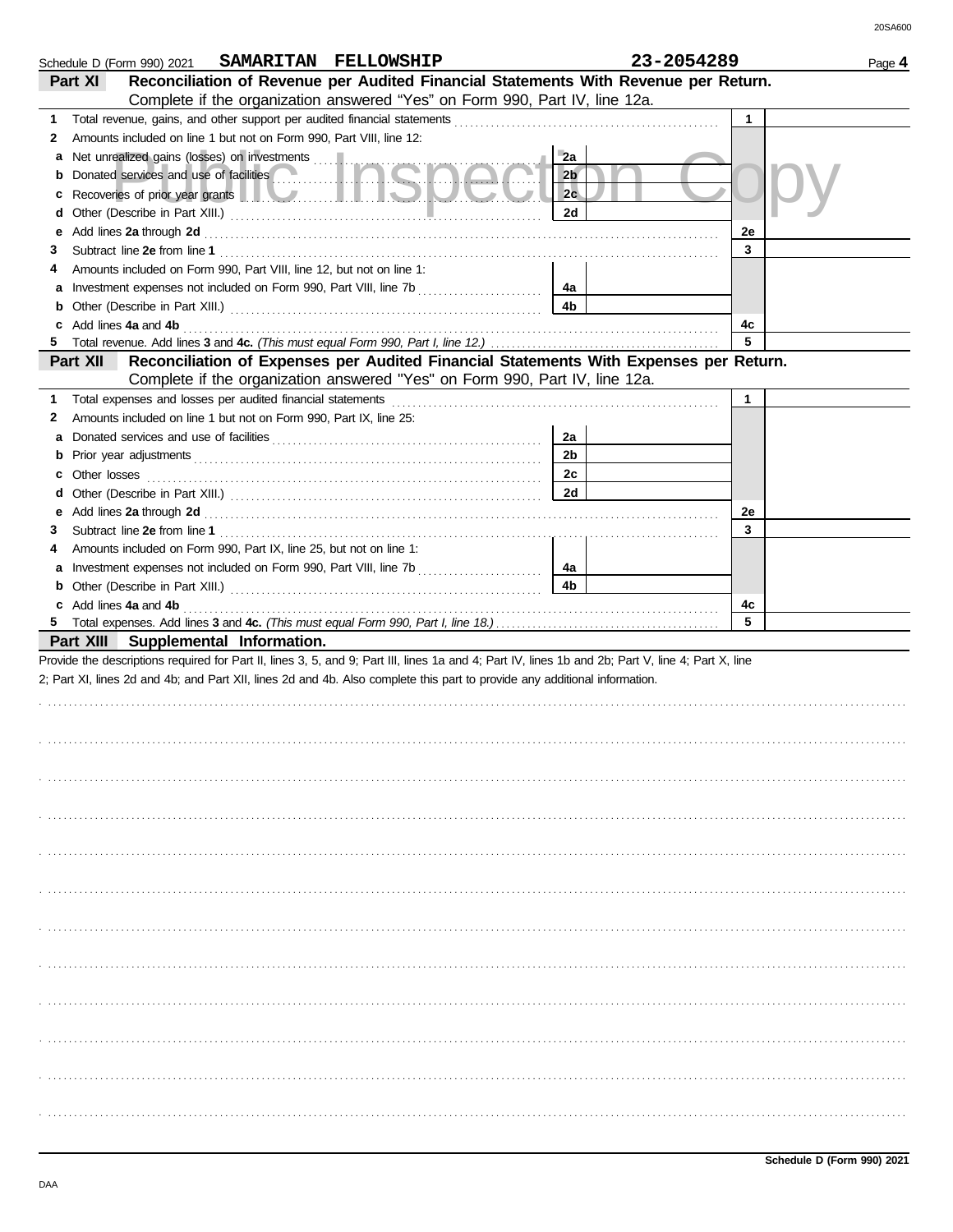| <b>Public Inspection Copy</b> |  |
|-------------------------------|--|
|                               |  |
|                               |  |
|                               |  |
|                               |  |
|                               |  |
|                               |  |
|                               |  |
|                               |  |
|                               |  |
|                               |  |
|                               |  |
|                               |  |
|                               |  |
|                               |  |
|                               |  |
|                               |  |
|                               |  |
|                               |  |
|                               |  |
|                               |  |

Schedule D (Form 990) 2021

Part XIII Supplemental Information (continued)

SAMARITAN FELLOWSHIP

23-2054289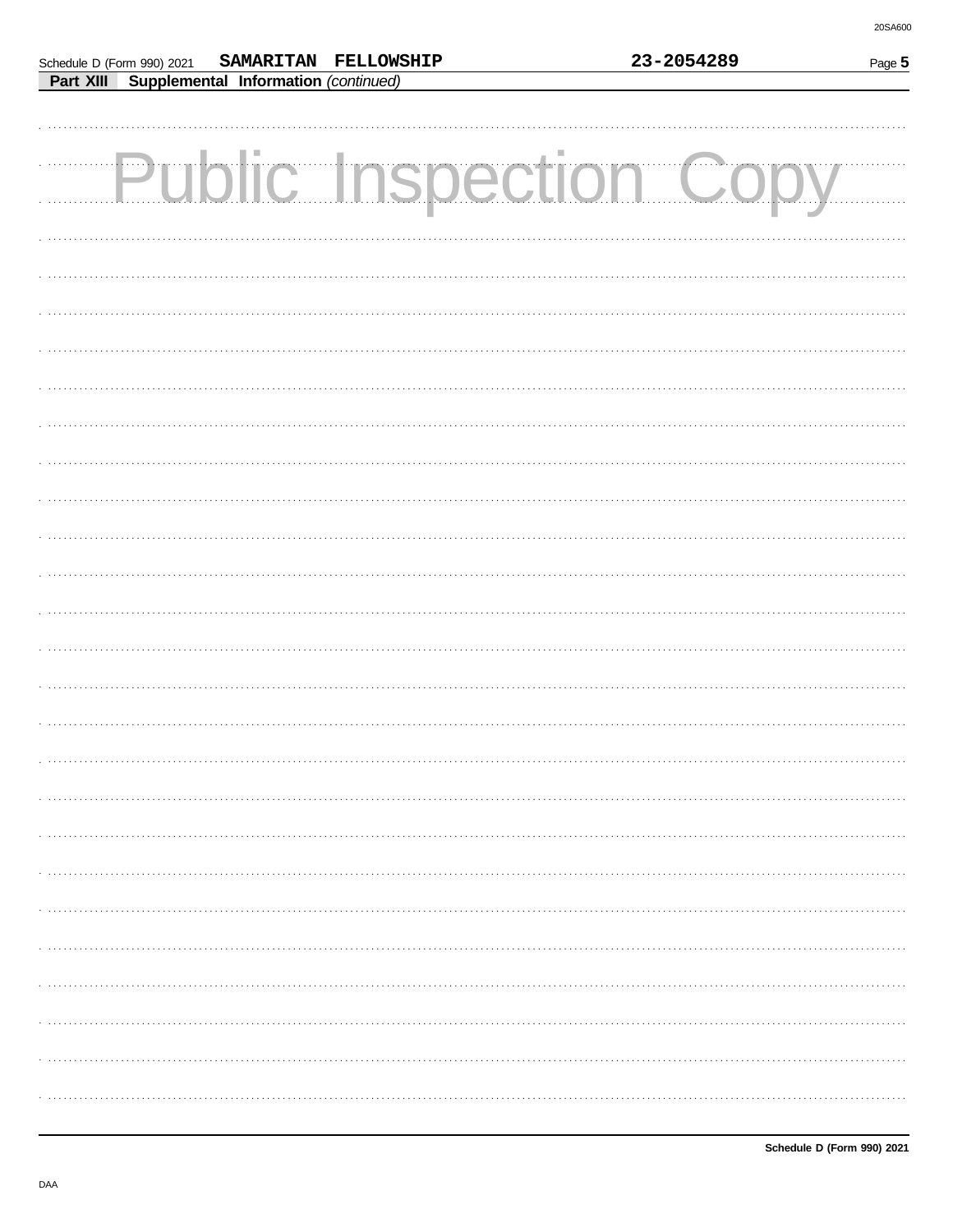| <b>SCHEDULE I</b>                                      |                                                                                                                                                                                                                                                                                 |                                                                                                                                       |                                         | Grants and Other Assistance to Organizations,                                    |                                     |                                                             |                                          | OMB No. 1545-0047                                                    |                |  |
|--------------------------------------------------------|---------------------------------------------------------------------------------------------------------------------------------------------------------------------------------------------------------------------------------------------------------------------------------|---------------------------------------------------------------------------------------------------------------------------------------|-----------------------------------------|----------------------------------------------------------------------------------|-------------------------------------|-------------------------------------------------------------|------------------------------------------|----------------------------------------------------------------------|----------------|--|
| (Form 990)                                             |                                                                                                                                                                                                                                                                                 | Governments, and Individuals in the United States<br>Complete if the organization answered "Yes" on Form 990, Part IV, line 21 or 22. |                                         |                                                                                  |                                     |                                                             |                                          |                                                                      |                |  |
| Department of the Treasury<br>Internal Revenue Service |                                                                                                                                                                                                                                                                                 |                                                                                                                                       |                                         | u Attach to Form 990.<br>u Go to www.irs.gov/Form990_for the latest information. |                                     |                                                             |                                          | Inspection                                                           | Open to Public |  |
| Name of the organization                               | SAMARITAN FELLOWSHIP                                                                                                                                                                                                                                                            | Employer identification number<br>23-2054289                                                                                          |                                         |                                                                                  |                                     |                                                             |                                          |                                                                      |                |  |
| Part I                                                 | <b>General Information on Grants and Assistance</b>                                                                                                                                                                                                                             |                                                                                                                                       |                                         |                                                                                  |                                     |                                                             |                                          |                                                                      |                |  |
|                                                        | 1 Does the organization maintain records to substantiate the amount of the grants or assistance, the grantees' eligibility for the grants or assistance, and<br>2 Describe in Part IV the organization's procedures for monitoring the use of grant funds in the United States. |                                                                                                                                       |                                         |                                                                                  |                                     |                                                             |                                          | $ X $ Yes                                                            | No             |  |
| Part II                                                | Grants and Other Assistance to Domestic Organizations and Domestic Governments. Complete if the organization answered "Yes" on Form 990,<br>Part IV, line 21, for any recipient that received more than \$5,000. Part II can be duplicated if additional space is needed.       |                                                                                                                                       |                                         |                                                                                  |                                     |                                                             |                                          |                                                                      |                |  |
|                                                        | (a) Name and address of organization<br>or government                                                                                                                                                                                                                           | $(b)$ EIN                                                                                                                             | $(c)$ IRC<br>section<br>(if applicable) | (d) Amount of cash<br>grant                                                      | (e) Amount of<br>noncash assistance | (f) Method of valuation<br>(book, FMV, appraisal,<br>other) | (g) Description of<br>noncash assistance | (h) Purpose of grant<br>or assistance                                |                |  |
| (1)                                                    |                                                                                                                                                                                                                                                                                 |                                                                                                                                       |                                         |                                                                                  |                                     |                                                             |                                          |                                                                      |                |  |
|                                                        |                                                                                                                                                                                                                                                                                 |                                                                                                                                       |                                         |                                                                                  |                                     |                                                             |                                          |                                                                      |                |  |
| (2)                                                    |                                                                                                                                                                                                                                                                                 |                                                                                                                                       |                                         |                                                                                  |                                     |                                                             |                                          |                                                                      |                |  |
|                                                        |                                                                                                                                                                                                                                                                                 |                                                                                                                                       |                                         |                                                                                  |                                     |                                                             |                                          |                                                                      |                |  |
| (3)                                                    |                                                                                                                                                                                                                                                                                 |                                                                                                                                       |                                         |                                                                                  |                                     |                                                             |                                          |                                                                      |                |  |
|                                                        |                                                                                                                                                                                                                                                                                 |                                                                                                                                       |                                         |                                                                                  |                                     |                                                             |                                          |                                                                      |                |  |
| (4)                                                    |                                                                                                                                                                                                                                                                                 |                                                                                                                                       |                                         |                                                                                  |                                     |                                                             |                                          |                                                                      |                |  |
|                                                        |                                                                                                                                                                                                                                                                                 |                                                                                                                                       |                                         |                                                                                  |                                     |                                                             |                                          |                                                                      |                |  |
| (5)                                                    |                                                                                                                                                                                                                                                                                 |                                                                                                                                       |                                         |                                                                                  |                                     |                                                             |                                          |                                                                      |                |  |
|                                                        |                                                                                                                                                                                                                                                                                 |                                                                                                                                       |                                         |                                                                                  |                                     |                                                             |                                          |                                                                      |                |  |
| (6)                                                    |                                                                                                                                                                                                                                                                                 |                                                                                                                                       |                                         |                                                                                  |                                     |                                                             |                                          |                                                                      |                |  |
|                                                        |                                                                                                                                                                                                                                                                                 |                                                                                                                                       |                                         |                                                                                  |                                     |                                                             |                                          |                                                                      |                |  |
| (7)                                                    |                                                                                                                                                                                                                                                                                 |                                                                                                                                       |                                         |                                                                                  |                                     |                                                             |                                          |                                                                      |                |  |
|                                                        |                                                                                                                                                                                                                                                                                 |                                                                                                                                       |                                         |                                                                                  |                                     |                                                             |                                          |                                                                      |                |  |
| (8)                                                    |                                                                                                                                                                                                                                                                                 |                                                                                                                                       |                                         |                                                                                  |                                     |                                                             |                                          |                                                                      |                |  |
|                                                        |                                                                                                                                                                                                                                                                                 |                                                                                                                                       |                                         |                                                                                  |                                     |                                                             |                                          |                                                                      |                |  |
| (9)                                                    |                                                                                                                                                                                                                                                                                 |                                                                                                                                       |                                         |                                                                                  |                                     |                                                             |                                          |                                                                      |                |  |
|                                                        |                                                                                                                                                                                                                                                                                 |                                                                                                                                       |                                         |                                                                                  |                                     |                                                             |                                          |                                                                      |                |  |
|                                                        | 2 Enter total number of section 501(c)(3) and government organizations listed in the line 1 table                                                                                                                                                                               |                                                                                                                                       |                                         |                                                                                  |                                     |                                                             |                                          | $\mathbf{u}$<br><u> 1986 - Johann Stoff, Amerikaansk politiker (</u> |                |  |
| 3                                                      | For Paperwork Reduction Act Notice, see the Instructions for Form 990.                                                                                                                                                                                                          |                                                                                                                                       |                                         |                                                                                  |                                     |                                                             |                                          | u<br>Schedule I (Form 990) (2021)                                    |                |  |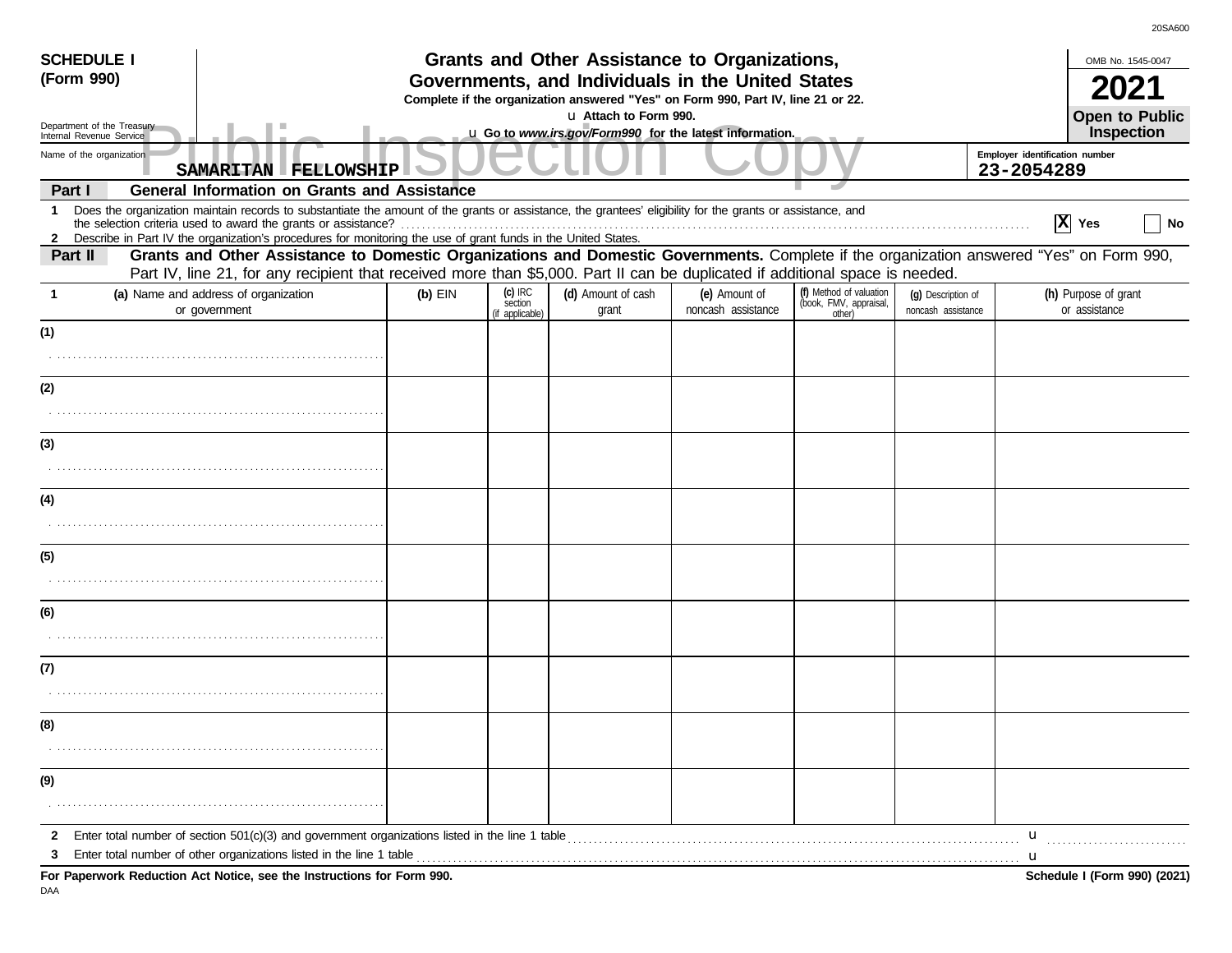Schedule I (Form 990) (2021) Page **2 SAMARITAN FELLOWSHIP 23-2054289**

20SA600

**Part III Grants and Other Assistance to Domestic Individuals.** Complete if the organization answered "Yes" on Form 990, Part IV, line 22. Part III can be duplicated if additional space is needed.

| r art in carr be duplicated in additional space is riceded.<br>(a) Type of grant or assistance                                                       | (b) Number of<br>recipients | (c) Amount of<br>cash grant | (d) Amount of<br>noncash assistance | (e) Method of valuation (book,<br>FMV, appraisal, other) | (f) Description of noncash assistance |  |  |  |
|------------------------------------------------------------------------------------------------------------------------------------------------------|-----------------------------|-----------------------------|-------------------------------------|----------------------------------------------------------|---------------------------------------|--|--|--|
| 1 RENT ASSISTANCE                                                                                                                                    | 224                         | 127,962                     |                                     | <b>FMV</b>                                               |                                       |  |  |  |
| 2 UTILITIES ASSISTANCE                                                                                                                               | 71                          | 25,756                      |                                     | <b>FMV</b>                                               |                                       |  |  |  |
| 3 VEHICLE ASSISTANCE                                                                                                                                 | 65                          | 27,817                      |                                     | <b>FMV</b>                                               |                                       |  |  |  |
| 4 OTHER ASSISTANCE                                                                                                                                   | 37                          | 9,729                       |                                     | <b>FMV</b>                                               |                                       |  |  |  |
| $5 -$                                                                                                                                                |                             |                             |                                     |                                                          |                                       |  |  |  |
| 6                                                                                                                                                    |                             |                             |                                     |                                                          |                                       |  |  |  |
|                                                                                                                                                      |                             |                             |                                     |                                                          |                                       |  |  |  |
| Supplemental Information. Provide the information required in Part I, line 2; Part III, column (b); and any other additional information.<br>Part IV |                             |                             |                                     |                                                          |                                       |  |  |  |
| PART I, LINE 2 - PROCEDURES FOR MONITORING THE USE OF GRANT FUNDS                                                                                    |                             |                             |                                     |                                                          |                                       |  |  |  |
| APPLICANTS ARE REQUIRED TO DOCUMENT THEIR NEEDS AND ARE INTERVIEWED BY                                                                               |                             |                             |                                     |                                                          |                                       |  |  |  |
| MEMBERS OF THE ORGANIZATION BEFORE ASSISTANCE IS GRANTED. NO FUNDS ARE                                                                               |                             |                             |                                     |                                                          |                                       |  |  |  |
| GIVEN TO INDIVIDUALS, AND ALL PAYMENTS FOR BILLS ARE MADE DIRECTLY TO                                                                                |                             |                             |                                     |                                                          |                                       |  |  |  |
| LANDLORDS AND VENDORS. IN SOME SITUATIONS, PERSONAL AND/OR FINANCIAL                                                                                 |                             |                             |                                     |                                                          |                                       |  |  |  |
| COUNSELING IS A PREREQUISITE FOR FINANCIAL HELP.                                                                                                     |                             |                             |                                     |                                                          |                                       |  |  |  |
|                                                                                                                                                      |                             |                             |                                     |                                                          |                                       |  |  |  |
|                                                                                                                                                      |                             |                             |                                     |                                                          |                                       |  |  |  |
|                                                                                                                                                      |                             |                             |                                     |                                                          |                                       |  |  |  |
|                                                                                                                                                      |                             |                             |                                     |                                                          |                                       |  |  |  |
|                                                                                                                                                      |                             |                             |                                     |                                                          |                                       |  |  |  |

**Schedule I (Form 990) (2021)**